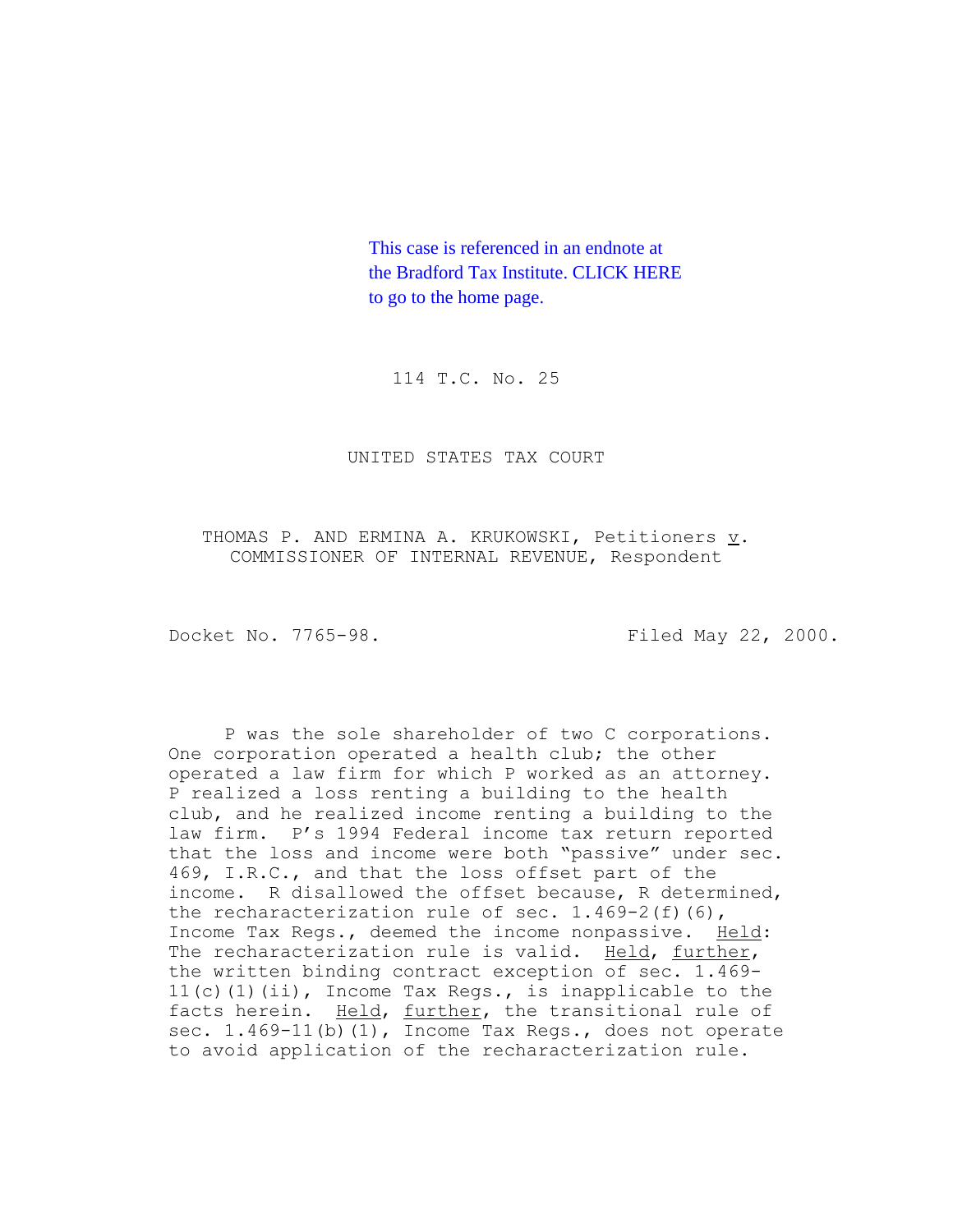Victor A. Kornis, for petitioners.

Christa A. Gruber, for respondent.

#### OPINION

LARO, Judge: This case is before the Court on cross-motions for summary judgment. Respondent determined a \$28,184 deficiency in petitioner's 1994 Federal income tax and a \$5,637 accuracyrelated penalty under section 6662(a). Petitioner, while residing in Greendale, Wisconsin, petitioned the Court to redetermine respondent's determination.

Following respondent's concession that petitioner is not liable for the accuracy-related penalty, we must decide whether petitioner may offset the income and loss that he realized on his separate rental activities.<sup>1</sup> We hold he may not. Unless otherwise stated, section references are to the Internal Revenue Code applicable to 1994. Rule references are to the Tax Court Rules of Practice and Procedure. We refer to Thomas P. Krukowski as the sole petitioner.

#### Background

Petitioner is the president and sole shareholder of two subchapter C corporations. One corporation (the health club)

 $- 2 -$ 

 $1$  Petitioner asserts that he treated the separate rental activities as a single activity under sec.  $1.469-4$  (c)(1), Income Tax Regs. The record does not support this assertion. To the contrary, the record reveals that petitioner treated his rental activities as separate activities.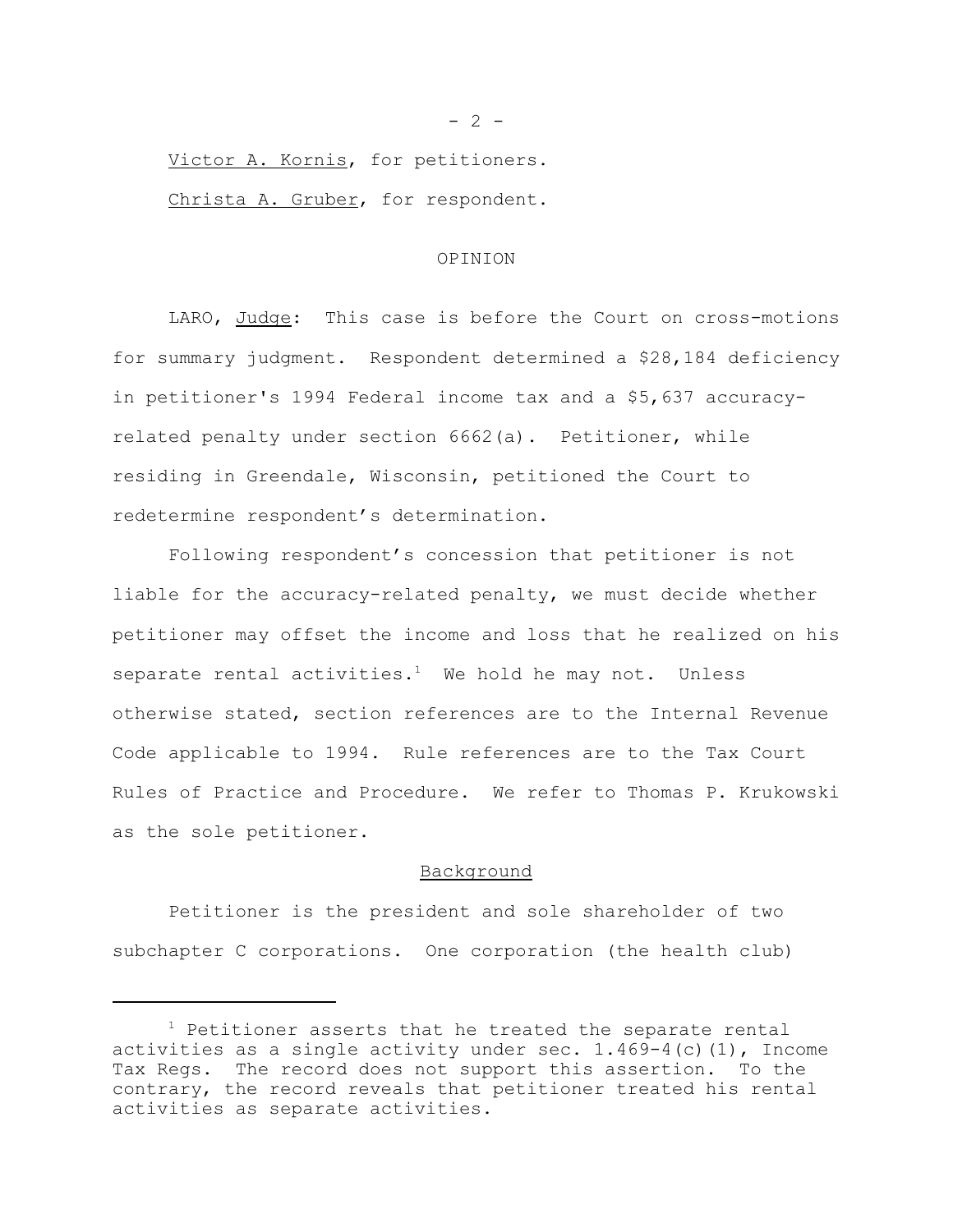operates a health club. The other corporation (the law firm) operates a law firm. Petitioner actively works for the law firm as an attorney.

Petitioner rents a building (the club) to the health club, and he rents a second building (the office building) to the law firm. Petitioner's 1994 Federal income tax return reported that: (1) He realized a \$69,100 loss on the rental of the club, (2) he realized income of \$175,149 on the rental of the office building, (3) the rental of the club and the rental of the office building were separate passive activities under section 469, and (4) the loss from one activity offset an equal amount of the income from the other activity, resulting in the inclusion in petitioner's 1994 taxable income of \$106,049 of rental income. Respondent determined that the rental income could not partially be offset by the rental loss; respondent determined that the income was recharacterized as nonpassive income under section 1.469-2(f)(6), Income Tax Regs.,<sup>2</sup> because petitioner materially participated in

(i) Is rented for use in a trade or business activity  $* * *$  in which the taxpayer materially (continued...)

<sup>&</sup>lt;sup>2</sup> The recharacterization rule of sec.  $1.469-2(f)(6)$ , Income Tax Regs., provides:

<sup>(</sup>f)(6) Property rented to a nonpassive activity. An amount of the taxpayer's gross rental activity income for the taxable year from an item of property equal to the net rental activity income for the year from that item of property is treated as not from a passive activity if the property--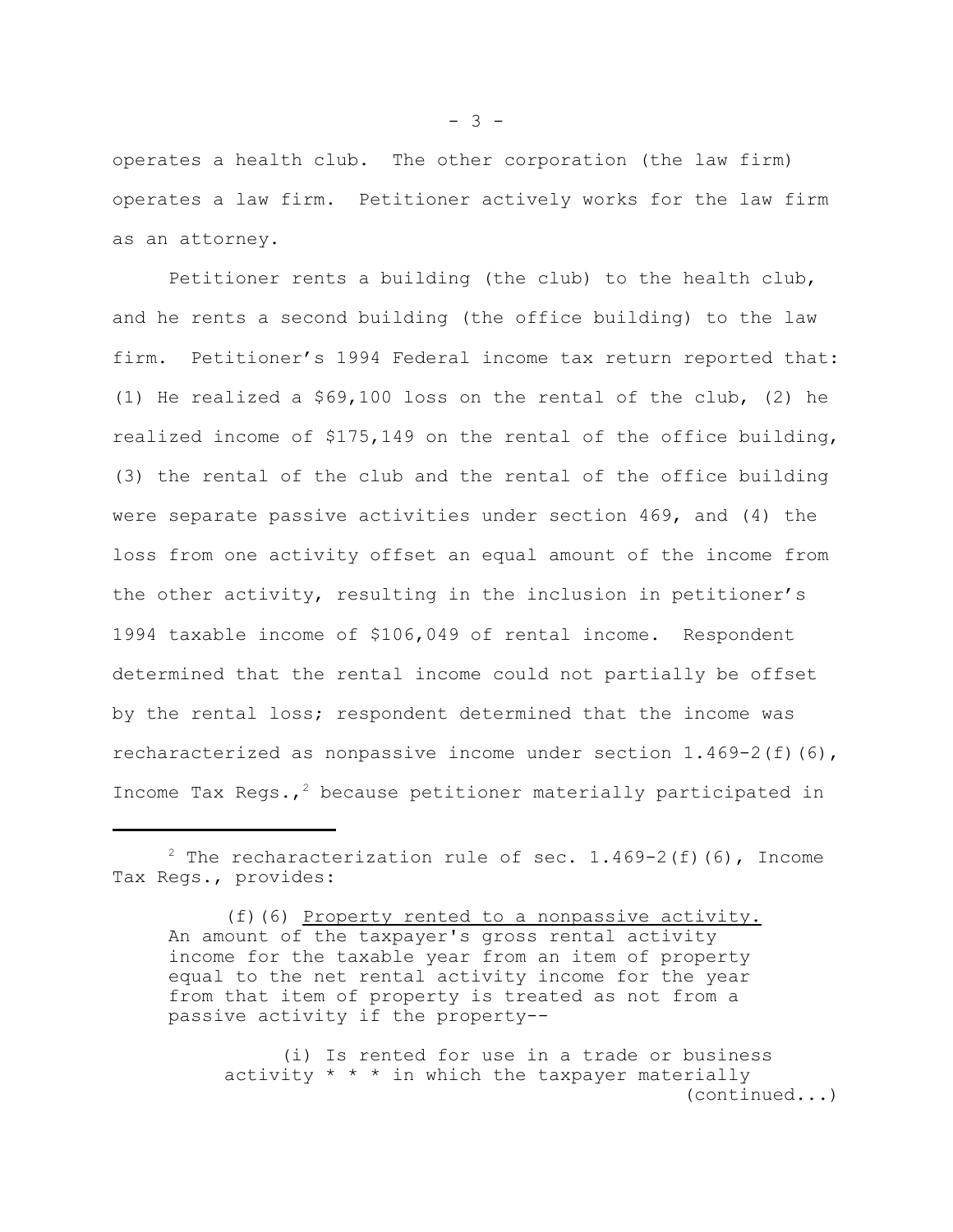the law firm's business activity. Respondent determined that petitioner's 1994 taxable income includes \$175,149 (rather than the reported \$106,049) of rental income.

Petitioner leased the office building to the law firm on March 1, 1987, pursuant to a written, 5-year lease (the 1987 lease) that provided for monthly rent of \$17,500. The 1987 lease contained the following renewal provision:

24. OPTION TO RENEW

Lessor grants to Lessee three (3) consecutive options to renew this Lease, each for a term of three (3) years, at a rental to be mutually agreed to by Lessor and Lessee prior to the commencement of a renewal term with respect to that renewal term, with all other terms and conditions of the renewal lease to be the same as those herein. To exercise this option, Lessee must:

(1) give Lessor written notice of the intention to do so at least 60 days before initial term expires, and

(2) agree with Lessor on rental for renewal period at least 30 days before initial term expires.

In Lessor's sole discretion, failure to comply with either (1) or (2) above shall cause the option to renew to become null and void.

On December 27, 1991, petitioner and the law firm executed a document entitled "Lease Renewal" (the 1991 lease), pursuant to

 $2(\ldots \text{continued})$ participates (within the meaning of sec. 1.469-5T) for the taxable year  $* * *$  [Sec. 1.469-2(f)(6), Income Tax Regs.]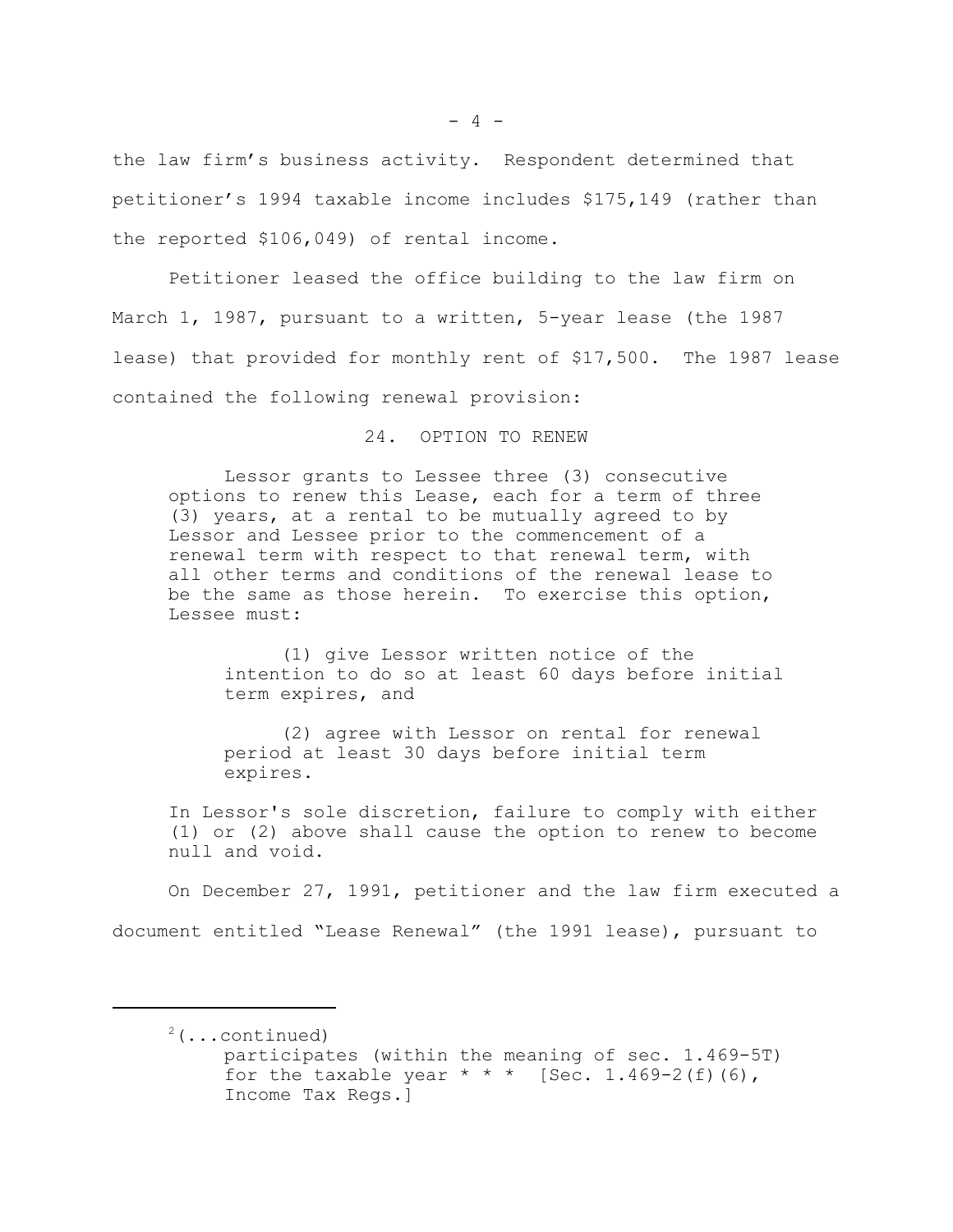the option provision in the 1987 lease. The 1991 lease provided in full:

Lease Renewal

Lease Renewal made this 27 day of December 1991 between Thomas P. Krukowski, of Greendale, Wisconsin, herein referred to as "Lessor" and Krukowski & Costello, S.C., of Milwaukee, Wisconsin, herein referred to as "Lessee".

Pursuant to Paragraph 24 entitled "Option to Renew" in the Lease dated March 1, 1987 between Lessor and Lessee (the "Lease"), Lessee hereby gives written notice of its intention to exercise the first three year option to renew the Lease.

The term of the Lease will be extended from March 1, 1992 until February 28, 1995 and all other terms and conditions of the Lease shall remain the same including the monthly rent of \$17,500.00.

LESSEE:

KRUKOWSKI & COSTELLO, S.C.

BY: <u>s/</u> Timothy G. Costello, Secretary

Agreed to and Accepted this 27 day of December 1991

s/ Thomas P. Krukowski, Lessor

#### Discussion

The parties agree that we may decide this case by way of summary judgment because, they assert, the dispositive issues are purely legal. We agree that our decision herein turns entirely on legal determinations, and, hence, that we may decide this case summarily. Summary judgment is appropriate where, as here, "the pleadings, answers to interrogatories, depositions, admissions,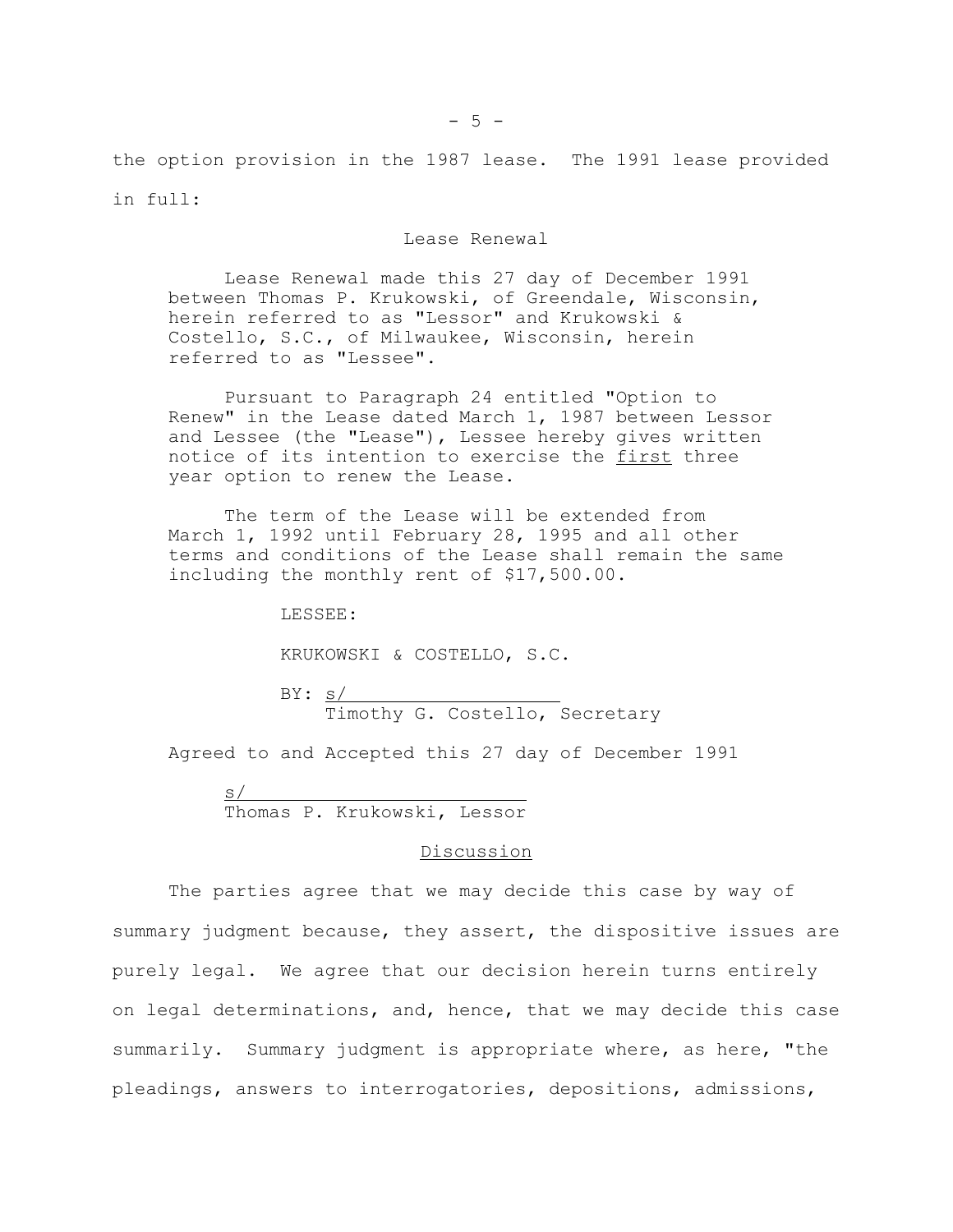and any other acceptable materials, together with the affidavits, if any, show that there is no genuine issue as to any material fact and that a decision may be rendered as a matter of law." Rule 121(b); see P & X Mkts., Inc. v. Commissioner, 106 T.C. 441, 443 (1996), affd. without published opinion 139 F.3d 907 (9th Cir. 1998); see also Anderson v. Liberty Lobby, Inc., 477 U.S. 242, 247-251 (1986).

Petitioner challenges the ability of the Commissioner to apply the recharacterization rule to the rental income from the office building. Petitioner argues primarily that the recharacterization rule is invalid because it conflicts with explicit statutory text as to the characterization of income derived from a rental activity. Petitioner observes that section 469(c)(2) and (4) provides that a rental activity is generally passive and that the recharacterization rule provides that certain rental income is nonpassive.

We disagree with petitioner that the recharacterization rule is invalid. The recharacterization rule is a legislative regulation, see Schwalbach v. Commissioner, 111 T.C. 215, 220 (1998) (the Secretary had to comply with the Administrative Procedure Act (APA), 5 U.S.C. sec. 553(b) and (c) (1994), when he prescribed sec.  $1.469-2(f)(6)$ , Income Tax Regs., because the rules contained therein are legislative rather than interpretative); see also Fransen v. United States, 191 F.3d 599,

- 6 -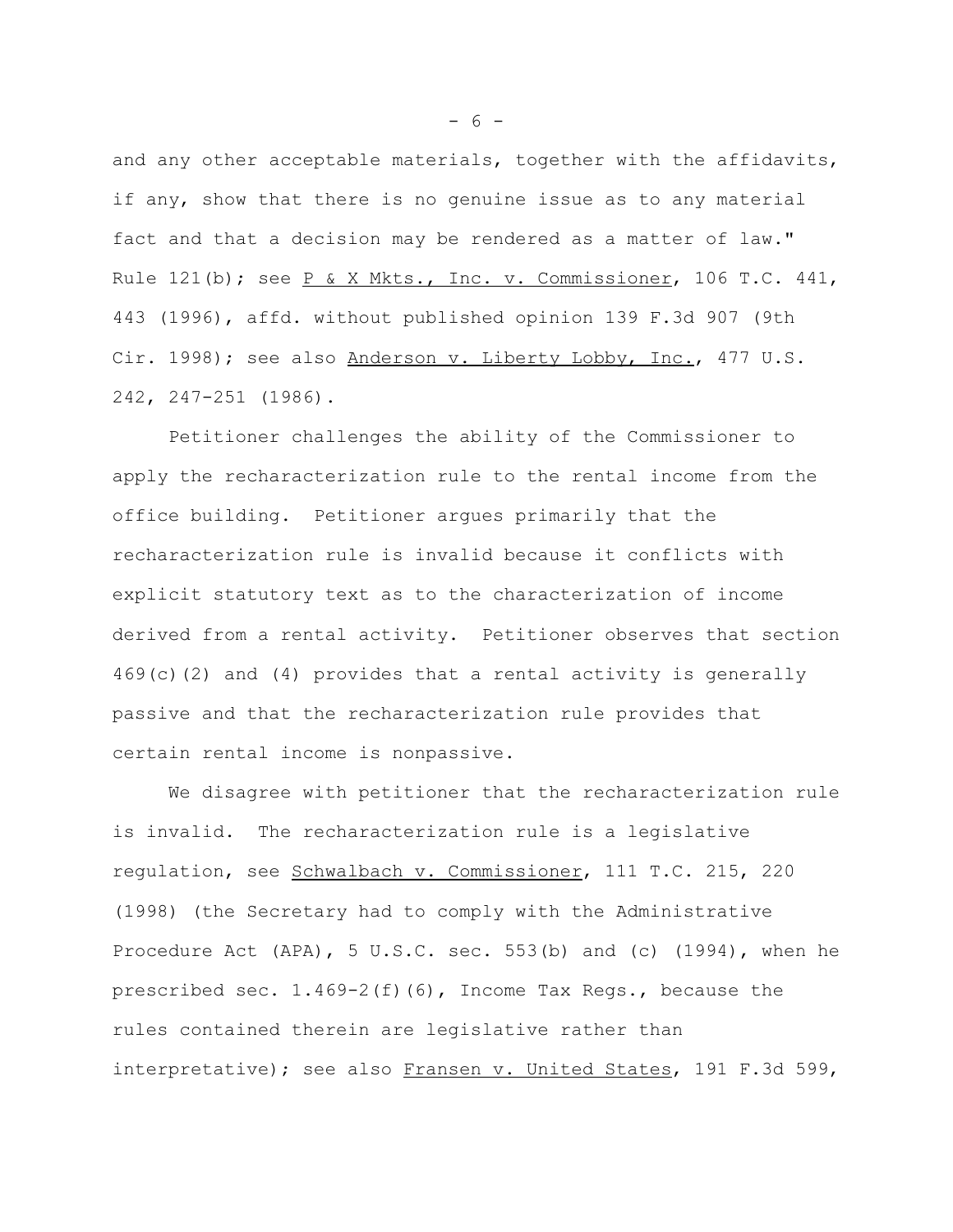600 (5th Cir. 1999); thus, it is invalid only if it is arbitrary, capricious, or manifestly contrary to the statute, see Chevron, U.S.A., Inc. v. Natural Resources Defense Council, Inc., 467 U.S. 837, 844 (1984); see also McKnight v. Commissioner, 99 T.C. 180, 183 (1992).

The rechacterization rule is not arbitrary, capricious, or manifestly contrary to the statute.<sup>3</sup> It was prescribed by the Secretary pursuant in part to the specific grant of authority stated in section 469(l) that allows him to prescribe all necessary or appropriate regulations to carry out the provisions of section 469, including regulations: (1) Defining the terms "activity" and "material participation", sec.  $469(1)(1)$ , and  $(2)$ "requiring net income or gain from a limited partnership or other passive activity to be treated as not from a passive activity", sec.  $469(1)(3)$ . The rule is tied directly to the following passage set forth by the conferees in their report as to the Secretary's regulatory authority under section 469:

Regulatory authority of Treasury in defining nonpassive income.--The conferees believe that clarification is desirable regarding the regulatory authority provided to the Treasury with regard to the definition of income that is treated as portfolio income or as otherwise not arising from a passive activity. The conferees intend that this authority be exercised to protect the underlying purpose of the passive loss provision, i.e., preventing the sheltering

- 7 -

<sup>&</sup>lt;sup>3</sup> The Court of Appeals for the Fifth Circuit has so concluded. See Fransen v. United States, 191 F.3d 599 (5th Cir. 1999).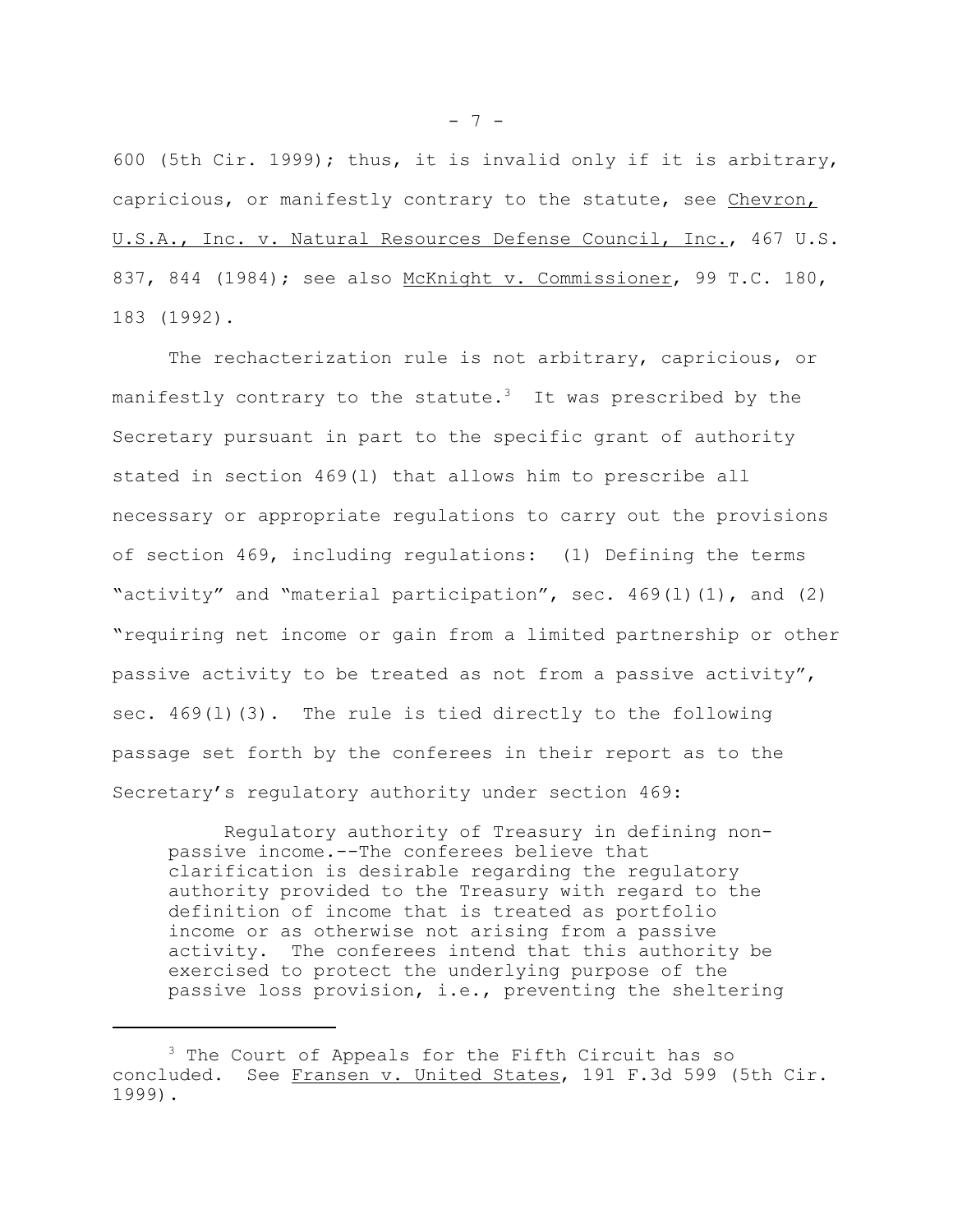of positive income sources through the use of tax losses derived from passive business activities.

Examples where the exercise of such authority may (if the Secretary so determines) be appropriate include the following  $* * * (2)$  related party leases or subleases, with respect to property used in a business activity, that have the effect of reducing active business income and creating passive income \* \* \*. [H. Conf. Rept. 99-841, at 147, 1986-3 C.B. (Vol. 4) 1, 147.]

Petitioner also argues that the recharacterization rule is inapplicable to this case by virtue of section 1.469- 11(c)(1)(ii), Income Tax Regs., which provides that the rule does not apply to income "attributable to the rental of  $* * *$  property pursuant to a written binding contract entered into before February 19, 1988." Petitioner asserts that the office building lease in effect during 1994 was the 1987 lease, or, in other words, that he leased the office building to the law firm during 1994 pursuant to a pre-February 19, 1988, written binding contract. We disagree. As discussed below, we conclude that the office building lease in effect during 1994 was the 1991 lease and, moreover, that the 1991 lease and the 1987 lease are separate contracts.

Applicable State (Wisconsin) law characterizes the 1991 lease as a renewal (as opposed to an extension) of the 1987 lease, which, in turn, means that the 1991 lease is a contract separate from the 1987 lease. See Seefeldt v. Keske, 111 N.W.2d 574, 575-576 (Wis. 1961). We look at three critical factors to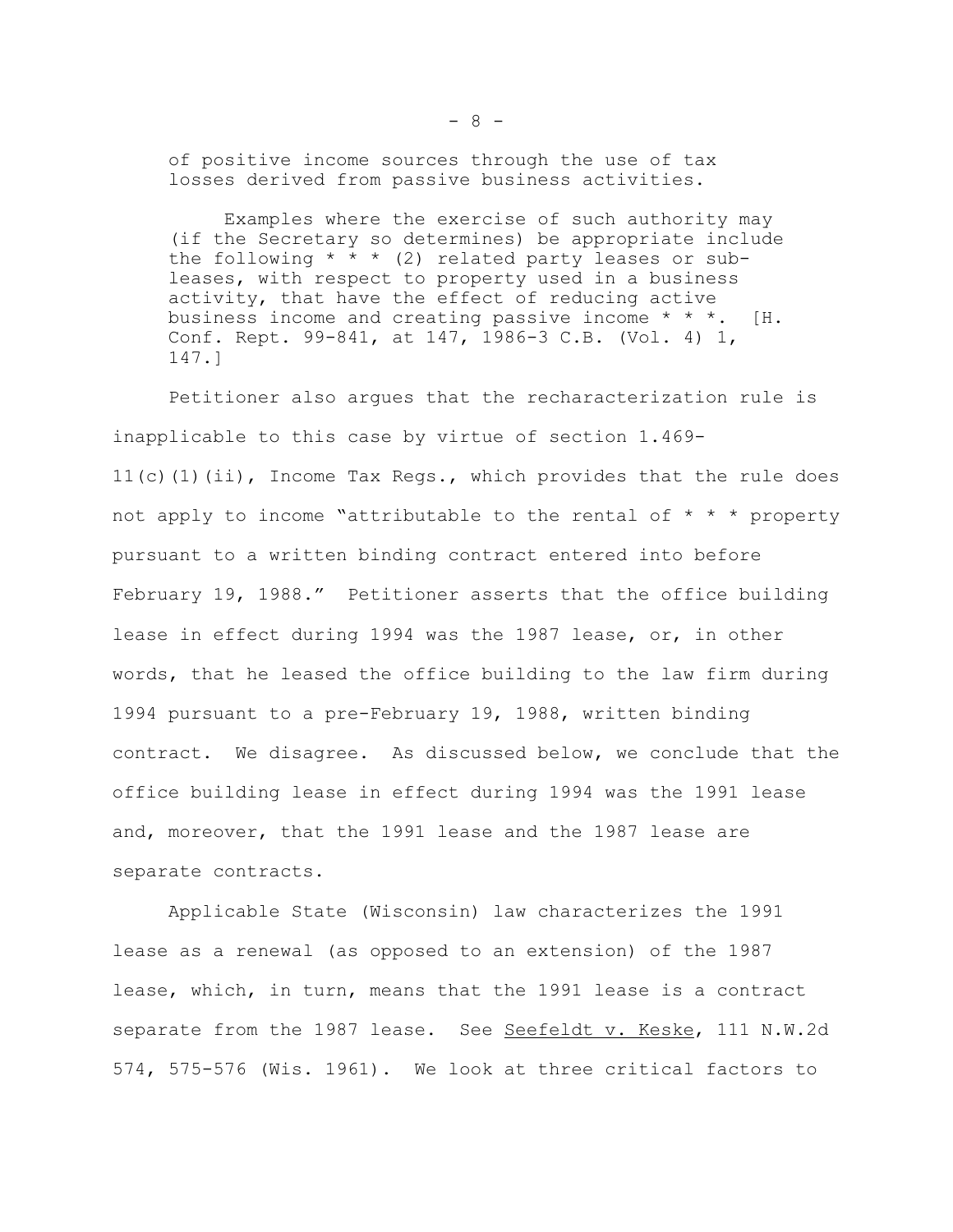determine whether a contract is renewed or extended under Wisconsin law and conclude therefrom that the 1991 lease is a renewal of the 1987 lease.

First, the language used in both leases by the parties thereto leads to the conclusion that the 1991 lease is a renewal of the 1987 lease. See id. at 576-577. The leases refer several times to a renewal; they refer only once to an extension.

Second, the parties' conduct leads to the same conclusion. See id. The 1991 lease was signed by an officer of the law firm (other than petitioner) as "Lessee", and it was signed by petitioner as "Lessor", under the heading "Agreed to and Accepted". If the parties to the leases had intended that the lessee could extend the 1987 lease at its option, petitioner's signature and agreement would have been unnecessary.

Third, the fact that petitioner, as the office building's lessor, had to perform a further act to lengthen the term of the 1987 lease also leads to the conclusion that the 1987 lease was renewed through the 1991 lease. Compare Milwaukee Hotel Wis. Co. v. Aldrich, 62 N.W.2d 14 (Wis. 1953) (lease providing for initial term of 3 years could be extended at lessee's option for 3 more years at rent stated in lease; held, lease is a 6-year lease because no further act required of lessor once lessee makes election), with St. Regis Apt. Corp. v. Sweitzer, 145 N.W.2d 711 (Wis. 1966) (2-year lease automatically renews for 2 more years

- 9 -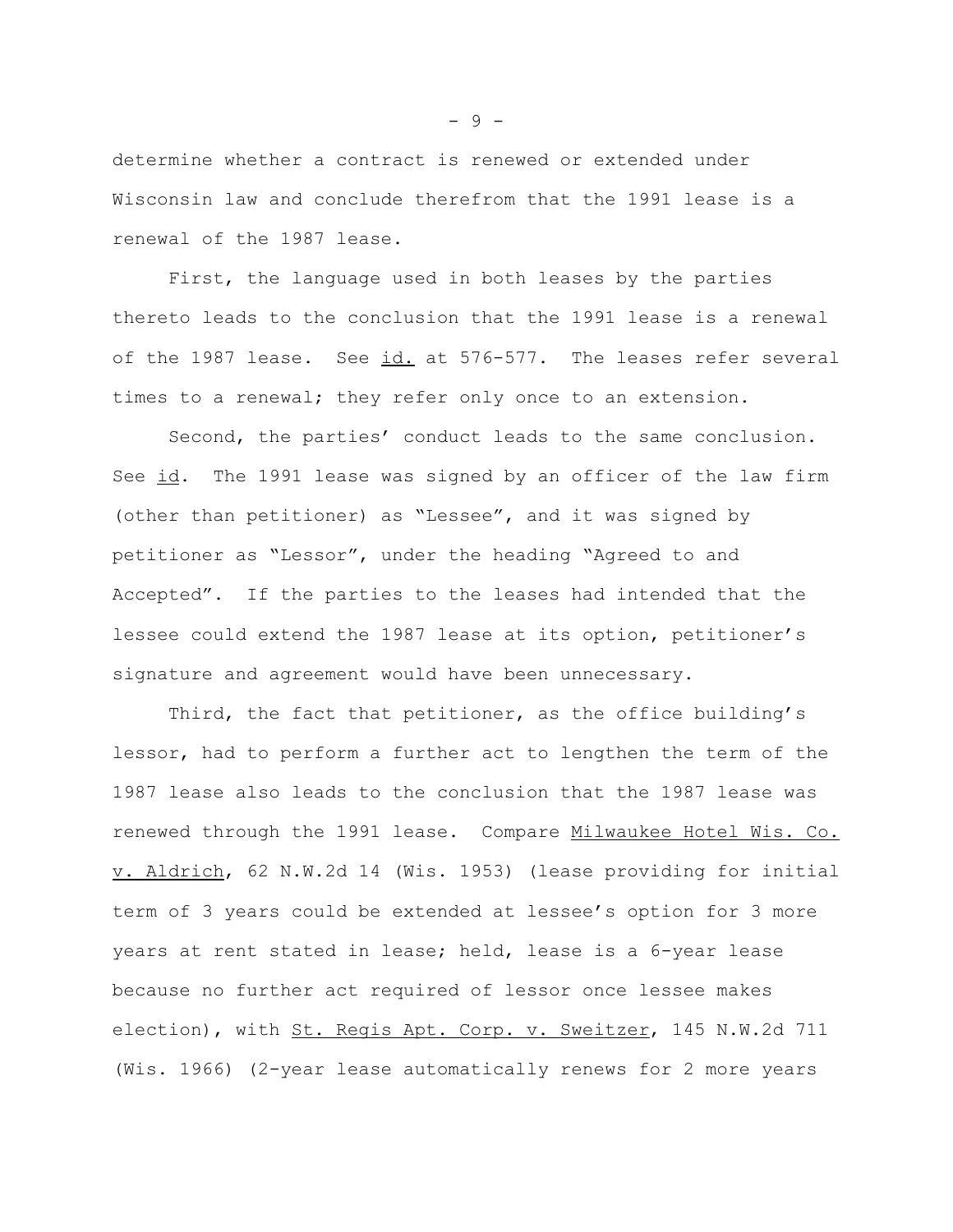if neither party gives contrary notice; held, lease is 2-year lease because either party can prevent renewal by giving notice). See also Sheppard v. Rosenkrans, 85 N.W. 199 (Wis. 1901). Petitioner, as lessor, had to agree with the lessee/law firm as to the rent that would be payable for any additional rental period after the first 5 years. Moreover, if they were unable to reach such an agreement at least 30 days before the 5-year period expired, petitioner possessed the sole discretion to declare the option to renew null and void.

We also bear in mind that the absence in the 1987 lease of an agreed-upon rent for the renewal period made the 1987 lease unenforceable for any period after the 5-year period expired. See Wis. Stat. Ann. sec. 704.03(1) (West 1998) (Wisconsin statute of frauds provides that a lease for more than a year, or a contract to make such a lease, is unenforceable unless it sets forth the amount of rent or other consideration). In fact, an enforceable contract for the additional period did not exist until December 27, 1991, when the parties agreed on a rent for the renewal period and created a writing memorializing that new agreement. See Borkin v. Alexander, 132 N.W.2d 587 (Wis. 1965); Ratcliff v. Aspros, 35 N.W.2d 217 (Wis. 1948).

Petitioner also argues that he is not subject to the recharacterization rule by virtue of section  $1.469-11$  (b)  $(1)$ , Income Tax Regs., which allows taxpayers, at their option, to use

 $- 10 -$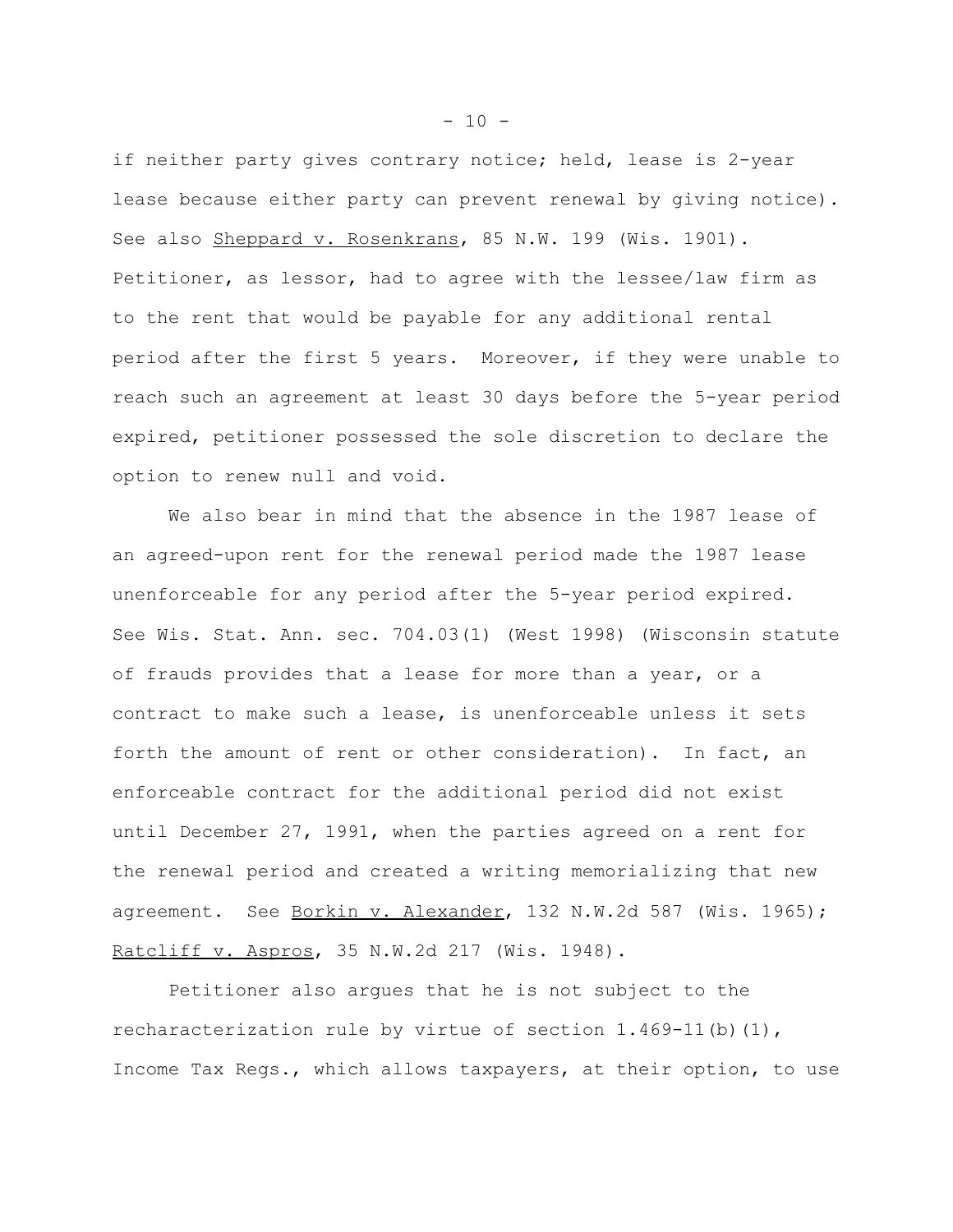certain proposed regulations to ascertain their tax liability for years ending after May 10, 1992, and beginning before October 4, 1994. See sec. 1.469-11(b)(1), Income Tax Regs. These proposed regulations (the 1992 proposed regulations) were prescribed by the Secretary in 1992 to define the word "activity" for purposes of the passive loss rules. Notice of Proposed Rulemaking, PS-1- 89, 1992-1 C.B. 1219, 57 Fed. Reg. 20802 (May 15, 1992). Petitioner argues that the 1992 proposed regulations preclude a shareholder from participating in the activities of a C corporation, which, petitioner concludes, means that the recharacterization rule cannot be applied to his 1994 income from the office building.

We disagree with petitioner's assertion that section 1.469- 11(b)(1), Income Tax Regs., precludes taxpayers from participating in activities conducted by C corporations. Our conclusion is driven by a plain reading of the relevant text; namely, section  $469(a)(2)(A)$  and (h)(1) and section  $1.469-$ 2(f)(6)(i), Income Tax Regs. See Commissioner v. Soliman, 506 U.S. 168, 174 (1993); Crane v. Commissioner, 331 U.S. 1, 6 (1947); Venture Funding, Ltd. v. Commissioner, 110 T.C. 236, 241- 242 (1998), affd. without published opinion 198 F.3d 248 (6th Cir. 1999). Section  $469(a)(2)(A)$  provides in relevant part that the passive activity rules apply to "any individual". Section 469(h)(1) provides in relevant part that an individual is treated as materially participating in an activity when he or she "is

 $- 11 -$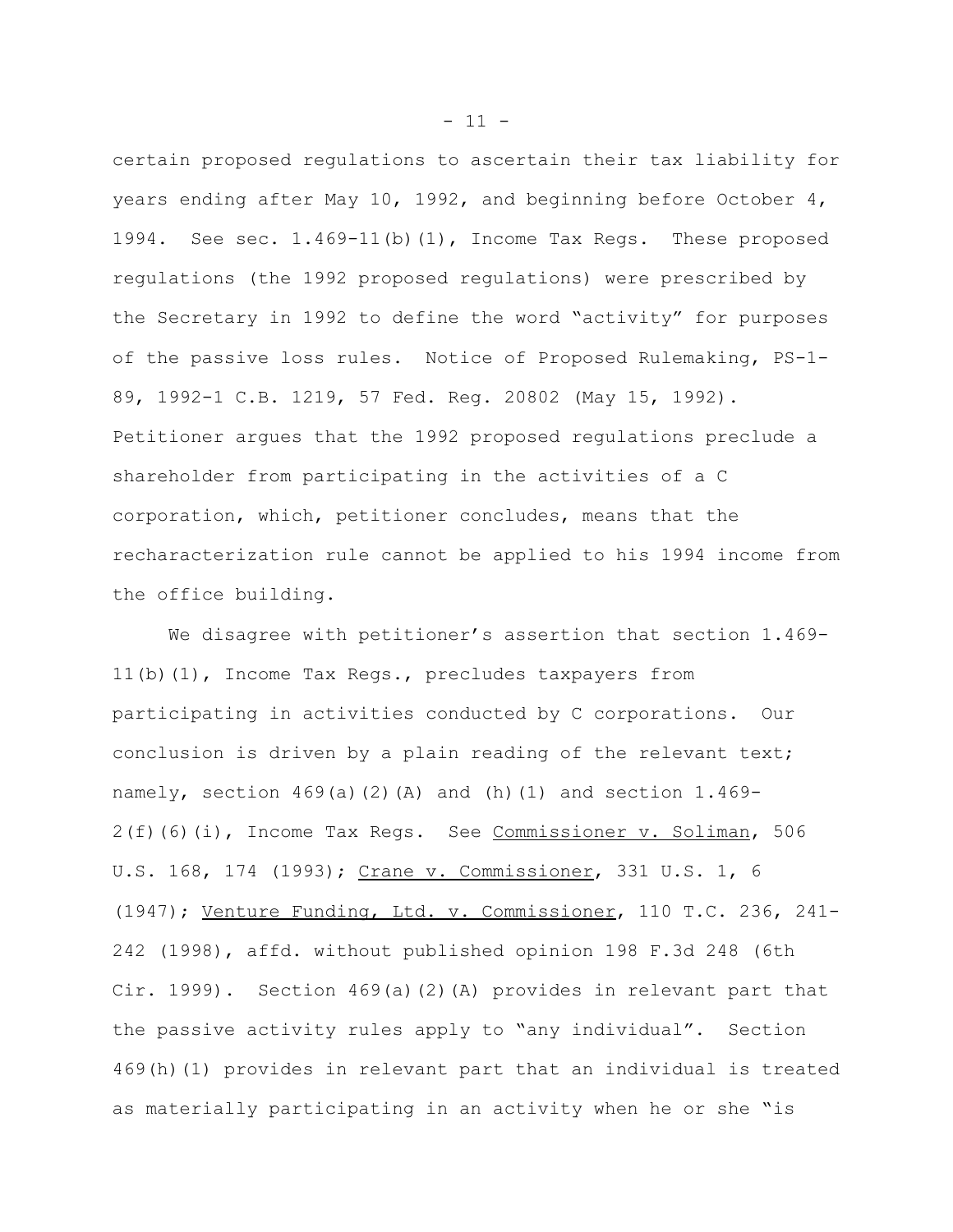involved in the operations of the activity on a basis which is \* \* \* regular, \* \* \* continuous, and \* \* \* substantial".4 Section 1.469-2(f)(6)(i), Income Tax Regs., provides in relevant part that rental income is recharacterized as nonpassive income if the underlying property "Is rented for use in a trade or business activity  $* * *$  in which the taxpayer materially participates", sec. 1.469-2(f)(6)(i), Income Tax Regs.

Nowhere in section 469 or the regulations thereunder do we read, as petitioner asks us to hold, that an individual's "regular", "continuous", and "substantial" involvement in the operations of an activity is not treated as materially participating in that activity when the activity is operated by a C corporation. Petitioner correctly observes that the Secretary had set forth such an exception in two sets of temporary regulations that he had prescribed before 1992. In 1988, the Secretary prescribed section  $1.469-5T(f)(1)$ , Temporary Income Tax Regs., 53 Fed. Reg. 5686, 5726 (Feb. 25, 1988), (the 1988

<sup>4</sup> Although we understand the words "regular", "continuous", and "substantial" to support a finding that petitioner materially participated in the law firm's business activity, we note that petitioner also meets the definition of the term "material participation" as set forth in the applicable regulations. Sec. 1.469-5T(a) and (d), Temporary Income Tax Regs., 53 Fed. Reg. 5686 (Feb. 25, 1988) (an individual materially participates in an activity if, inter alia, he or she participates in an activity for more than 500 hours in the taxable year, he or she participates in the activity for more than 100 hours in the taxable year and no other individual spends more time in the activity, or the activity involves the performance of legal services and the individual had materially participated in the activity during any 3 years prior to the year in question).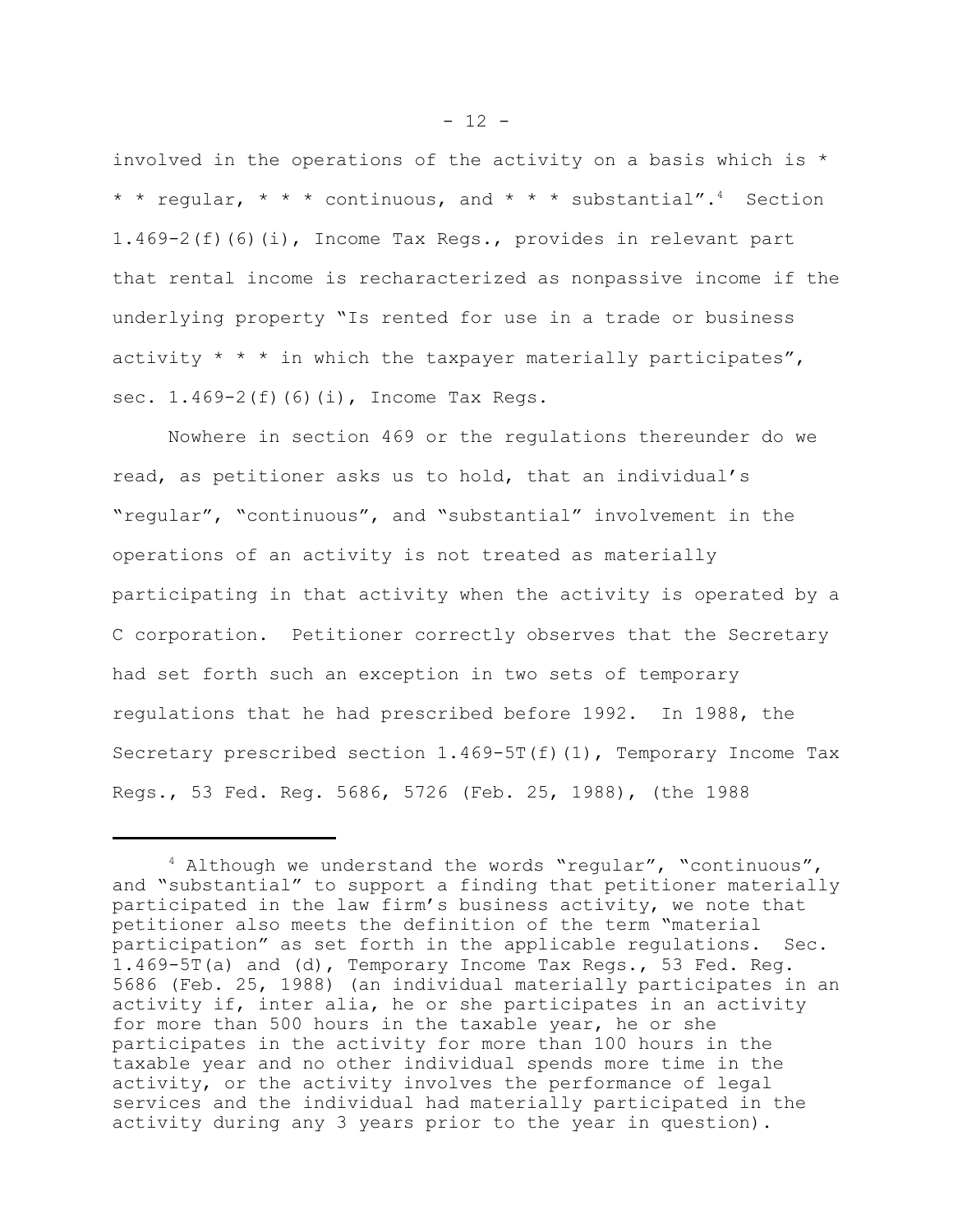temporary regulations), providing that "any work done by an individual  $* * *$  in connection with an activity in which the individual owns (directly or indirectly, other than through a C corporation) an interest at the time the work is done shall be treated for purposes of this section as participation of such individual in the activity." One year later, in 1989, the Secretary prescribed section  $1.469-4T(b)(2)(ii)(B)$ , Temporary Income Tax Regs., 54 Fed. Reg. 20527, 20543 (May 12, 1989) (the 1989 temporary regulations), providing that "For purposes of applying section 469 and the regulations thereunder, a taxpayer's activities do not include operations that a taxpayer conducts through one or more entities (other than passthrough entities)."

As part of the regulatory project underlying the 1989 temporary regulations, the Secretary also amended the 1988 temporary regulations (the amended 1988 temporary regulations) to delete the parenthetical exception "(directly or indirectly, other than through a C corporation)" from section  $1.469 - 5T(f)(1)$ , Temporary Income Tax Regs. Sec.  $1.469-5T(f)(1)$ , Temporary Income Tax Regs. On May 15, 1992, the Secretary finalized the amended 1988 temporary regulations as section  $1.469-5(f)(1)$ , Income Tax Regs. (the 1992 final regulations), leaving them virtually unchanged in their final form. Two years later, in 1994, the Secretary finalized a substantially revised version of the 1992 proposed regulations as section 1.469-4, Income Tax Regs. (the 1994 final regulations).

 $- 13 -$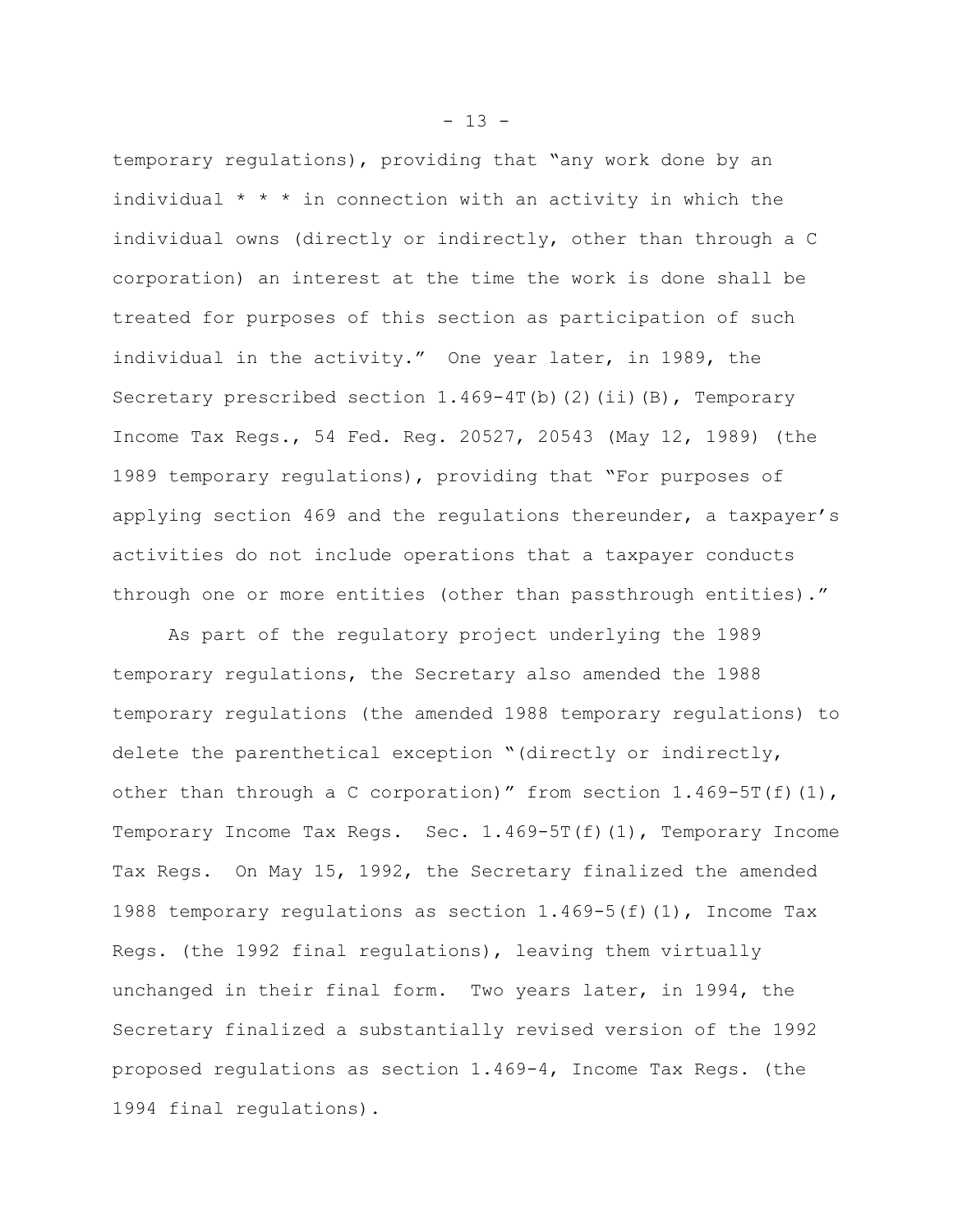The 1988 temporary regulations (prior to the 1989 amendment) and the 1989 temporary regulations are not applicable to the year at bar.<sup>5</sup> The applicable rules are found in: (1) The 1992 proposed regulations, (2) the 1992 final regulations, and (3) the 1994 final regulations. The 1994 final regulations do not help petitioner's cause because they provide specifically that "A taxpayer's activities include those conducted through C corporations that are subject to section  $469''.6$  Sec. 1.469-4(a), Income Tax Regs. Nor are the 1992 final regulations of any help to petitioner; as mentioned above, the parenthetical exception "(directly or indirectly, other than through a C corporation)" does not appear in those regulations. The 1992 proposed regulations also do not help petitioner's cause; the 1992 proposed regulations do not contain the exception set forth in the 1989 temporary regulations.

Petitioner looks to the fact that the 1992 proposed regulations did not affirmatively and expressly disavow the exception set forth in the 1989 temporary regulations, and he discerns therefrom that the exception continued to exist in 1992.

 $- 14 -$ 

<sup>&</sup>lt;sup>5</sup> For completeness, we note that the Secretary allowed the 1989 temporary regulations to expire on May 11, 1992, under the sunset provision of sec. 7805(e)(2). See 57 Fed. Req. 20803 (May 15, 1992).

<sup>6</sup> Neither party disputes that the corporation operating the law firm is a C corporation subject to sec. 469. See sec. 1.469- 1T(b)(4) and (5), Temporary Income Tax Regs., 53 Fed. Reg. 5686, 5701 (Feb. 25, 1988) (a C corporation is subject to sec. 469 if it is a "Personal service" or "Closely held" corporation.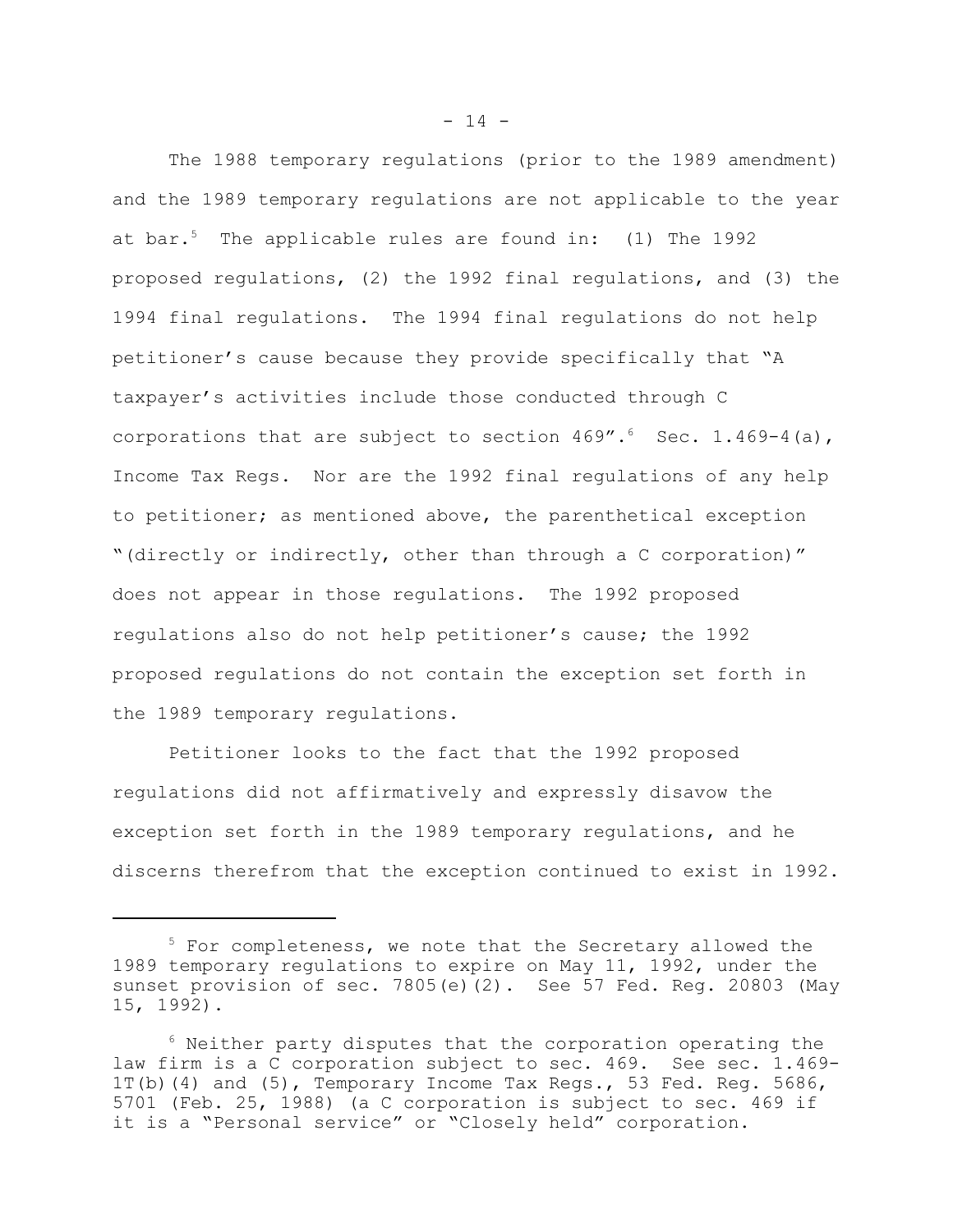We disagree. The fact that the Secretary did not re-prescribe that exception as part of the 1992 proposed regulations is persuasive evidence that he revoked the exception at that time. See Keppel v. Tiffin Sav. Bank, 197 U.S. 356, 373 (1905) ("it cannot in reason be said that the omission  $* * * q$  ives rise to the implication that it was the intention of Congress to reenact it."); Independent Ins. Agents of Am., Inc. v. Clarke, 955 F.2d 731, 735 (D.C. Cir. 1992) ("Under traditional rules of statutory construction, \* \* \* material omitted on reenactment is deemed repealed."), revd. on other grounds sub nom. United States Natl. Bank v. Independent Ins. Agents of Am., Inc., 508 U.S. 439 (1993). See generally Singer, Sutherland Statutory Construction, sec. 23.28, at 413 (5th ed. 1993). As we observed in Schwalbach v. Commissioner, 111 T.C. 215, 228 (1998): "Although the \* \* \* [1992 proposed regulations were] silent on this rule, including whether the Commissioner was considering abandoning it, we read nothing in  $* * *$  [those] regulations that would lead us to believe that the Commissioner was proposing to retain the rule."

The facts of Schwalbach v. Commissioner, supra, are similar to the facts at bar. There, the taxpayers challenged the Commissioner's application of the recharacterization rule to income they had realized in 1994 on their rental of property to a corporation owned by 2 shareholders, one of whom was one of the taxpayers. The taxpayers argued primarily that the recharacterization rule was invalid because the Secretary did not

 $- 15 -$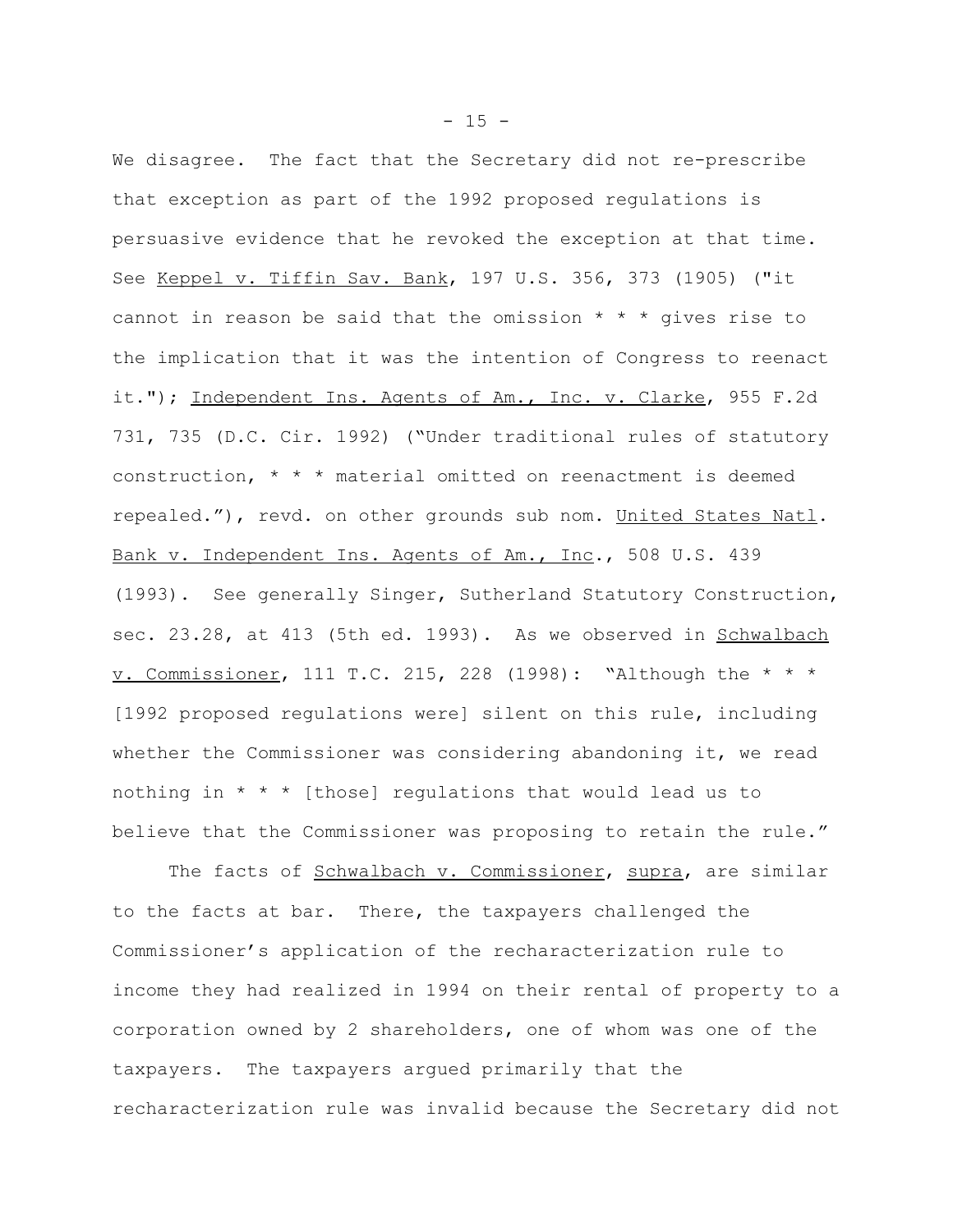comply with the APA when he prescribed section 1.469-4(a), Income Tax Regs.; if the Secretary had not complied with the APA, the taxpayers argued, then the recharacterization rule was invalid as applied to them. We concluded that the Secretary met the APA's requirements; in so doing, we analyzed the statutory text, relevant legislative history, and various regulations prescribed under section 469.

The taxpayers in Schwalbach also advanced an alternative argument that is the same argument that petitioner advances herein. The taxpayers in Schwalbach arqued on brief:

in the event it is redetermined the provisions of Treas. Reg. Sec. 1.469(d)(5) [sic] apply, the provisions of Treas. Reg. Sec. 1.469-4T(b)(2)(ii)(B) should be available to petitioners through 1994 due to the continued confusion with respect to provisions of the May, 1992, proposed regulations and the absence of a definitive statement as regards a non-passthrough entity not conducting passive activities through itself. See, effective date and transition rules under Treas. Reg. Sec. 1.469-11(b)(1).

We rejected this argument summarily, holding that nothing in section 1.469-11, Income Tax Regs., allowed us to apply the exception appearing in the pre-1992 regulations under which a taxpayer would not be considered to be a material participant of an activity conducted through a C corporation. See Schwalbach v. Commissioner, supra at 230. We stated:

we decline petitioners' invitation to allow them to apply the rules of section  $1.469-4T(b)$  (ii)(B), Temporary Income Tax Regs., 54 Fed. Reg. 20543, in lieu of the rules stated in section 1.469-4(a), Income Tax Regs. Simply put, the effective date and transition rules related to the regulatory rules under section 469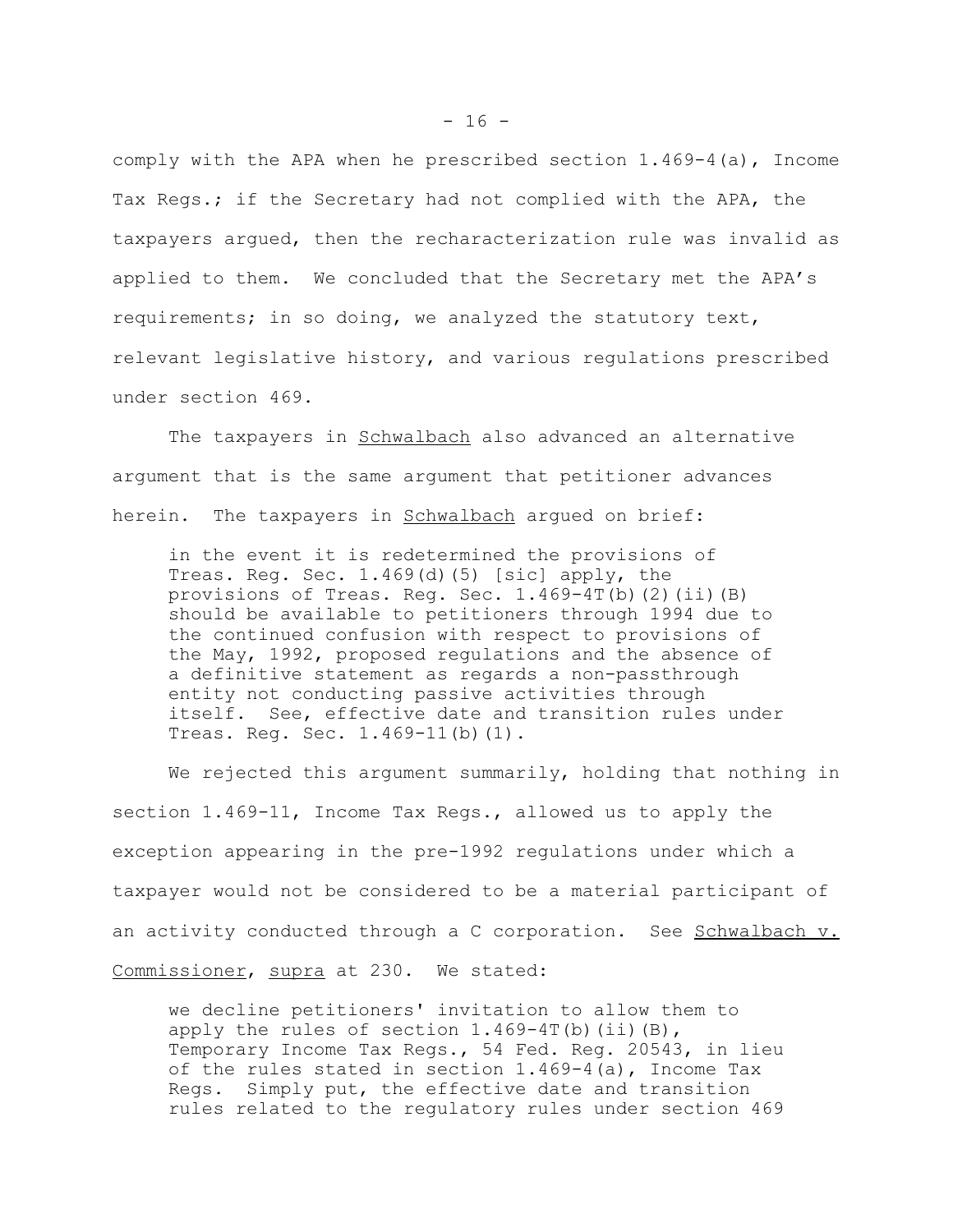do not allow them to use it [i.e., the only rule stated in sec.  $1.469-4T(b)$  (ii)(B), Temporary Income Tax Regs., 45 Fed. Reg. 20543 (May 12, 1989), namely, that "a taxpayer's activities do not include operations that the taxpayer conducts through one or more entities (other than passthrough entities)."]. See sec. 1.469-11, Income Tax Regs. [Id.]

Although we recognize that section  $1.469-11$  (b) (1), Income Tax Regs., does not explicitly reference section  $1.469-4T(b)$  (ii)(B), Temporary Income Tax Regs., but, instead, allows taxpayers to use the rules set forth in the 1992 proposed regulations, we believe that this distinction is meaningless under the facts herein. Whereas section  $1.469-4T(b)(ii)(B)$ , Temporary Income Tax Regs., contains an explicit rule under which a taxpayer is not considered to participate in a C corporation's activities, petitioner effectively asks the Court to imply the same rule in the 1992 proposed regulations by virtue of the fact that those regulations are silent as to the inapplicability of such a rule. We decline to do so. Accord Sidell v. Commissioner, T.C. Memo. 1999-301; Connor v. Commissioner, T.C. Memo. 1999-185.

We conclude that petitioner may not offset part of the income that he realized on his rental of the office building to the law firm, by the loss that he realized on his rental of the club to the health club. We have considered all arguments in

- 17 -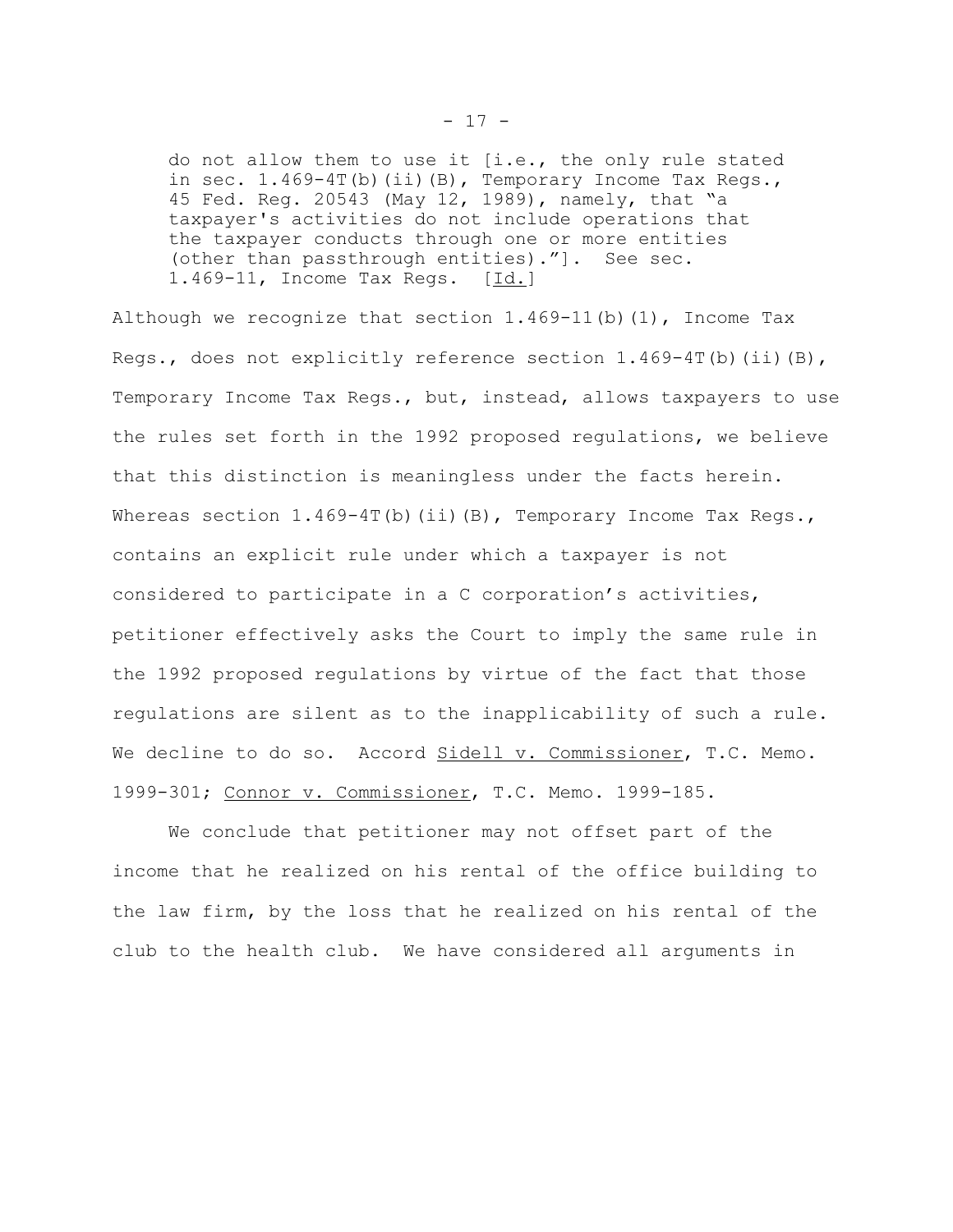this case and, to the extent not discussed above, find those arguments to be without merit or irrelevant. To reflect the foregoing,

# An appropriate order will be

issued, and decision will be

entered for respondent.

Reviewed by the Court.

COHEN, WELLS, RUWE, COLVIN, CHIECHI, FOLEY, VASQUEZ, and THORNTON, JJ., agree with this majority opinion.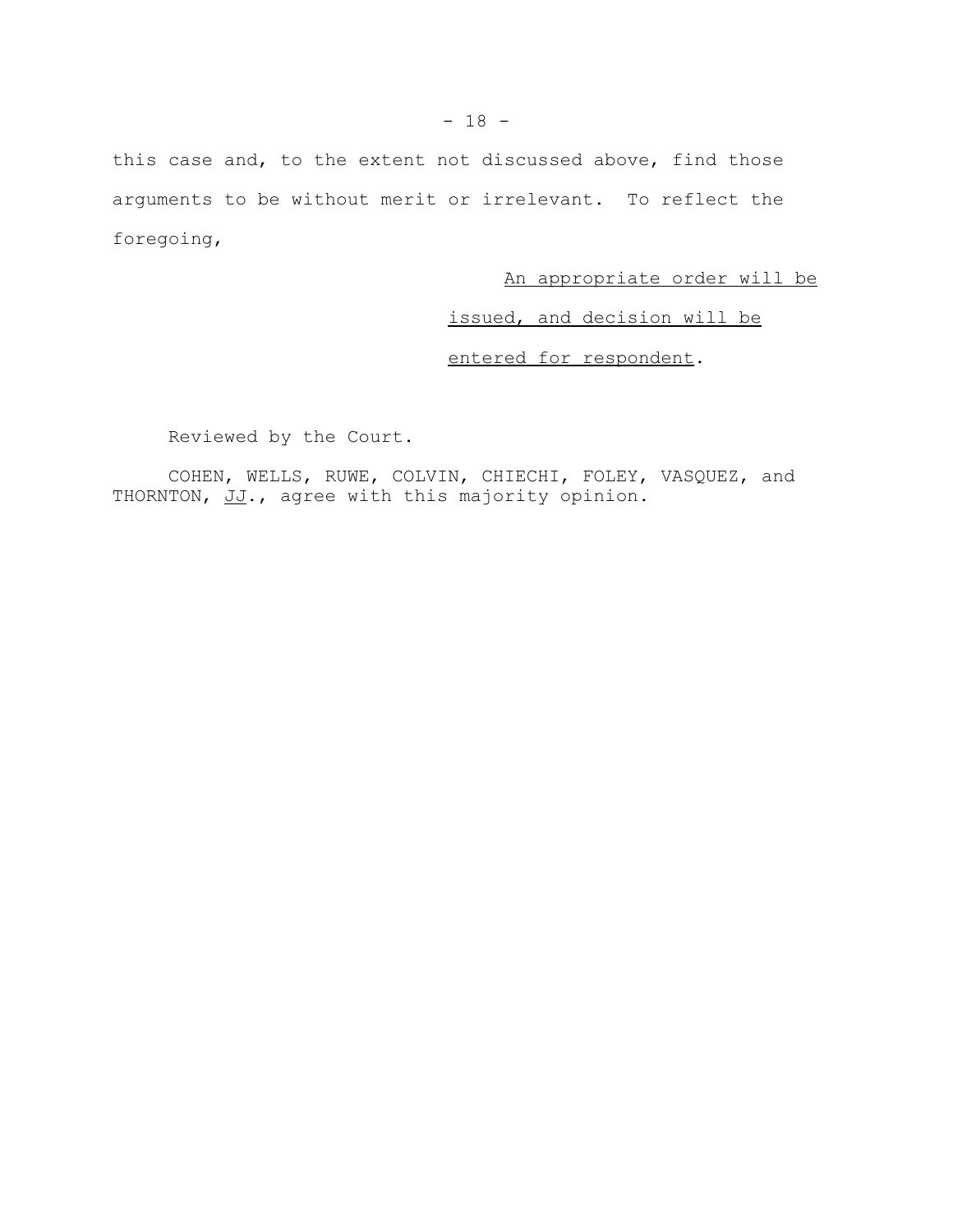BEGHE,  $J.$ , concurring in part and dissenting in part: I agree with the majority that section  $1.469-2(f)(6)$ , Income Tax Regs. (popularly known as the self-rental rule, and referred to by the majority and hereinafter as the recharacterization rule), as in effect interpreted by the final 1994 activity regulation, section 1.469-4(a), Income Tax Regs., is a valid regulation. I also agree that petitioners are not entitled to effective date relief from the recharacterization rule under the pre-1988 written binding contract exception of section  $1.469-11(c)(1)(ii)$ , Income Tax Regs. However, I respectfully dissent from the majority's conclusion that petitioners are not entitled, under section 1.469-11(b)(1), Income Tax Regs., to transitional relief from application of the recharacterization rule for 1994 to the net rental income from Mr. Krukowski's C corporation law firm.

The key question is whether shareholders did materially "participate" in the "activities" of their C corporations under the regulatory law applicable to 1994. The majority conclude that shareholders did so participate, under their "plain reading" of section 469 and the recharacterization rule and their interpretation of the "silent" 1992 proposed regulations that flows therefrom. I disagree.

## I. The Majority's "Plain Reading" of Section 469 and the Recharacterization Rule Is Unprecedented and Incorrect

The majority's plain meaning approach to this case is unprecedented, in several disquieting respects. To begin with,

- 19 -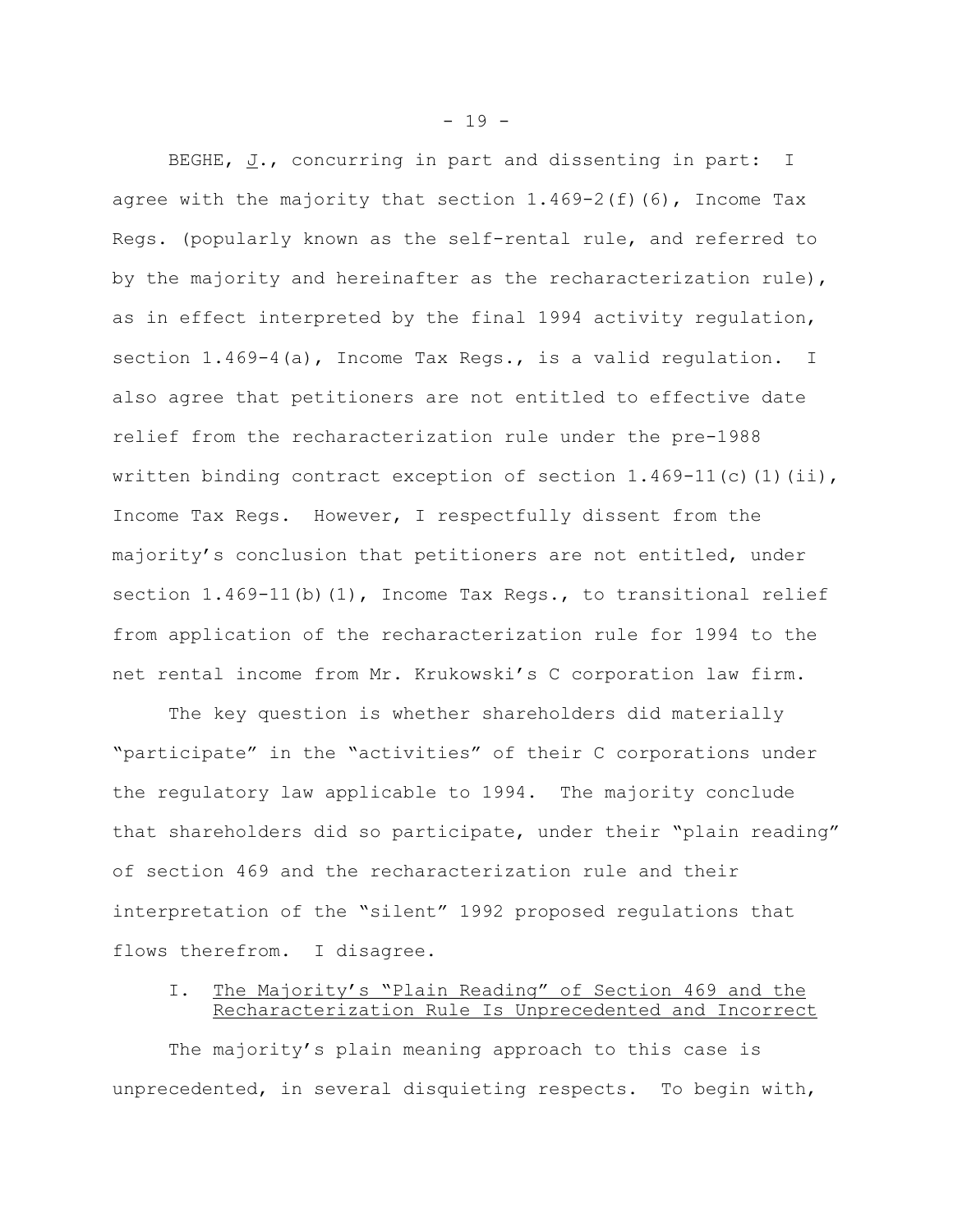neither party argued that the statutory text and the recharacterization rule suffice to answer the question in issue. Instead, the parties' arguments were based on their respective analyses of the applicable provisions of the several successive sets of regulations the Commissioner has issued under section 469, interpreting the terms "participation" or "activity".

More particularly, the parties have agreed that the 1994 final regulations, and the 1992 proposed regulations, are the governing law. As discussed in more detail below, the 1994 final activity regulation clearly provides that shareholders participate in the activities of their C corporations; that regulation generally applies to 1994. See sec. 1.469-11(a)(1), Income Tax Regs. (sec. 1.469-4, Income Tax Regs., applies for taxable years ending after May 10, 1992). However, the 1994 final regulations also contain a transitional rule applicable to the year in issue. Section 1.469-11(b)(1), Income Tax Regs., provides that taxpayers may apply the 1992 proposed regulations to 1994 if they so choose, instead of the 1994 final activity regulation otherwise applicable. In other words, the 1994 final regulations make the 1992 proposed regulations applicable to the year in issue.

For this reason, the parties believed that the crucial issue was whether shareholders participate in C corporation activities under the 1992 proposed regulations, and they made their arguments accordingly.

 $- 20 -$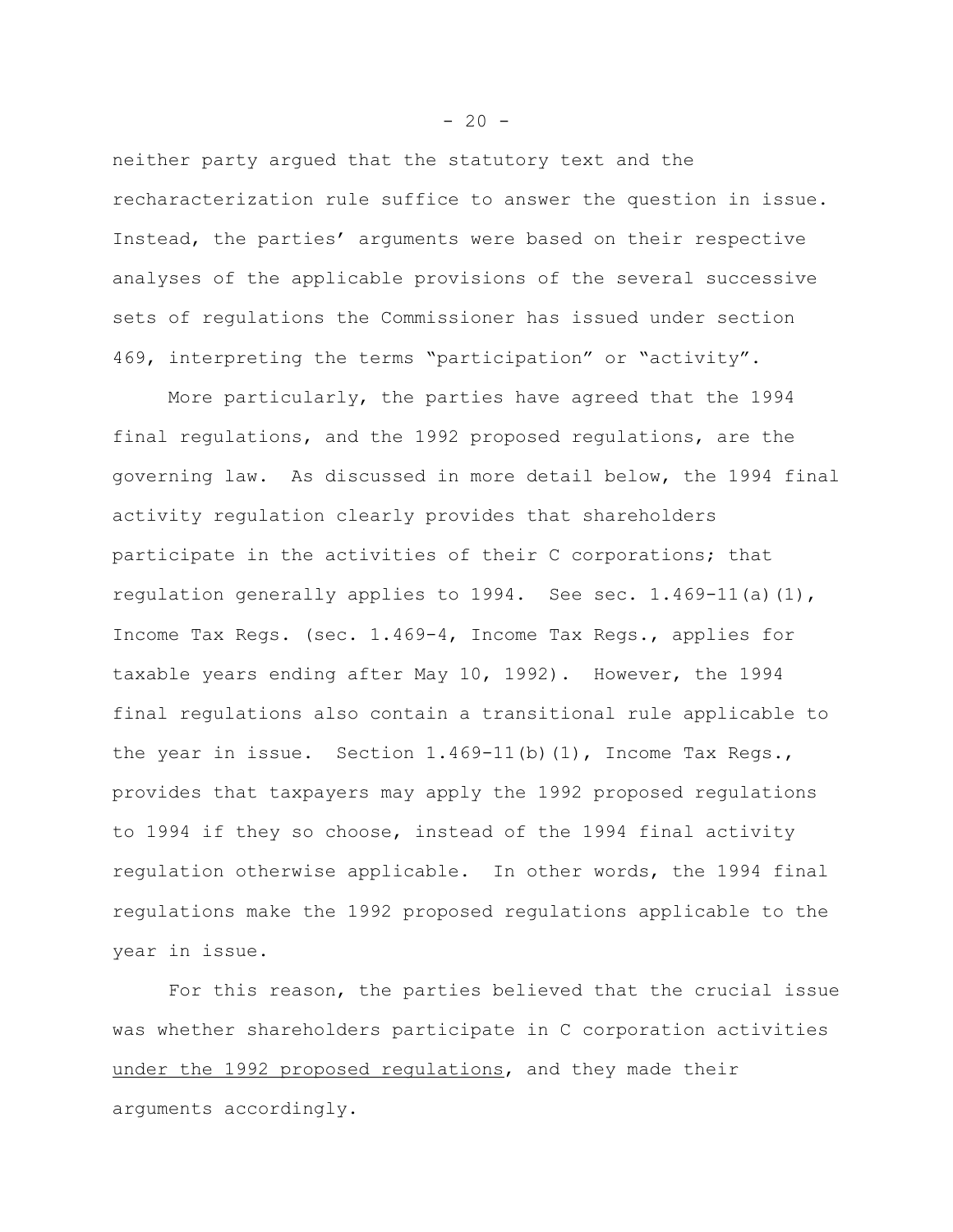The majority's "plain reading" of section 469 and the recharacterization rule is also inconsistent with our precedent. In Schwalbach v. Commissioner, 111 T.C. 215 (1998), Sidell v. Commissioner, T.C. Memo. 1999-301, and Connor v. Commissioner, T.C. Memo. 1999-185, we considered the application of the recharacterization rule to C corporation shareholders. None of these opinions relied on the plain meaning of section 469 or of the recharacterization rule. To the contrary, all three opinions treated the 1994 final regulations (and the 1992 proposed regulations made applicable thereby) as the governing law.

Our Schwalbach decision is a striking example of the importance we have attributed to the 1994 final activity regulation in this context. In Schwalbach, respondent applied the recharacterization rule to a C corporation shareholder. The taxpayers' primary argument was that this application was invalid, because: (1) The 1994 final regulation defining "activity" was a prerequisite to the application of the recharacterization rule to a C corporation shareholder; and (2) the recharacterization rule and the 1994 final activity regulation were invalid for failure to comply with the notice and comment procedures of the Administrative Procedure Act, 5 U.S.C. sec. 553(b) and (c) (1994). See Schwalbach v. Commissioner, supra at 219.

In the course of Schwalbach's detailed analysis of the protracted regulatory process that ultimately gave rise to the

 $- 21 -$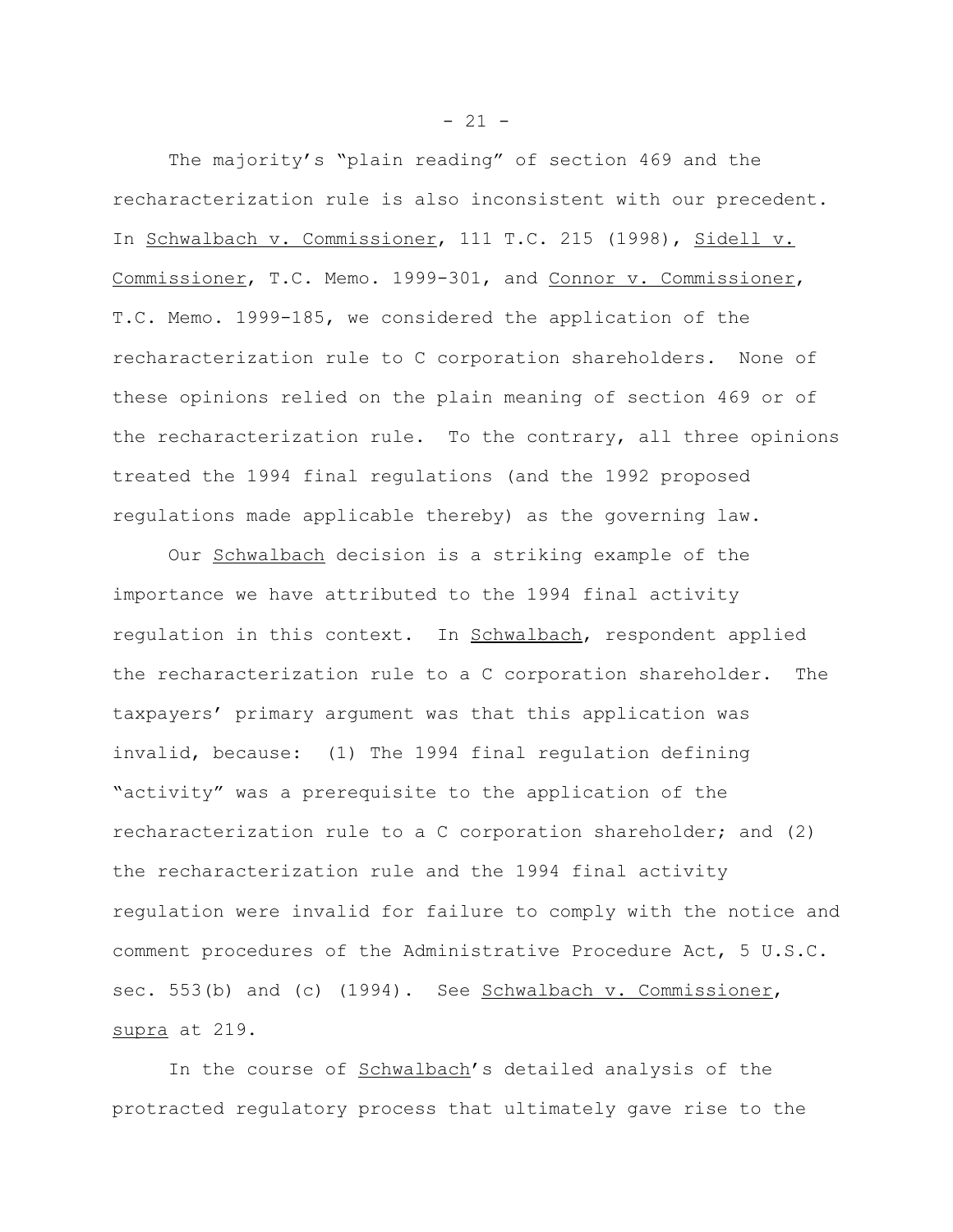1994 final activity regulation, we never questioned that that regulation was a prerequisite to the application of the recharacterization rule. Indeed, if shareholders clearly participated in C corporation activities under the plain meaning of the statute and the recharacterization rule, as the majority now contend, Schwalbach's analysis and upholding of the 1994 final "activity" regulation would be dictum.<sup>7</sup>

Most importantly, the majority's plain meaning approach is fundamentally inconsistent with the repeated efforts the Commissioner has found it necessary to exert, through issuance of different regulations, simply to interpret and apply the assertedly "plain" language of section 469.

As the majority correctly observe, section 469 defines "material participation" generally. Sec. 469(h). That section, however, neither defines a taxpayer's "activities", nor expressly

In any event, the majority rely little on Sidell and Connor for their conclusion; perhaps this is because the majority's view of the governing law is so fundamentally different from the views expressed in those opinions.

<sup>&</sup>lt;sup>7</sup> Of course, in <u>Sidell v. Commissioner</u>, T.C. Memo. 1999-301, and Connor v. Commissioner, T.C. Memo. 1999-185, we did conclude that sec. 1.469-2(f)(6), Income Tax Regs. (the recharacterization rule), could be applied to C corporation shareholders where the regulations promulgated in T.D. 8565, 1994-2 C.B. 81, 59 Fed. Reg. 50485 (Oct. 4, 1994) (the 1994 final regulations), and the regulations promulgated in Notice of Proposed Rulemaking, PS-1- 89, 1992-1 C.B. 1219, 57 Fed. Reg. 20802 (May 15, 1992) (the 1992 proposed regulations), applied. I believe those decisions should no longer be followed. As I explain in the text below, the 1992 proposed regulations, properly interpreted, prevent shareholder participation in C corporation activities.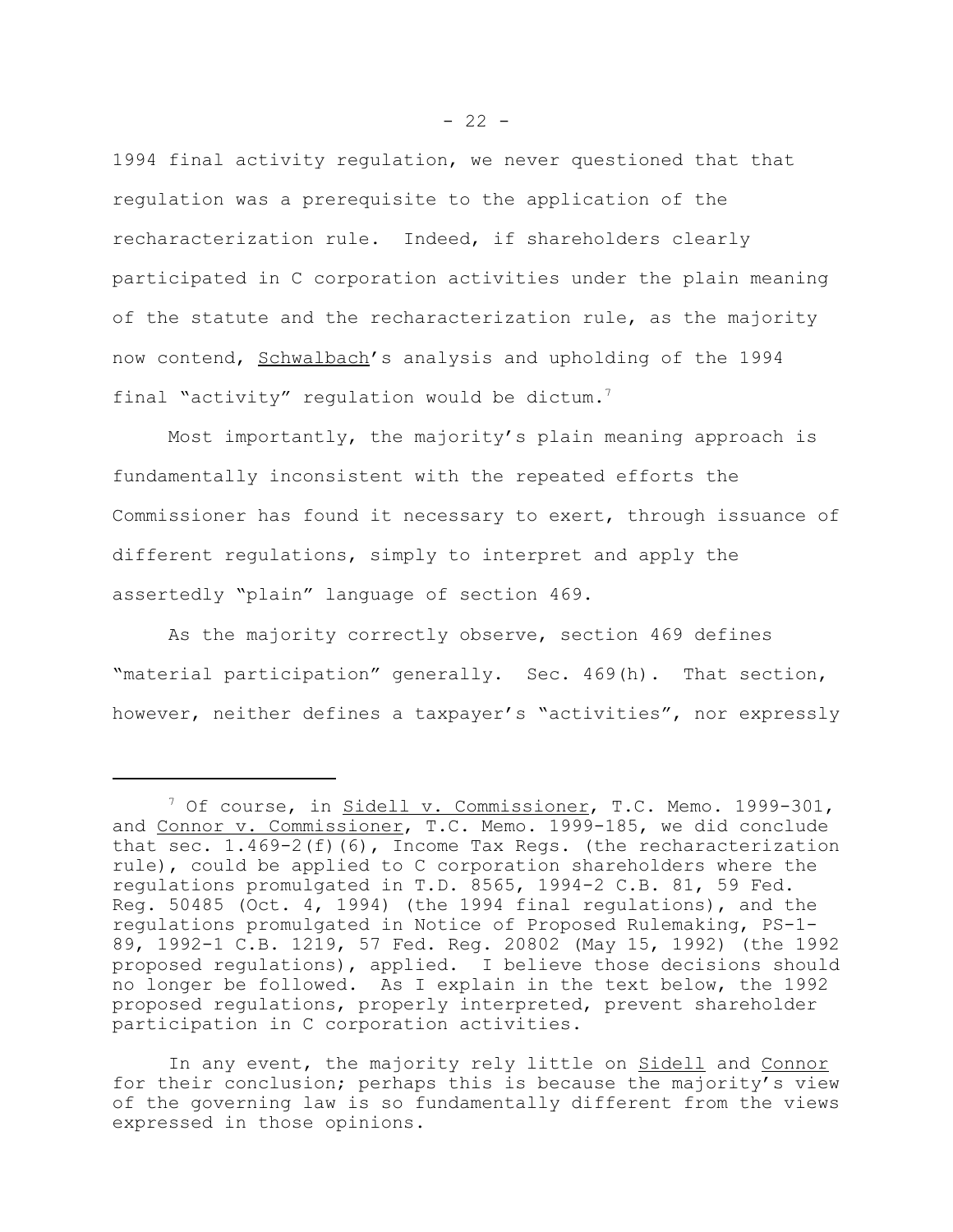states whether a taxpayer can "participate" in the activities of entities he owns. Nor does the recharacterization rule, which uses these terms, provide a definition of either of them.

If I were writing on a clean slate, before the Commissioner had issued any relevant regulations defining "material participation" or "activity", I might conclude that a shareholder could participate in the activities of his C corporations, under a plausible interpretation of the statute.<sup>8</sup> However, the slate was far from clean during the year in issue. As discussed in more detail below, on at least four separate occasions--in 1988, 1989, 1992, and 1994–-the Commissioner issued temporary, proposed, or final regulations interpreting "activity" or "participation" for purposes of section 469.

Of course, the mere existence of these detailed and often contradictory versions of the regulations is compelling evidence that the meaning of section 469 is anything but plain. $9$  Above

 $8$  I'm not sure, however, that even in the absence of regulations I would agree with the majority that attributing C corporation activities to the shareholder is a foregone conclusion under either the statute or the recharacterization rule. Both the tax common-law rule of Moline Properties, Inc. v. Commissioner, 319 U.S. 436 (1943), and the necessity of statutory stock ownership attribution rules in other areas, e.g., secs. 267, 318, and 544, would give me pause, even if they wouldn't bar this approach.

<sup>9</sup> One of the section 469 regulations–-the temporary "activity" regulation promulgated in 1989–-alone occupied over 20 pages of the Federal Register. See sec. 1.469-4T, Temporary Income Tax Regs., 54 Fed. Reg. 20527, 20542-20565 (May 12, 1989). As described in the text infra p. 34, the Commissioner allowed (continued...)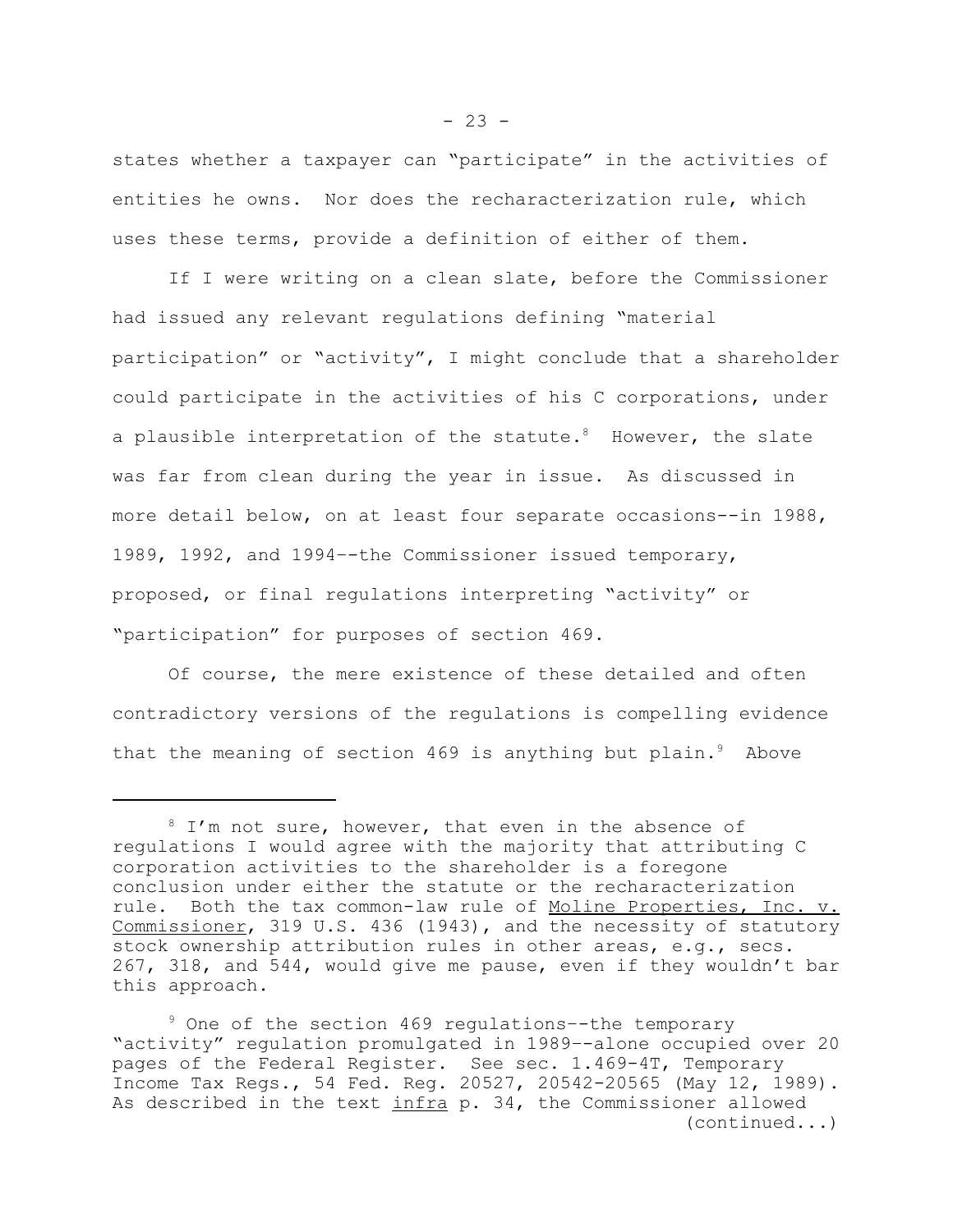all, however, the content of these successive regulations demonstrates that the majority's "plain meaning" interpretation of the statute and the recharacterization rule is incorrect.

The majority conclude that shareholders participate in C corporation activities under the plain meaning of section 469 and the recharacterization rule. The fatal flaw of this conclusion is that the Commissioner reached the opposite conclusion in the section 469 regulations–-not once but twice.

In 1988 and 1989, the Commissioner was faced with the same statutory language. And yet, during those years the Commissioner interpreted that language--in temporary regulations having the force of law--to conclude that shareholders did not participate in C corporation activities. See the discussion of the 1988 and 1989 temporary regulations infra pp. 30-34.

The majority do not argue (or even dare to suggest) that the express nonparticipation (or nonattribution) rules set forth in the temporary regulations were invalid interpretations of the statute. Moreover, none of the parties litigating (or courts considering) the application of the recharacterization rule to C corporation shareholders has ever argued or concluded that the temporary regulations were invalid in this respect. The

 $9($ ...continued) this regulation to "sunset" under sec. 7805(e), partly as a result of public criticism that it was overly long and complex, burdensome for small taxpayers, and mechanically inflexible. See Schwalbach v. Commissioner, 111 T.C. 215, 224 (1998).

 $- 24 -$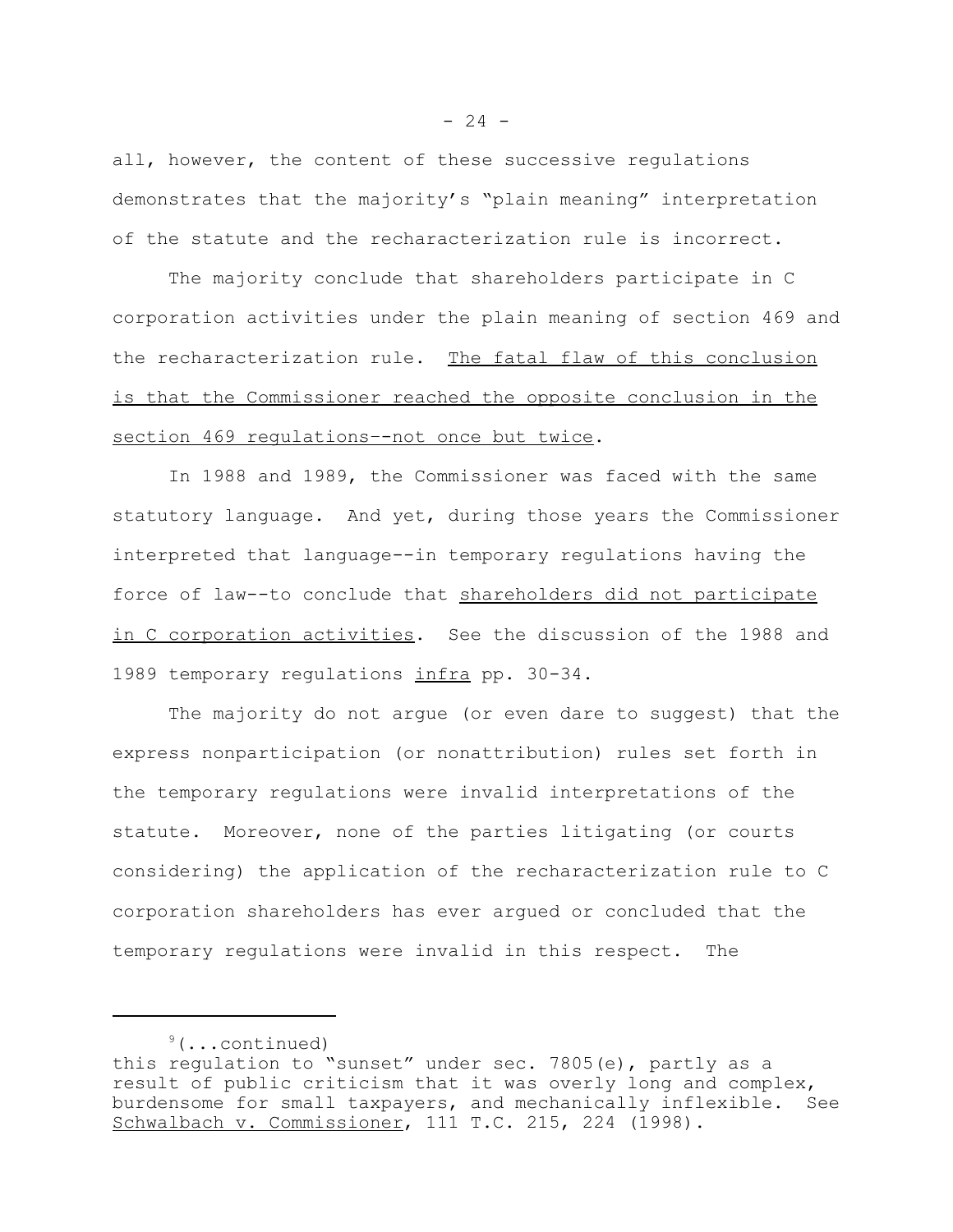Commissioner's inclusion of express nonattribution rules in two sets of temporary regulations therefore completely refutes the majority's conclusion that shareholders participate in C corporation activities under the plain language of section 469 and the recharacterization rule.

## II. The Silence of the 1992 Proposed Regulations Is Not Dispositive

The majority correctly note that the Commissioner allowed the relevant portions of the temporary regulations to "sunset" in 1992. See infra p. 34. At the same time, the Commissioner promulgated the 1992 proposed regulations, which apply to the year in issue. See id.

Unlike the temporary regulations, the 1992 proposed regulations say nothing about shareholder participation in C corporation activities. The majority conclude, because the 1992 proposed regulations do not expressly preclude such participation, that shareholders participate in C corporation activities even when the proposed regulations apply. Once again, I disagree.

The majority's interpretation of the "silent" 1992 proposed regulations rests on their conclusion that shareholders participate in C corporation activities under the plain meaning of the statute and the recharacterization rule. As explained above, the majority's plain reading is incorrect; their interpretation of the 1992 proposed regulations is therefore also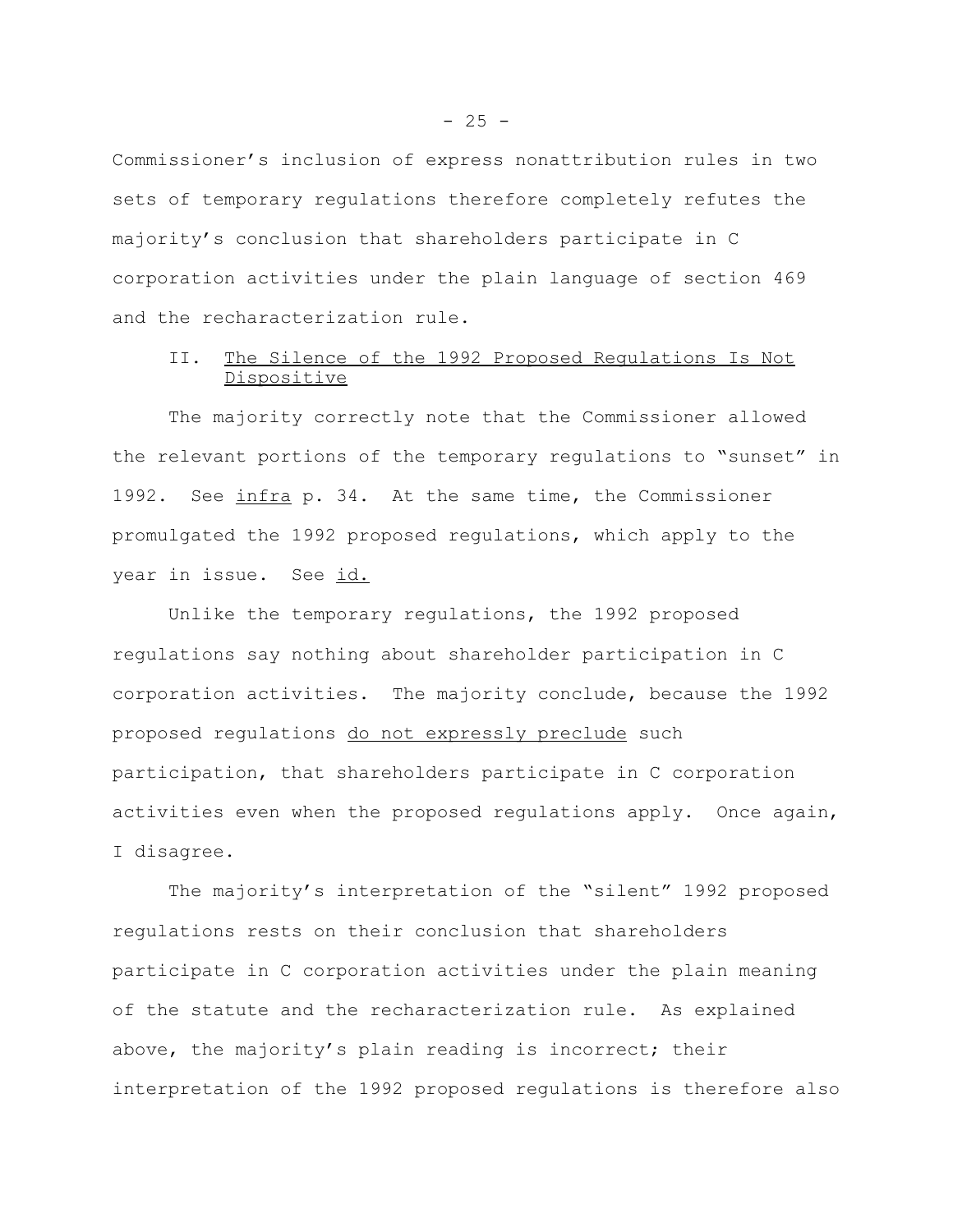incorrect. The silence of the 1992 proposed regulations simply does not require (or as explained below, even permit) us to reach the majority's result.

## III. The Silence of the 1992 Proposed Regulations Must Be Interpreted in Light of the Prior and Subsequent Regulations

In essence, the majority view section 469 and the recharacterization rule as self-executing and as mandating a rule of shareholder participation in C corporation activities unless another rule expressly bars such participation. Consistent with this view, the majority conclude that the silent 1992 proposed regulations cannot constitute the necessary bar.

My view is different. I see section 469-–particularly as implemented by the recharacterization rule--as an ambiguous statute, which the Commissioner reasonably interpreted, in temporary regulations having the force of law--not once but twice-–as precluding shareholder participation in C corporation activities.

Of course, the Commissioner later adopted a contrary interpretation. However, the Commissioner did not publicly announce this contrary interpretation until 1994, when he issued the 1994 final regulations. This announcement came more than 6 years after the 1988 temporary regulations, and almost at the end of 1994, the taxable year in issue. See Schwalbach v. Commissioner, 111 T.C. at 226, where we stated that "up until the [1994] final regulations, the Commissioner had not publicly taken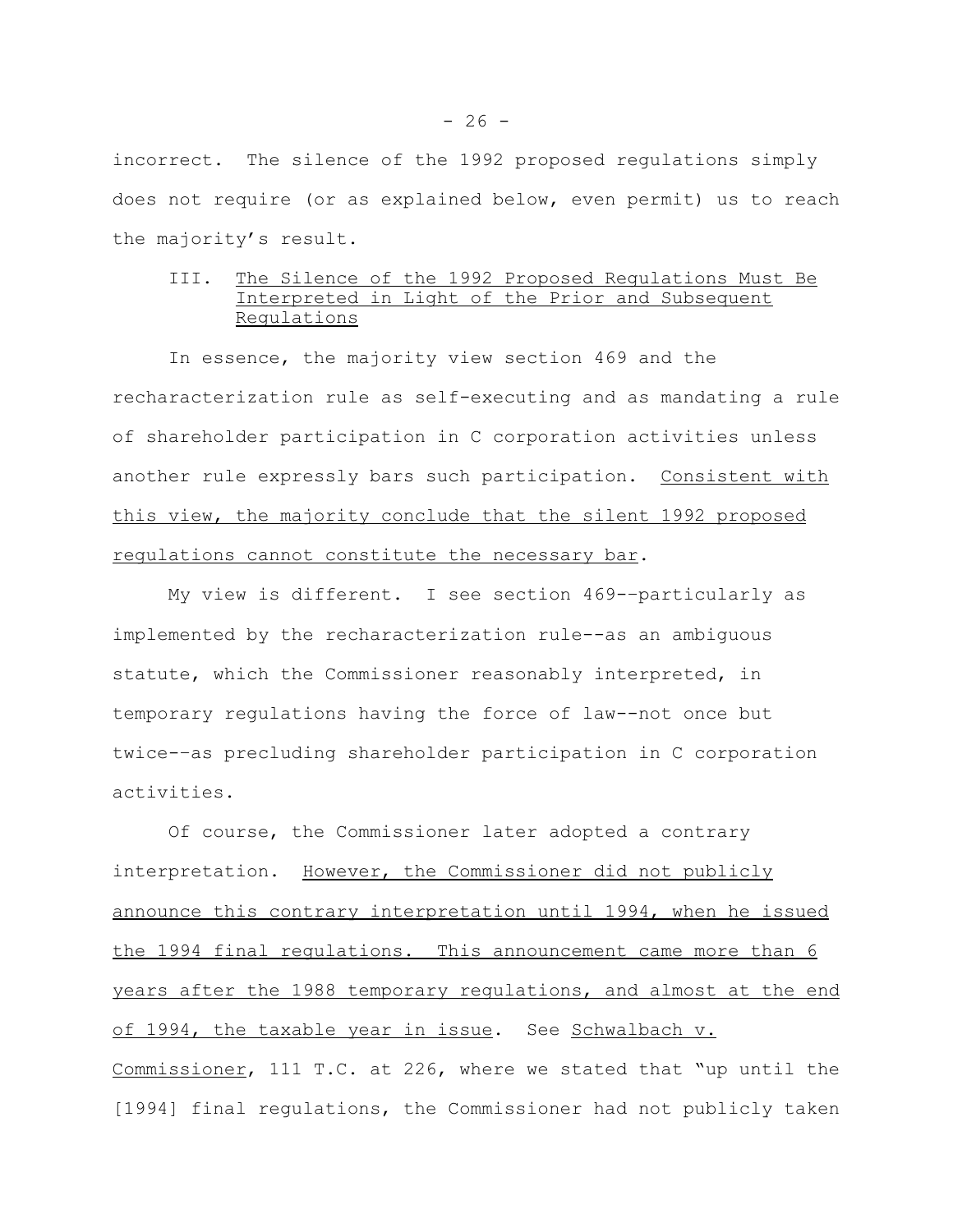the position that an individual's activities could include activities conducted through a C corporation."

I agree that the Commissioner is entitled to change his mind; we so decided in Schwalbach. However, under the circumstances of this case, where the Commissioner had issued two sets of temporary regulations taking a position favorable to taxpayers (and petitioners), the standards of fairness developed by this Court (discussed in more detail below) require that the Commissioner publicly announce his change of position, before the new position can take effect. See Georgia Fed. Bank v. Commissioner, 98 T.C. 105, 110 (1992), where we stated that an agency that changes its position must acknowledge that its interpretation has shifted and must supply a persuasively reasoned explanation for the change. See also Gottesman & Co. v. Commissioner, 77 T.C. 1149 (1981), and Corn Belt Hatcheries of Arkansas, Inc. v. Commissioner, 52 T.C. 636 (1969) (discussed infra pp. 48-50), where we decided that taxpayers were entitled to rely on withdrawn or unclarified guidance from the Commissioner, until the Commissioner publicly announced his new or clarified position.

Against this background, the proper interpretation of the "silent" 1992 proposed regulations becomes vitally important. Although the Commissioner allowed the relevant portions of the 1988 and 1989 temporary regulations to "sunset" in 1992 and replaced them with the 1992 proposed regulations, neither these

 $- 27 -$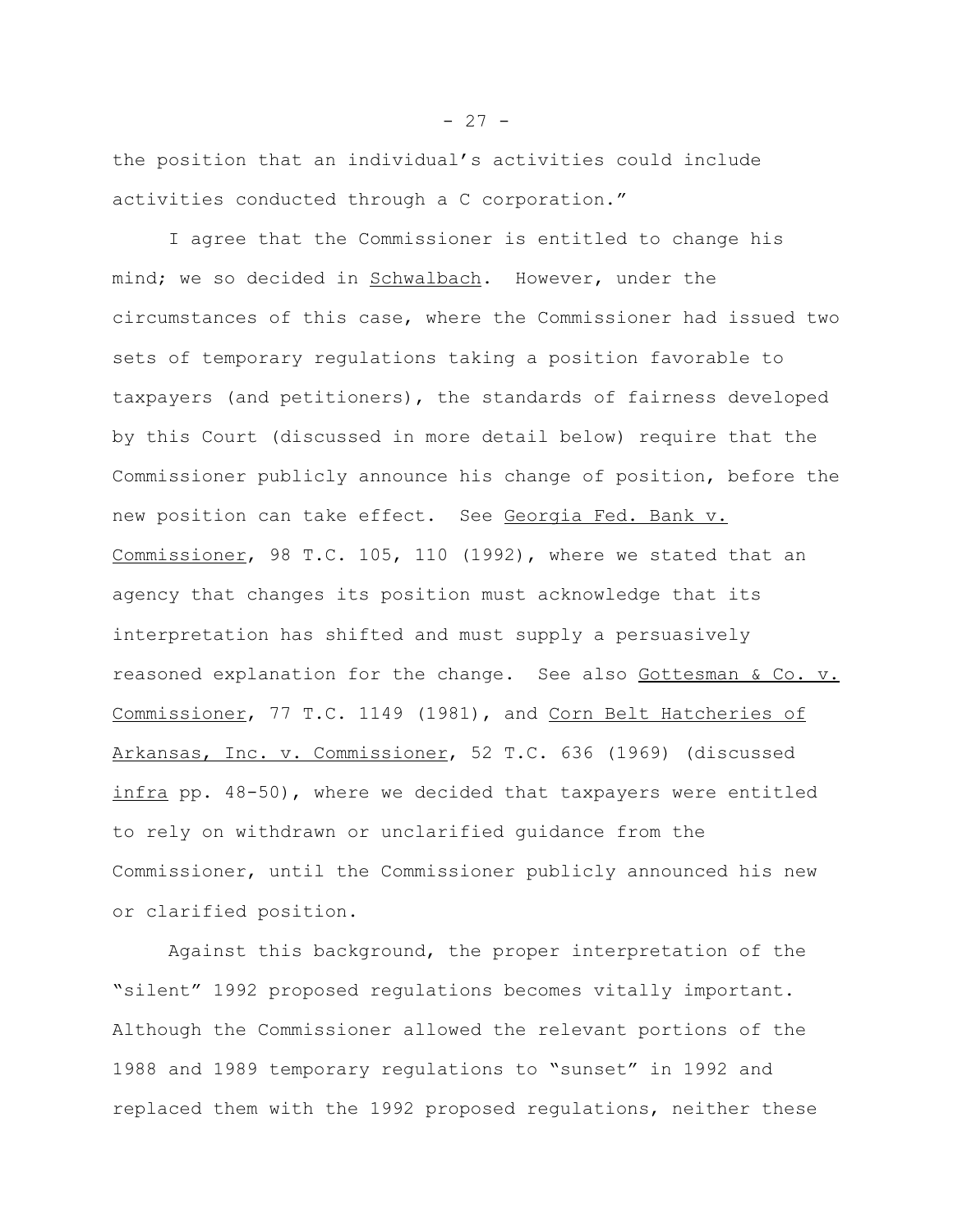actions, nor the silent proposed regulations themselves, constituted the necessary public announcement of the Commissioner's change of position from the temporary regulations.

Prior to the issuance of the 1994 final regulations, taxpayers could not know (or, as explained below, even infer) that the Commissioner had changed his interpretation of section 469 and the recharacterization rule. Although this delay did not render the 1994 final regulations invalid, the standards of fairness developed by this Court require that we interpret the silence of the 1992 proposed regulations as preserving the interpretation of the statute previously promulgated in both sets of temporary regulations. Once that silence is so interpreted, the transitional rule of the 1994 final regulations can perform its relief-providing function, and protect taxpayers from the unannounced and unanticipated change those regulations made to the Commissioner's prior interpretations of the law.

In reaching this conclusion, I'm not suggesting that the Commissioner lacked the power to prescribe a final regulation that would have applied the new activity definition retroactively.<sup>10</sup> As we concluded in Schwalbach, the

<sup>&</sup>lt;sup>10</sup> See sec. 7805(b) (the Secretary may prescribe the extent, if any, to which a regulation shall be applied without retroactive effect); Automobile Club of Michigan v. Commissioner, 353 U.S. 180, 184 (1957) (Commissioner may correct any regulation retroactively, but also has discretion to limit retroactivity to avoid inequitable results); cf. sec. 7805(b) as in effect for regulations relating to statutory provisions enacted after July (continued...)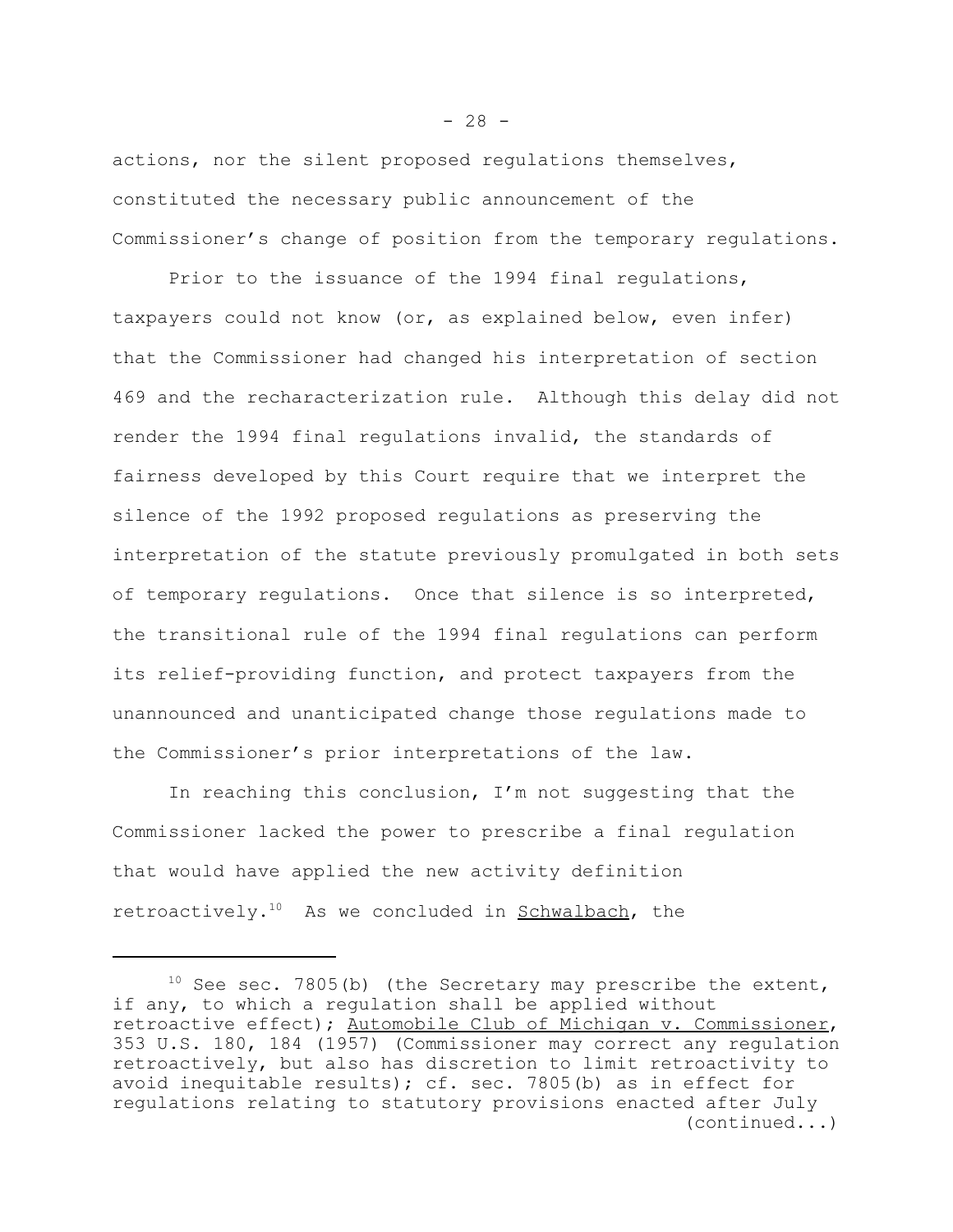Commissioner's actions had at least alerted taxpayers to the possibility that the definition of activity was under reconsideration. What we should decide in the case at hand, however, is that by promulgating the transitional rule of the 1994 final regulations, the Commissioner wisely chose to apply the new activity definition prospectively, unless the taxpayer benefited otherwise.

In summary, the majority's plain reading of section 469 and the recharacterization rule is an inadequate analysis of, and a woefully inadequate response to, the situation in which petitioners (and other similarly situated taxpayers) found themselves during the year in issue. To understand that situation fully-–and to interpret the silent 1992 proposed regulations properly--it's unfortunately necessary to describe the long and tortuous history of the section 469 regulations (and the parties' arguments based thereon) in more detail; to that task I now turn.

 $10$  (...continued)

<sup>29, 1996.</sup> Of course, the Commissioner's unexplained reversal of position from the regulations promulgated in T.D. 8175, 1988-1 C.B. 191, 53 Fed. Reg. 5686 (Feb. 25, 1988) (the 1988 temporary regulations), and in T.D. 8253, 1989-1 C.B. 121, 54 Fed. Reg. 20527 (May 12, 1989) (the 1989 temporary regulations), would be relevant in any judicial review of the 1994 final regulations, if the Commissioner had decided to apply those regulations retroactively. See Georgia Fed. Bank v. Commissioner, 98 T.C. 105 (1992).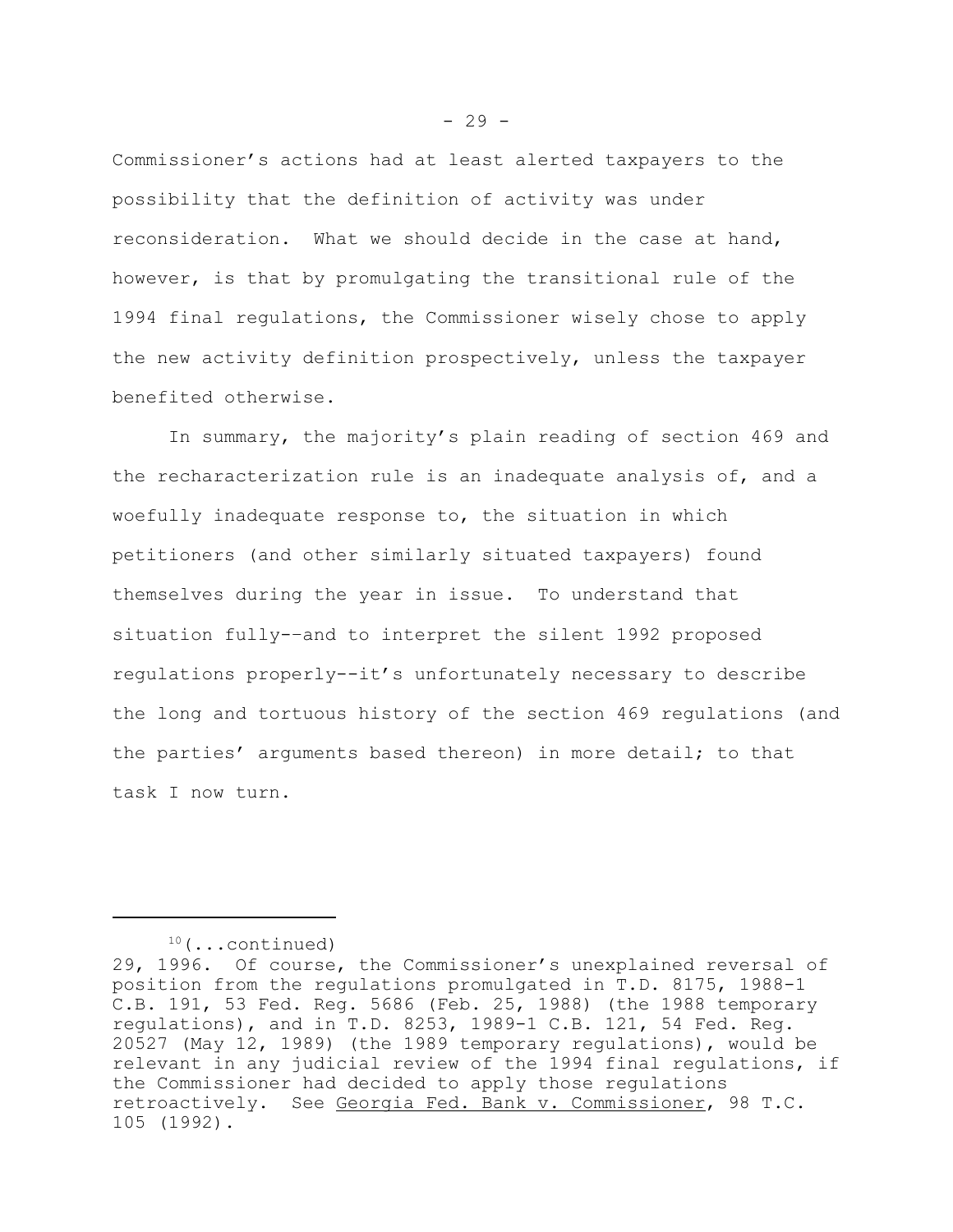- 30 -

#### IV. Development of the Regulations Over Time

The recharacterization rule recharacterizes rental income from property "rented for use in a trade or business activity \* \* \* in which the taxpayer materially participates \* \* \* for the taxable year". Sec. 1.469-2(f)(6)(i), Income Tax Regs. During 1994, Mr. Krukowski rented the office building to the law firm. Therefore, the recharacterization rule applies to petitioners' income from the office building for that year only if Mr. Krukowski materially "participated" in a trade or business "activity" of the law firm during that year.

Because the law firm is a C corporation, we're required to decide whether a shareholder could participate in a trade or business activity of his C corporation under the law applicable to 1994. In 1988, 1989, 1992, and 1994, the Commissioner issued temporary, proposed, or final regulations defining "activity" or "material participation" for purposes of section 469. We must therefore trace these regulations' successive answers to that question.

#### A. The 1988 Temporary Regulations

In 1988, the Commissioner issued the first section 469 regulations. See T.D. 8175, 1988-1 C.B. 191, 53 Fed. Reg. 5686 (Feb. 25, 1988) (the 1988 temporary regulations). The 1988 temporary regulations contained the first version of the recharacterization rule (see sec. 1.469-2T(f)(6), Temporary Income Tax Regs., 53 Fed. Reg. 5686, 5723 (Feb. 25, 1988)). That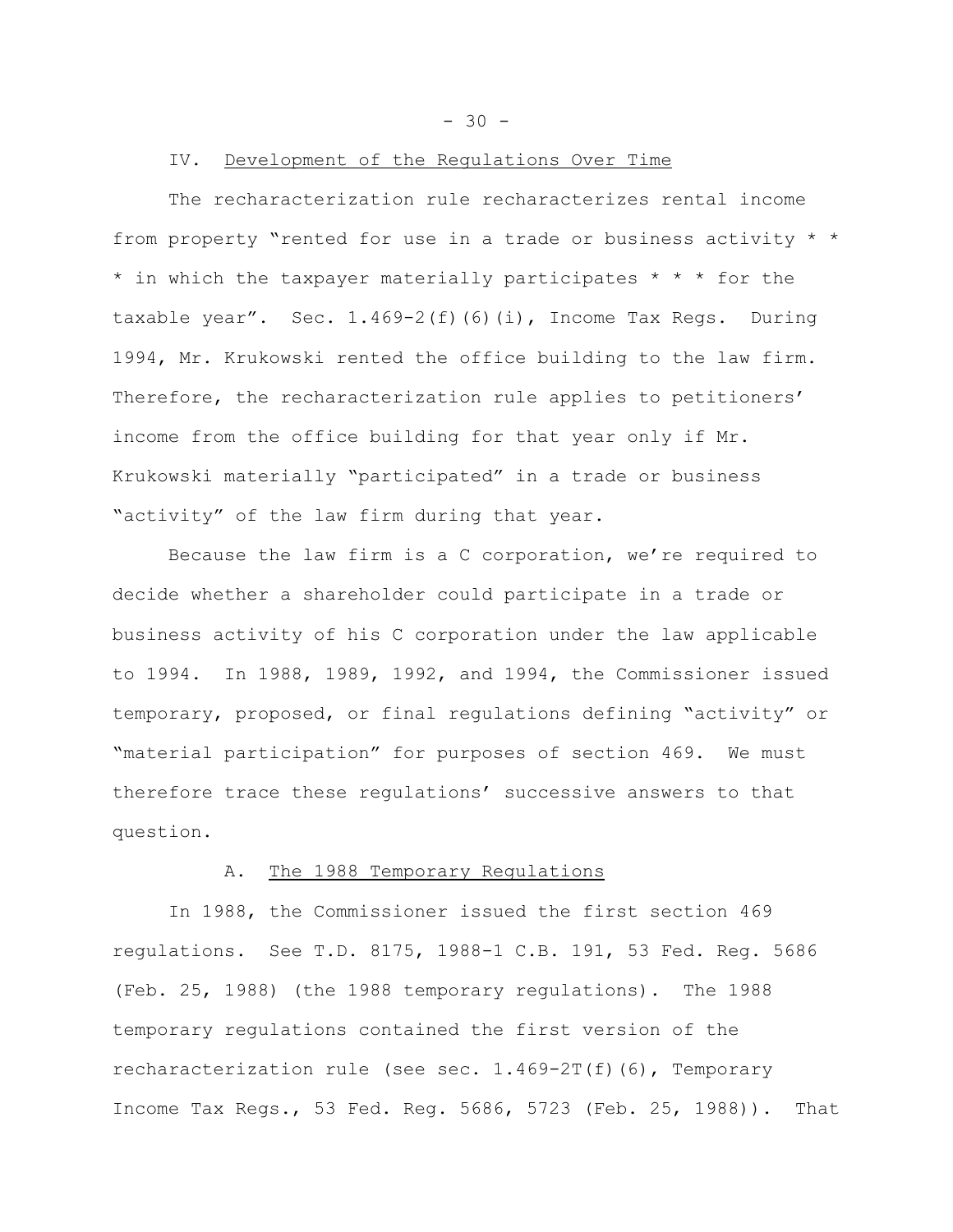rule, like the current rule, applied where property was rented to an "activity" in which the taxpayer materially "participates".

The 1988 temporary regulations didn't define "activity". See sec. 1.469-4T, Temporary Income Tax Regs., 53 Fed. Reg. 5686, 5725 (Feb. 25, 1988), which stated in full: "Definition of activity (temporary). [Reserved]". They did, however, contain a regulation entitled "Material participation", which defined both "participation" and the kind of participation deemed to be material. Sec. 1.469-5T, Temporary Income Tax Regs., 53 Fed. Reg. 5686, 5725-5728 (Feb. 25, 1988). The participation definition in section 1.469-5T of the 1988 temporary regulations provided:

(f) Participation–-(1) In general. Except as otherwise provided in this paragraph (f), any work done by an individual (without regard to the capacity in which the individual does such work) in connection with an activity in which the individual owns (directly or indirectly, other than through a C corporation) an interest at the time the work is done shall be treated for purposes of this section as participation of such individual in the activity. [Sec.  $1.469-5T(f)(1)$ , Temporary Income Tax Regs., 53 Fed. Reg. 5686, 5726 (Feb. 25, 1988); emphasis added.]

The second parenthetical of this 1988 definition clearly provided that an individual shareholder did not participate (and thus could not materially participate) in the activities of his C corporations. $11$  As a result, under the 1988 temporary

<sup>&</sup>lt;sup>11</sup> Unless the shareholder also owned a passthrough interest in the C corporation's activity, through which he could be considered to participate. See sec.  $1.469-5T(k)$ , Examples  $(1)$ (continued...)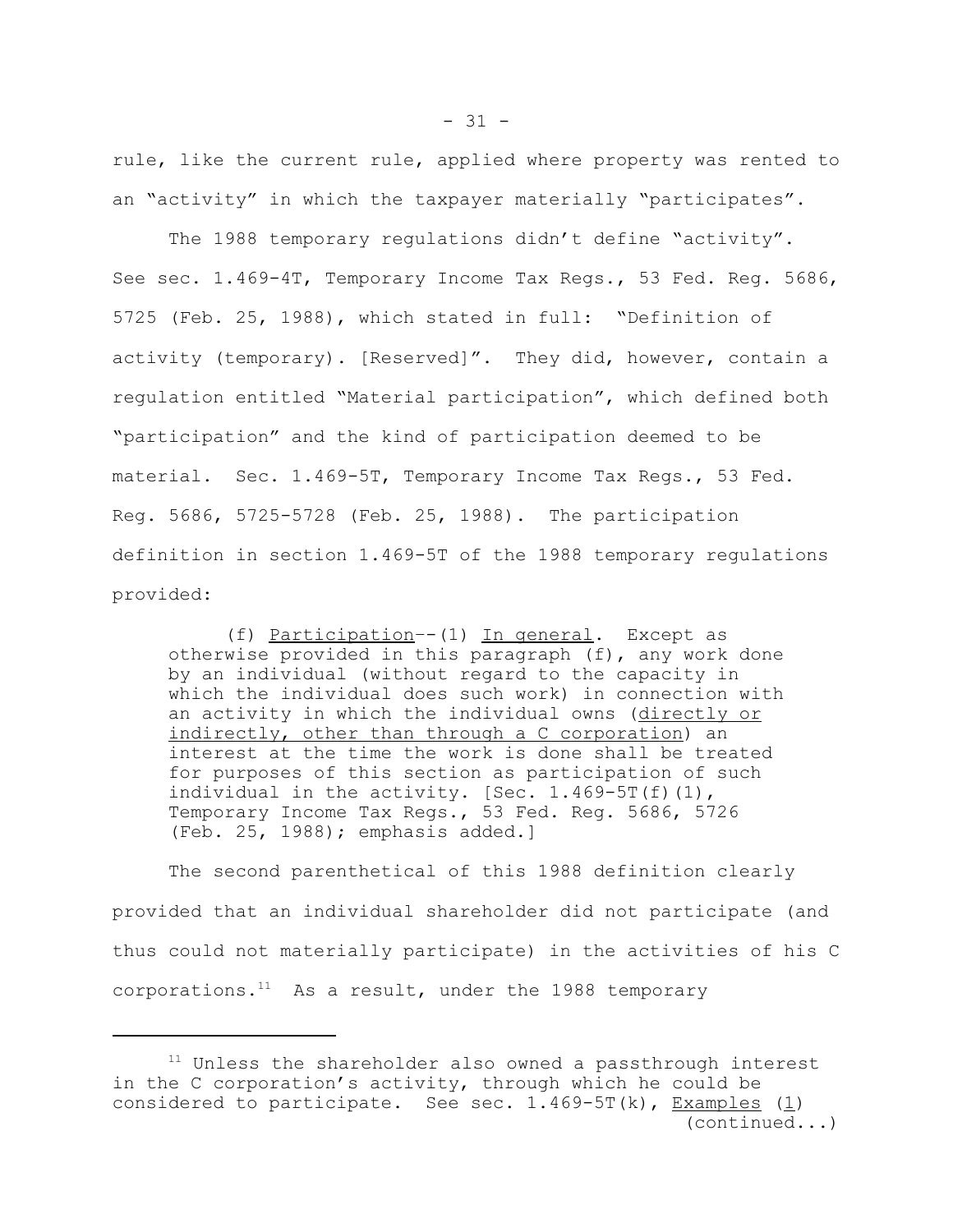regulations the recharacterization rule could not apply to income received by a C corporation's shareholder/lessor, notwithstanding the absence of an "activity" definition in those regulations.

#### B. The 1989 Temporary Regulations

In 1989, the Commissioner issued T.D. 8253, 1989-1 C.B. 121, 54 Fed. Reg. 20527 (May 12, 1989) (the 1989 temporary regulations). The 1989 temporary regulations amended certain provisions of the 1988 temporary regulations; they also contained the first regulation defining "activity" for purposes of section 469, section 1.469-4T, Temporary Income Tax Regs., 54 Fed. Reg. 20527, 20542 (May 12, 1989). See T.D. 8253, 1989-1 C.B. 121, supra at "Summary".

The 1989 temporary regulations amended the participation definition contained in the 1988 temporary regulations by deleting the parenthetical phrase "(directly or indirectly, other than through a C corporation)". Sec. 1.469-5T, Temporary Income Tax Regs., 54 Fed. Reg. 20527, 20565 (May 12, 1989).<sup>12</sup> As a result, the material participation definition in the 1989

 $11$ (...continued) and (2), 53 Fed. Reg. 5686, 5727 (Feb. 25, 1988).

<sup>&</sup>lt;sup>12</sup> The majority opinion refers to the participation definition of the 1988 temporary regulations, as amended by the 1989 temporary regulations, as the "amended 1988 temporary regulations". I prefer to describe the Commissioner's simultaneous 1989 definitions of both "participation" and "activity" as the 1989 temporary regulations; after all, it was those definitions taken together that established the law applicable to 1989.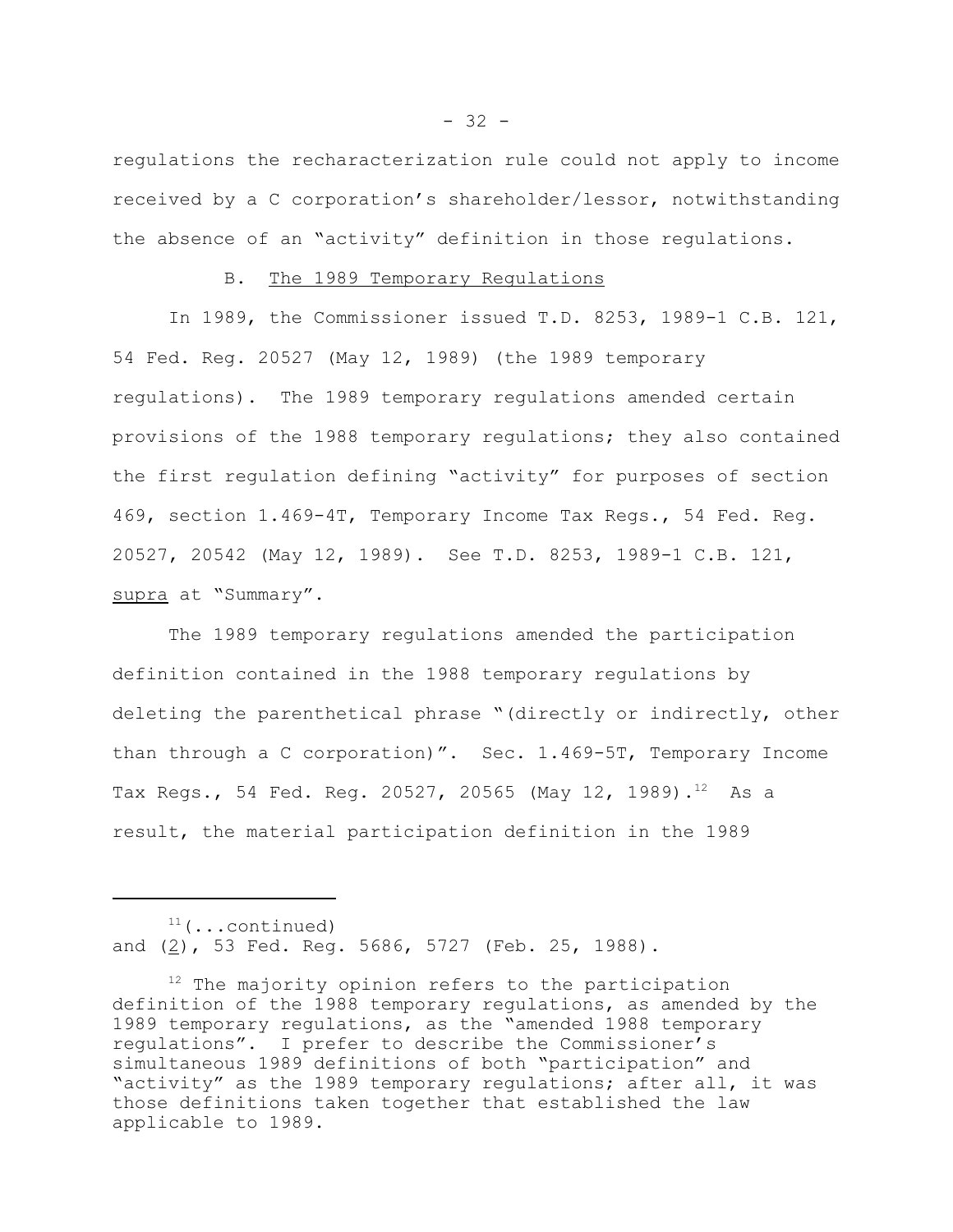temporary regulations no longer expressly stated that a shareholder could not participate in the activities of his C corporations.

At first blush, one might think that this elimination of restrictive language–-and the resulting silence about whether individuals could participate in their indirectly owned activities-–might mean that individuals could participate in the activities of all their entities, including C corporations. However, this was not the case. The new definition of "activity" contained in section 1.469-4T of the 1989 temporary regulations expressly provided that a shareholder did not participate in the activities of his C corporations.<sup>13</sup> As a result of this new

A shareholder's inability to participate in the activities of his C corporations under the cited provisions was made clear by the example accompanying section  $1.469-4T(b)$  (2) of the 1989 temporary regulations. In the facts of that example, taxpayer A owned stock of closely held corporation X. The example stated:

X is a C corporation and therefore is not a passthrough entity. Thus, for purposes of section 469 and the regulations thereunder, A's activities do not include the operations of X's real estate development business. Accordingly, A's participation in X's business is not participation in an activity of A, and is not taken (continued...)

<sup>&</sup>lt;sup>13</sup> New sec. 1.469-4T of the 1989 temporary regulations defined activity for purposes of the passive loss rules. See sec. 1.469-4T, Temporary Income Tax Regs., 54 Fed. Reg. 20527, 20542 (May 12, 1989). Sec. 1.469-4T(b)(2)(ii)(B) of those regulations provided that for purposes of section 469 and the regulations thereunder "a taxpayer's activities do not include operations that a taxpayer conducts through one or more entities (other than passthrough entities)." Id. at 20543. Sec. 1.469-  $4T(b)(2)(i)$  in turn defined "passthrough entity"; that definition did not include C corporations. Id. at 20543.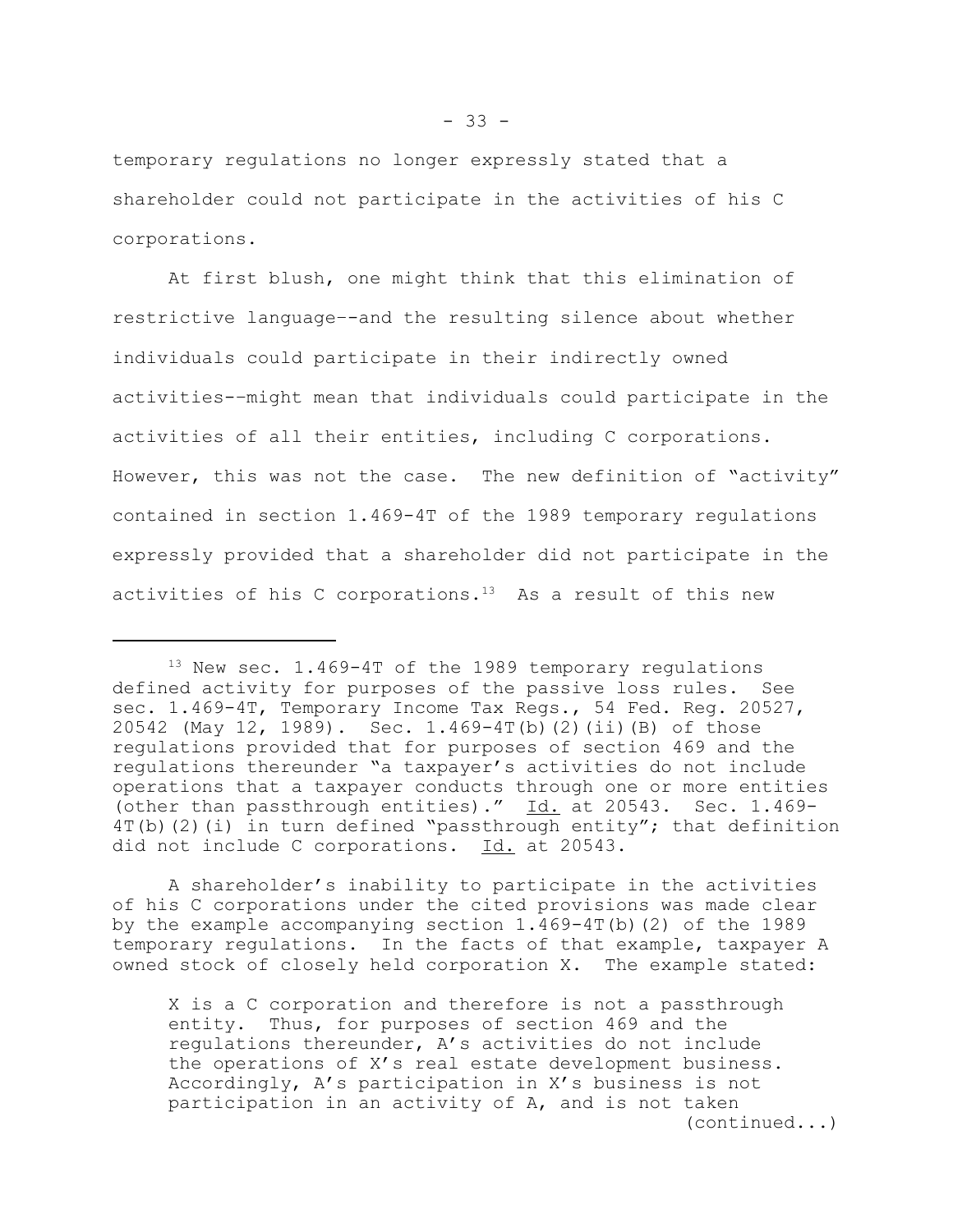activity definition, it was clear that a shareholder did not participate in C corporation activities under the 1989 temporary regulations–-notwithstanding the silence on this issue in the material participation definition itself.

### C. The 1992 Proposed Regulations

In 1992, the Commissioner adopted the participation definition of the 1989 temporary regulations substantially unchanged, as final regulation section 1.469-5(f)(1), Income Tax Regs. See T.D. 8417, 1992-1 C.B. 173, 57 Fed. Reg. 20747 (May 15, 1992).14 At the same time, the Commissioner allowed the activity definition of the 1989 temporary regulations to "sunset" under section 7805(e). The Commissioner replaced that definition with a new proposed activity regulation, section 1.469-4, Proposed Income Tax Regs. See Notice of Proposed Rulemaking, PS-1-89, 1992-1 C.B. 1219, 57 Fed. Reg. 20802 (May 15, 1992) (the 1992 proposed regulations). Unlike the 1989 temporary regulations, the 1992 proposed regulations didn't contain a general purpose definition of a taxpayer's activities. Instead, the 1992 proposed regulations were silent on whether a shareholder could participate in the activities of his C

 $13$  (...continued)

into account in determining whether A materially participates (within the meaning of 1.469-5T)  $* * *$ in any activity. [Sec. 1.469-4T(b)(2), Temporary Income Tax Regs., 54 Fed. Reg. 20543-20544 (May 12, 1989).]

<sup>&</sup>lt;sup>14</sup> The majority opinion refers to this definition as the 1992 final regulations.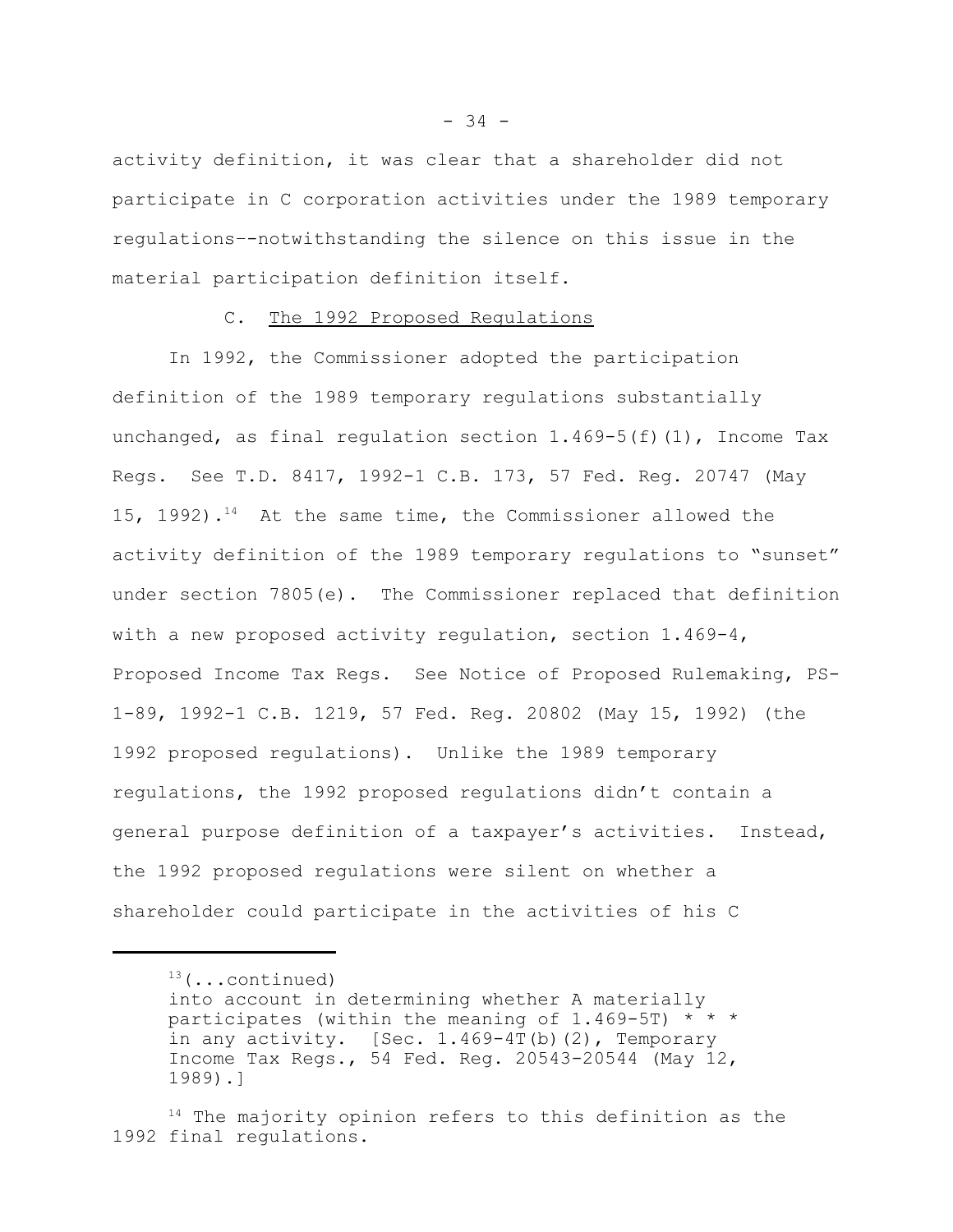corporations. The effect of this silence on the application of the recharacterization rule is what's in issue in this case.

## D. The 1994 Final Requlations

In 1994, the Commissioner issued T.D. 8565, 1994-2 C.B. 81, 59 Fed. Reg. 50485 (Oct. 4, 1994) (the 1994 final regulations). The 1994 final regulations didn't change the participation definition adopted at the time of the 1992 proposed regulations. However, the 1994 final regulations substantially revised the 1992 proposed regulations' activity definition, by adding the following statement to the "scope and purpose" provision: "A taxpayer's activities include those conducted through C corporations that are subject to section 469, S corporations, and partnerships." Sec. 1.469-4(a), Income Tax Regs. As a result of this change, it was clear that a shareholder would materially participate in the activities of his C corporations under the 1994 final regulations-–even though the participation definition itself was not affected.

The following table summarizes the development over time of the activity and material participation definitions in the section 469 regulations, as described above. It also notes whether, as a result of those definitions, a shareholder could participate in the activities of his C corporations.

- 35 -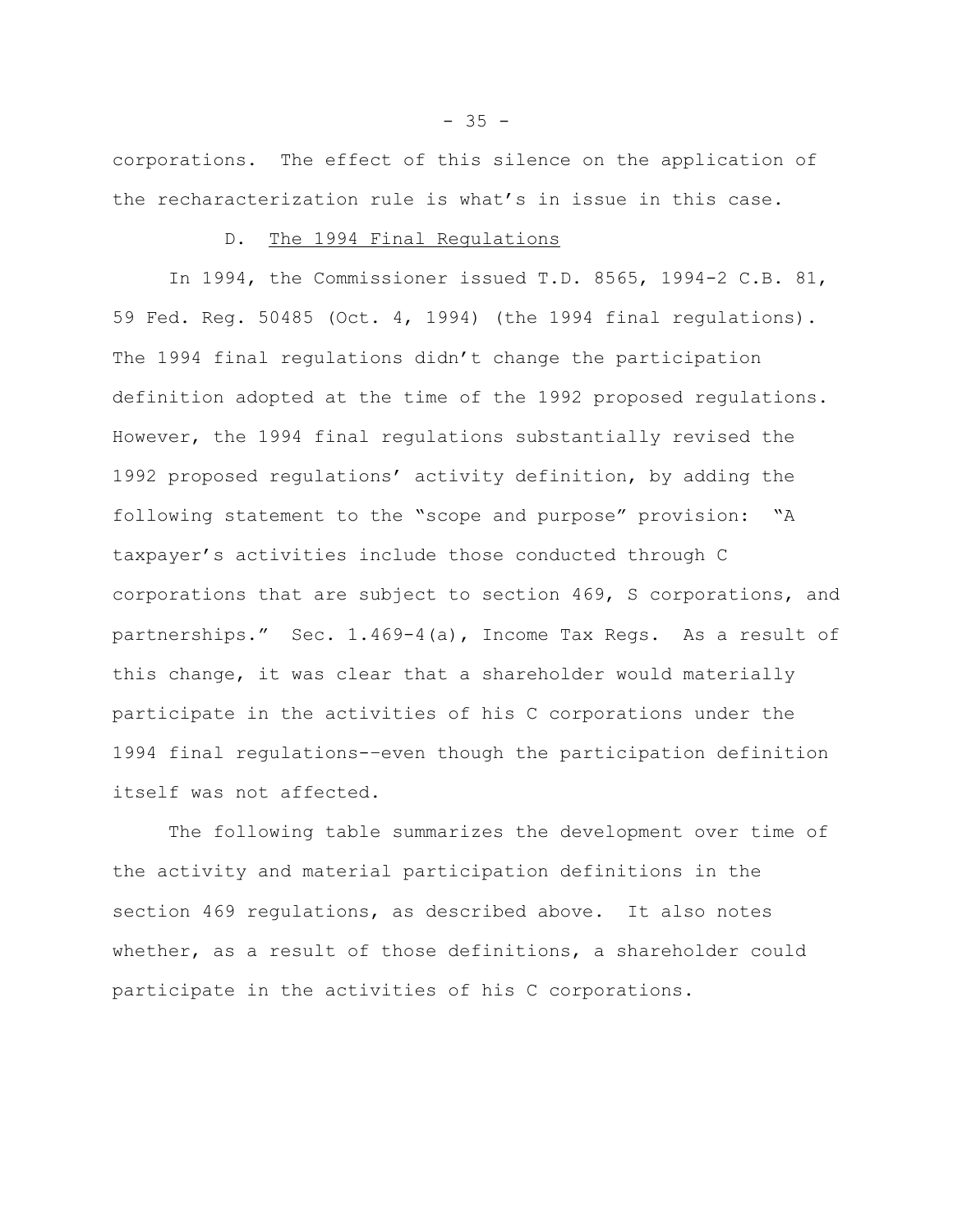|                                              | Provision re shareholder's<br>participation in his C<br>corporation's activities                                                            |                                                                                                                    |                                                                                                |
|----------------------------------------------|---------------------------------------------------------------------------------------------------------------------------------------------|--------------------------------------------------------------------------------------------------------------------|------------------------------------------------------------------------------------------------|
| Year/event                                   | "Activity"<br>regulation                                                                                                                    | "Material<br>participation"<br>regulation                                                                          | Overall<br>effect                                                                              |
| 1988 temporary<br>regulations<br>(T.D. 8175) | Silent<br>(no activity<br>requlation)                                                                                                       | Parenthetical<br>expressly<br>provides<br>shareholder<br>does not<br>participate in<br>C corporation<br>activities | Shareholder<br>does not<br>participate in<br>C corporation<br>activities                       |
| 1989 temporary<br>regulations<br>(T.D. 8253) | Definition and<br>example<br>expressly<br>provide<br>shareholder<br>does not<br>participate in<br>C corporation<br>activities               | Silent<br>(parenthetical<br>removed)                                                                               | Shareholder<br>does not<br>participate in<br>C corporation<br>activities                       |
| 1992 proposed<br>regulations<br>$(PS-1-89)$  | Silent<br>(no definition<br>or example)                                                                                                     | Silent<br>(same as<br>above)                                                                                       | ? ? ?<br>(at issue in<br>the case at<br>hand)                                                  |
| 1994 final<br>regulations<br>(T.D. 8565)     | Expressly<br>provides that<br>taxpayer's<br>activities<br>include those<br>conducted<br>through C<br>corporations<br>subject to<br>sec. 469 | Silent<br>(same as<br>above)                                                                                       | Shareholder<br>participates<br>in activities<br>of C<br>corporations<br>subject to<br>sec. 469 |

# V. The 1992 Proposed Regulations Control This Case

As the above discussion makes clear, the 1988 and 1989 temporary regulations expressly provided that shareholders did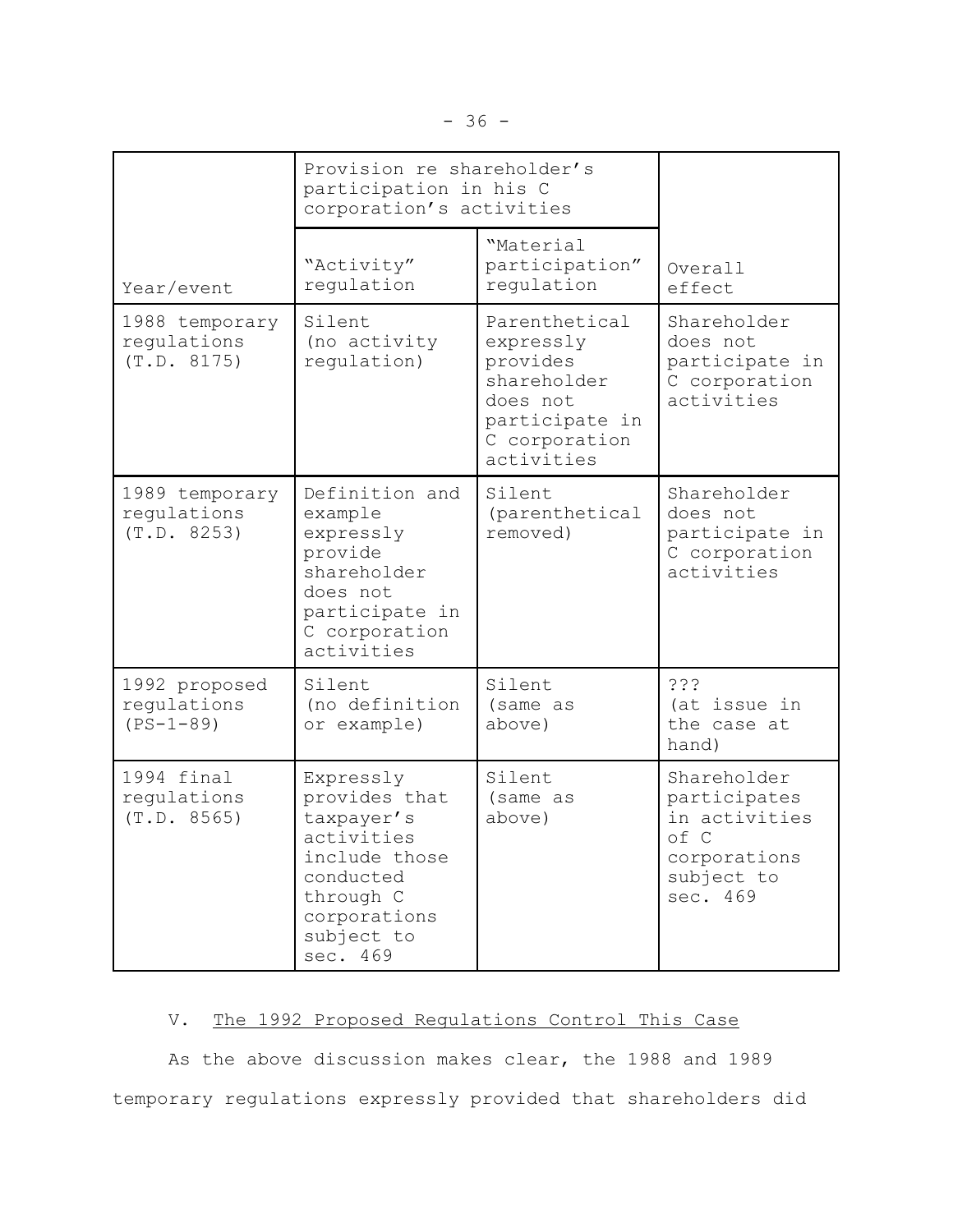not participate in C corporation activities; the 1994 final regulations expressly provide that shareholders do so participate. The 1992 proposed regulations said nothing about this issue.

The 1994 final regulations generally apply to 1994. See sec. 1.469-11(a)(1), Income Tax Regs. (sec. 1.469-4, Income Tax Regs., applies for taxable years ending after May 10, 1992). However, taxpayers may choose to apply the 1992 proposed regulations, rather than the 1994 final regulations, to determine tax liability for years ending after May 10, 1992 and beginning before October 4, 1994. See sec. 1.469-11(b)(1), Income Tax Regs.

The parties agree that the 1992 proposed regulations apply to this case.

## VI. We Need Not Infer that Shareholders Participate in C Corporation Activities Under the 1992 Proposed Regulations

The majority conclude (as respondent argued) that the silence of the 1992 proposed regulations must be interpreted as allowing shareholder participation in C corporation activities. According to the majority (and respondent), because the 1992 proposed regulations do not contain the express nonparticipation rule of the temporary regulations, it must be inferred that the Commissioner did not intend to continue that rule in the 1992 proposed regulations. The majority conclude that it must be inferred further that shareholders participate in C corporation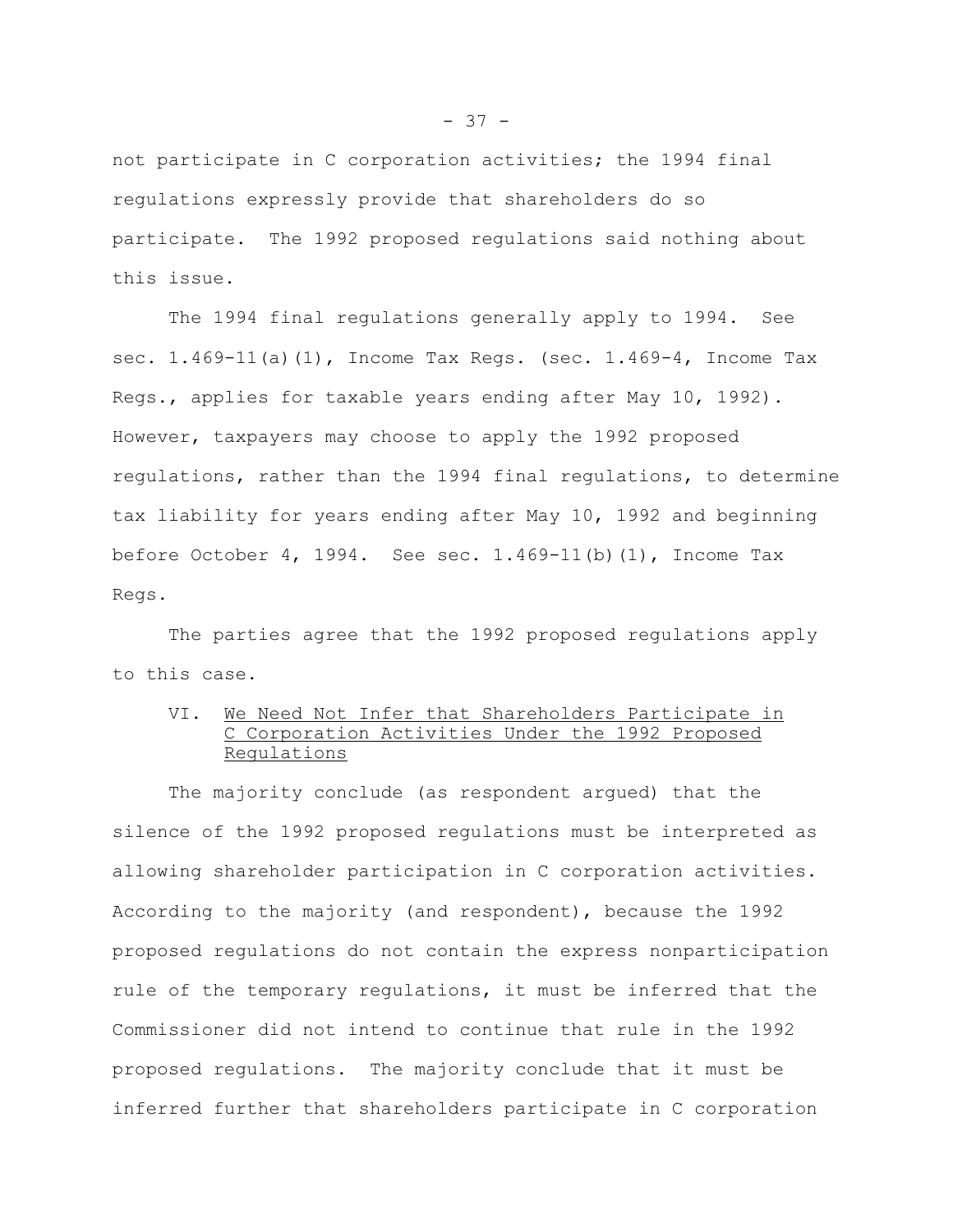activities where the 1992 proposed regulations apply. I disagree.<sup>15</sup>

## A. The Proposed Regulations' Silence Is Ambiguous

The long and tortuous history of the section 469 regulations proves that we need not infer a shareholder participation rule from the silence of the 1992 proposed regulations. To the contrary, the history shows that silence was ambiguous.

The recharacterization rule employs the terms "activity" and "material participation". As the table, supra p. 36, clearly shows, under both the 1988 and 1989 temporary regulations, the definition of one of these key terms didn't discuss a shareholder's participation in C corporation activities. Nevertheless, under both sets of temporary regulations, a shareholder clearly did not participate in C corporation activities, because one or the other of the two key terms was interpreted as precluding attribution of or participation in such activities.

<sup>15</sup> Our memorandum opinion in Sidell v. Commissioner, T.C. Memo. 1999-301, made a similar inference in support of its conclusion that shareholders participate in corporate activities under the 1992 proposed regulations. Although Sidell v. Commissioner, 78 T.C.M. (CCH) 53,537 at 430, 1999 T.C.M. (RIA) par. 99,301 at 99-1929, stated that "Simply put, the proposed regulations' silence means nothing, not something", Sidell nevertheless concluded that from this silence "it is inferable" that the Commissioner didn't intend, in the 1992 proposed regulations, to adhere to the position of the temporary regulations.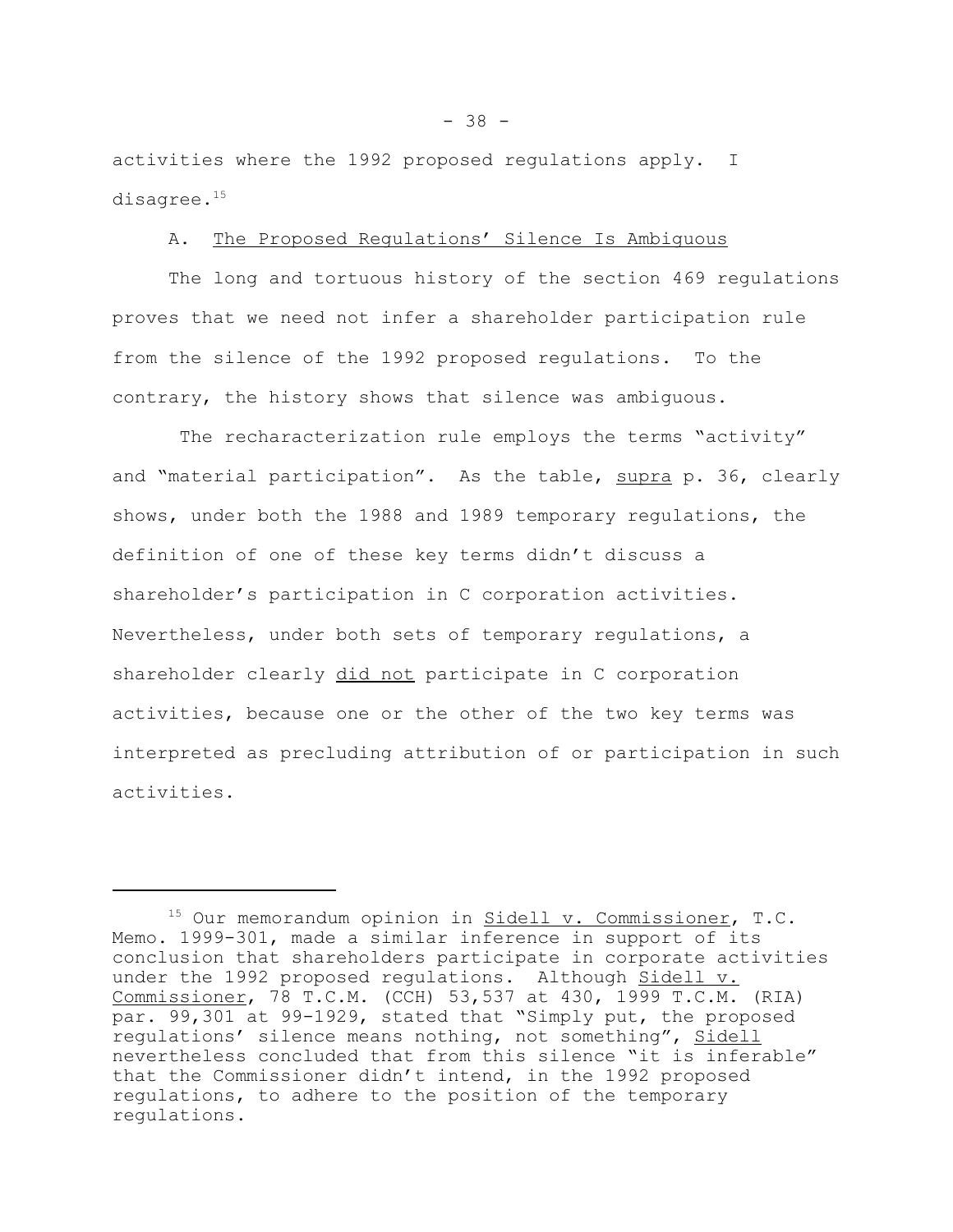Under the 1994 final regulations, one of the key definitions–-regarding material participation--still does not address the question of C corporation shareholder participation. Yet, as a result of the new activity definition contained in those regulations, a shareholder clearly participates in C corporation activities under the regulations as a whole.

The result of all this is that in 1988 and 1989, regulatory silence with respect to one of the key terms employed by the recharacterization rule meant that a shareholder did not participate in C corporation activities. By contrast, in 1994, such regulatory silence means that the shareholder does participate in those activities. Under these circumstances, it is difficult to infer either an intent to repeal a nonparticipation rule, or an intent to prescribe a participation rule, from the "silence" of the 1992 proposed regulations. More tellingly, it would have been far more difficult for petitioners to divine either of these results from that silence during 1994, the year in issue; the 1994 final regulations were not promulgated until October of that year. See supra p. 35.

## B. The Canons of Construction Do Not Mandate A Participation Interpretation

The majority attempt to support their interpretation of the 1992 proposed regulations by reference to a canon of statutory construction. However, canons of construction simply do not require us to reach the majority's result.

- 39 -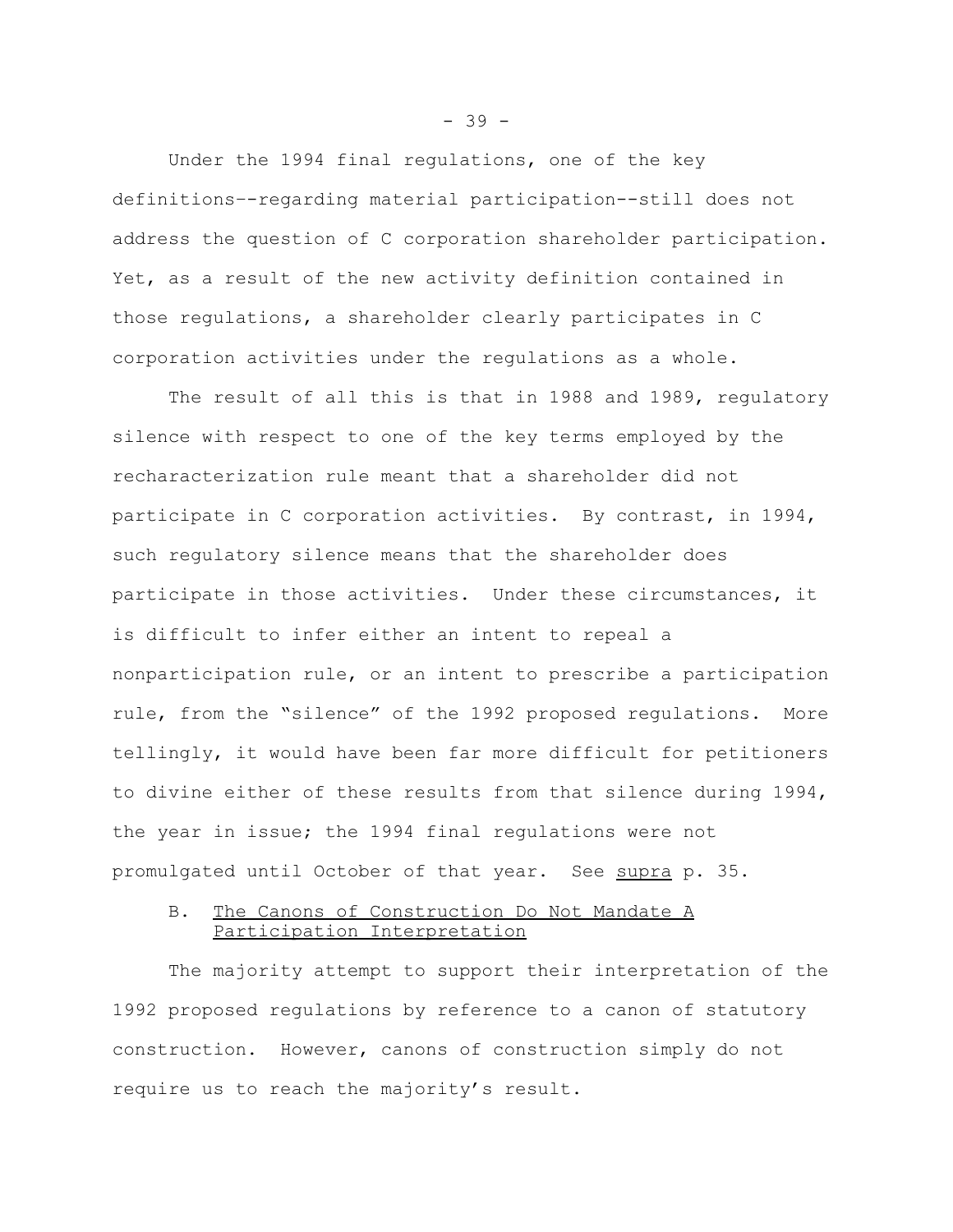The majority note that material contained in earlierenacted legislation, but omitted in subsequently enacted legislation, is deemed to be repealed by the subsequent enactment. The majority employ this canon (and apply it to regulations) to support their conclusion that the 1992 proposed regulations' failure to restate one or the other of the express nonparticipation rules contained in the 1988 and 1989 temporary regulations means that the 1992 proposed regulations repealed that rule.

Although the majority's canon may be helpful at times, this case should not (and need not) be decided by a canon of construction. First, the canon cited by the majority is far from an absolute rule. It may be disregarded where the lawmaker's intent is found to be otherwise. See Singer, Sutherland Statutory Construction, sec. 23.32 at 283 and sec. 23.12 at 363 (5th ed. 1993).

Second, and more importantly, the canons of construction usually cut both ways, see Llewellyn, The Common Law Tradition: Deciding Appeals 521-535 (1960), even when they're not just wrong. See Posner, Statutory Interpretation--in the Courtroom and in the Classroom, 50 U. of Chi. L. Rev. 800, 806 (1983).<sup>16</sup>

<sup>&</sup>lt;sup>16</sup> The temporary regulations contain an excellent example of a situation in which the majority's canon would produce the wrong answer. The 1988 temporary regulations' participation definition contained language expressly preventing shareholder participation in C corporation activities. The 1989 temporary regulations (continued...)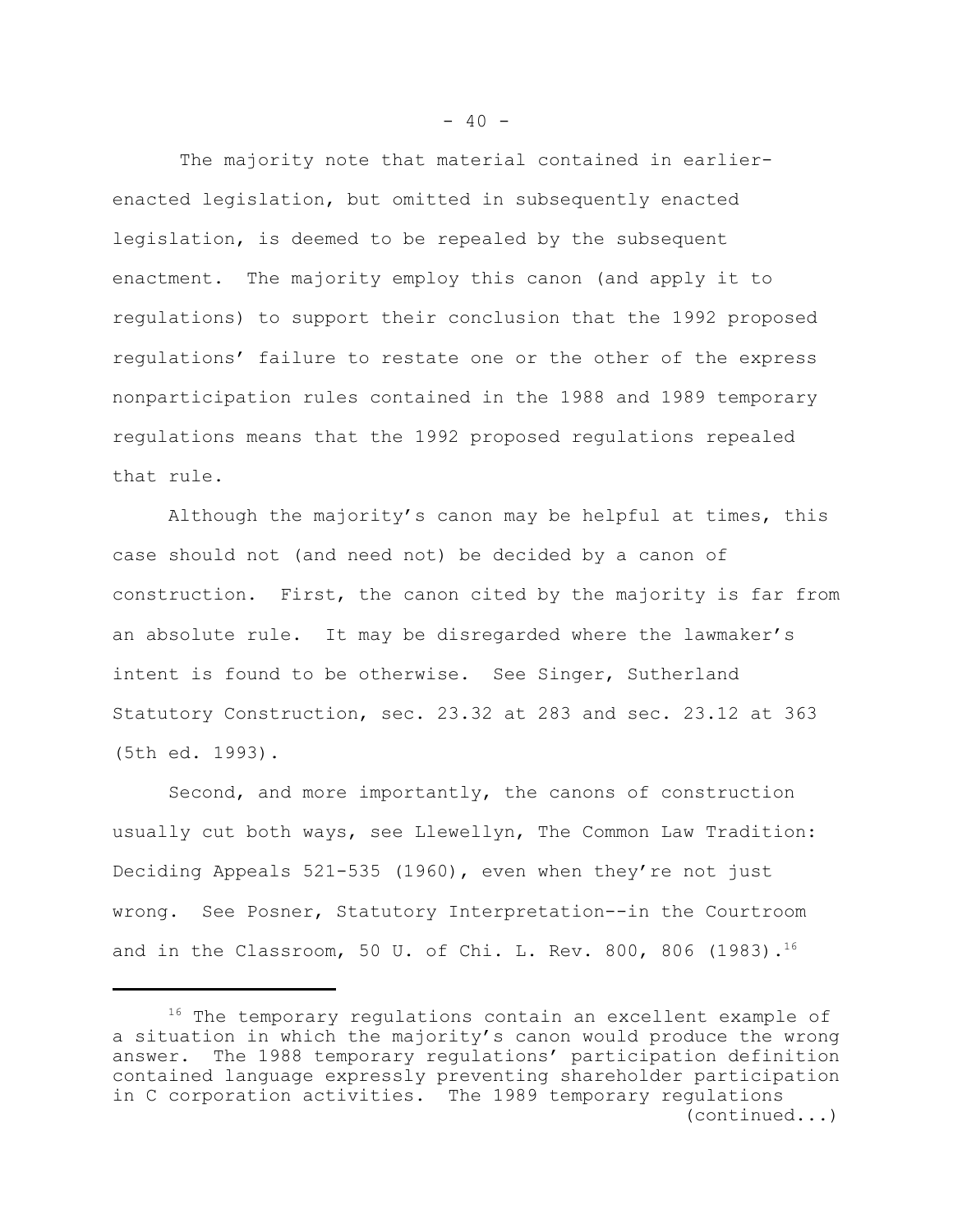For example, another canon of construction, applied in Smietanka v. First Trust & Sav. Bank, 257 U.S. 602, 607 (1922), on the effect of material added on reenactment, not material omitted, cuts against the majority's argument. In First Trust & Sav. Bank, the Supreme Court treated the addition of an express rule, by a later enactment, as proof the rule was not included in the analogous provisions of an earlier statute.

The 1994 final regulations expressly state that a shareholder's activities include those conducted through C corporations subject to section 469. The silent 1992 proposed regulations contained no such participation/attribution rule. Therefore, the First Trust & Sav. Bank canon of construction suggests that shareholders did not participate in C corporation activities under the 1992 proposed regulations. As the Supreme Court concluded in First Trust & Sav. Bank, where a provision has been added to a later act, a court cannot supply the omission in the earlier act. $17$ 

 $16$  (...continued)

deleted this language. Applying the majority's canon, one would conclude the Commissioner intended shareholders to participate in C corporation activities under the later regulation. However, this was not the case, as the activity definition of the 1989 temporary regulations clearly shows. See supra pp. 32-34.

<sup>&</sup>lt;sup>17</sup> One other point: the cases cited by the majority to support their canons of construction argument concern situations where an express rule was clearly required to sustain a party's position. For example, Independent Ins. Agents of Am., Inc. v. Clarke, 955 F.2d 731 (D.C. Cir. 1992), revd. on other grounds sub nom. United States Natl. Bank v. Independent Ins. Agents of Am., (continued...)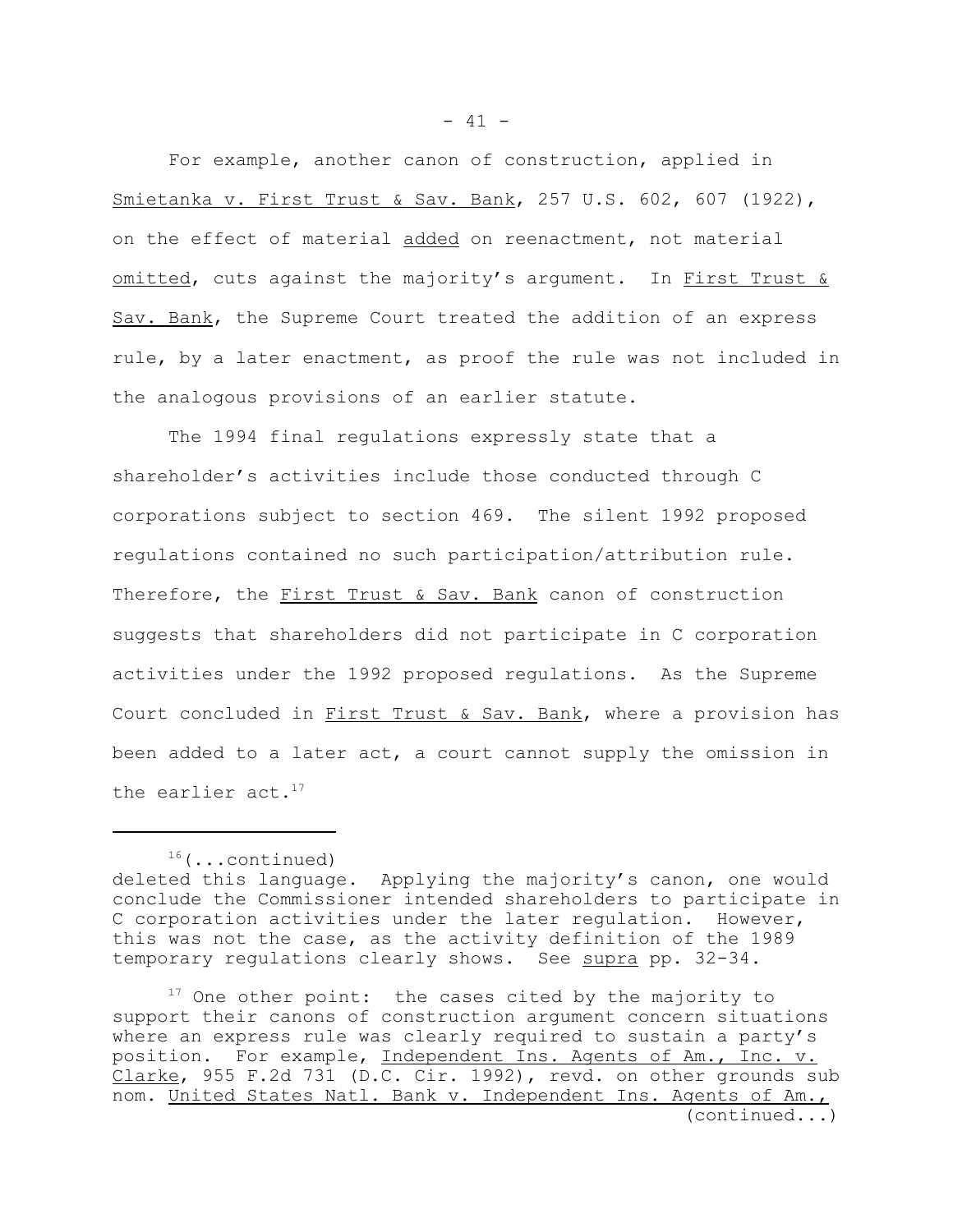## C. The Express Participation Rule of the 1994 Final Regulations Did Not "Clarify" the 1992 Proposed Regulations

To support the position that shareholders participate in C corporation activities under the 1992 proposed regulations, respondent additionally argued that the express participation rule of the 1994 final regulations simply "clarified" the 1992 proposed regulations. This is also incorrect.

The 1994 final regulations included the following sentence dealing with the "scope and purpose" of the activity definition: "A taxpayer's activities include those conducted through C corporations that are subject to section 469, S corporations, and partnerships." Sec. 1.469-4(a), Income Tax Regs. (the express participation (or attribution) rule). It is true that the preamble to the 1994 final regulations stated that this language

 $17$ (...continued)

The majority assert that an express nonattribution rule is necessary to prevent shareholder participation in C corporation activities. As made clear in the text, this is incorrect. The Commissioner's interpretations of the statute in both sets of temporary regulations, the Commissioner's inclusion of an express participation rule in the 1994 final regulations, and our decision in Schwalbach v. Commissioner, 111 T.C. 215 (1998), treating the 1994 final regulations as necessary, all suggest that shareholders do not participate in C corporation activities, under the plain meaning of section 469.

Inc., 508 U.S. 439 (1993), concerned a national bank's ability to sell insurance. In the Court of Appeals' view, section 24 of the National Bank Act, 12 U.S.C. sec. 24 (1988), limited banks' activities to those expressly authorized by law. Starting from this premise, it of course followed, after Congress omitted the section of the banking laws authorizing banks to sell insurance, that banks no longer had the power to do so.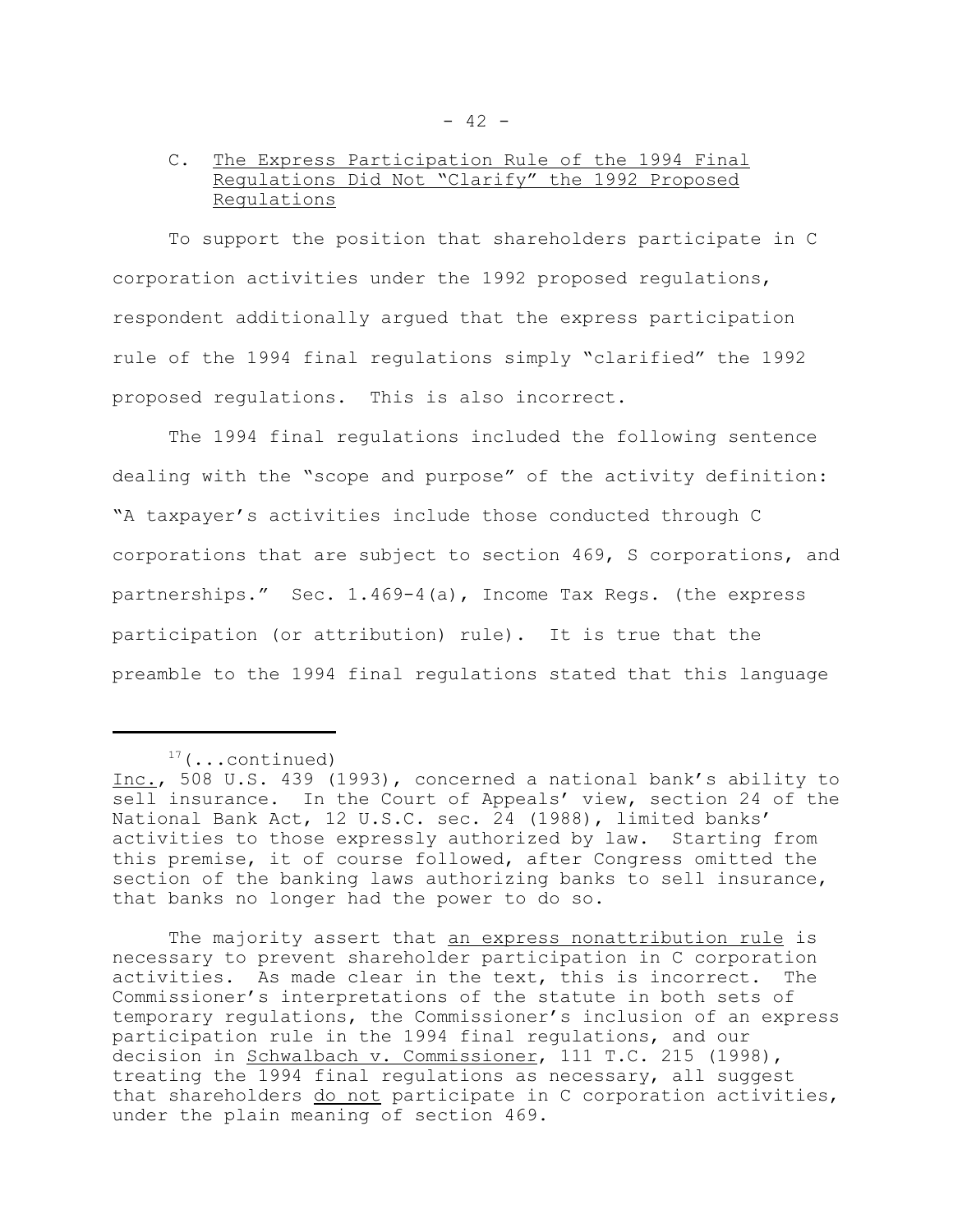was a clarification. See T.D. 8565, 1994-2 C.B. 81, 59 Fed. Reg. 50485 (Oct. 4, 1994), at "Supplementary Information: Explanation of Provisions; II. Public Comments". Under the circumstances of this case, however, there is no reason to give the Commissioner's retrospective rationalization contained in the preamble to the 1994 final regulations any more interpretative weight than respondent's litigating position.

Of course, a preamble may be used as an aid in interpreting the regulation it accompanies. See Armco, Inc. v. Commissioner, 87 T.C. 865, 868 (1986). But the case at hand concerns the meaning of the 1992 proposed regulations, not the meaning of the 1994 final regulations. The 1994 preamble was not a contemporaneous interpretation of the 1992 regulations in issue. As a retrospective rationalization, it's entitled to little or no interpretative weight. See id. at 868, where we stated:

The proper interpretation of a regulation as a matter of law is a responsibility that ultimately rests with the courts. In exercising its judicial function, the court may be aided by the views of the drafters on the intended meaning of the language, but to be accorded any weight, those views cannot be post hoc  $* * *$ .

More importantly, the preamble's statement that the language added to the 1992 proposed regulations' activity definition by the 1994 final regulations was only a clarification simply does not withstand scrutiny. According to the preamble, the new language clarified a "grouping" rule contained in the 1992 proposed regulations, by explaining that a taxpayer could group

- 43 -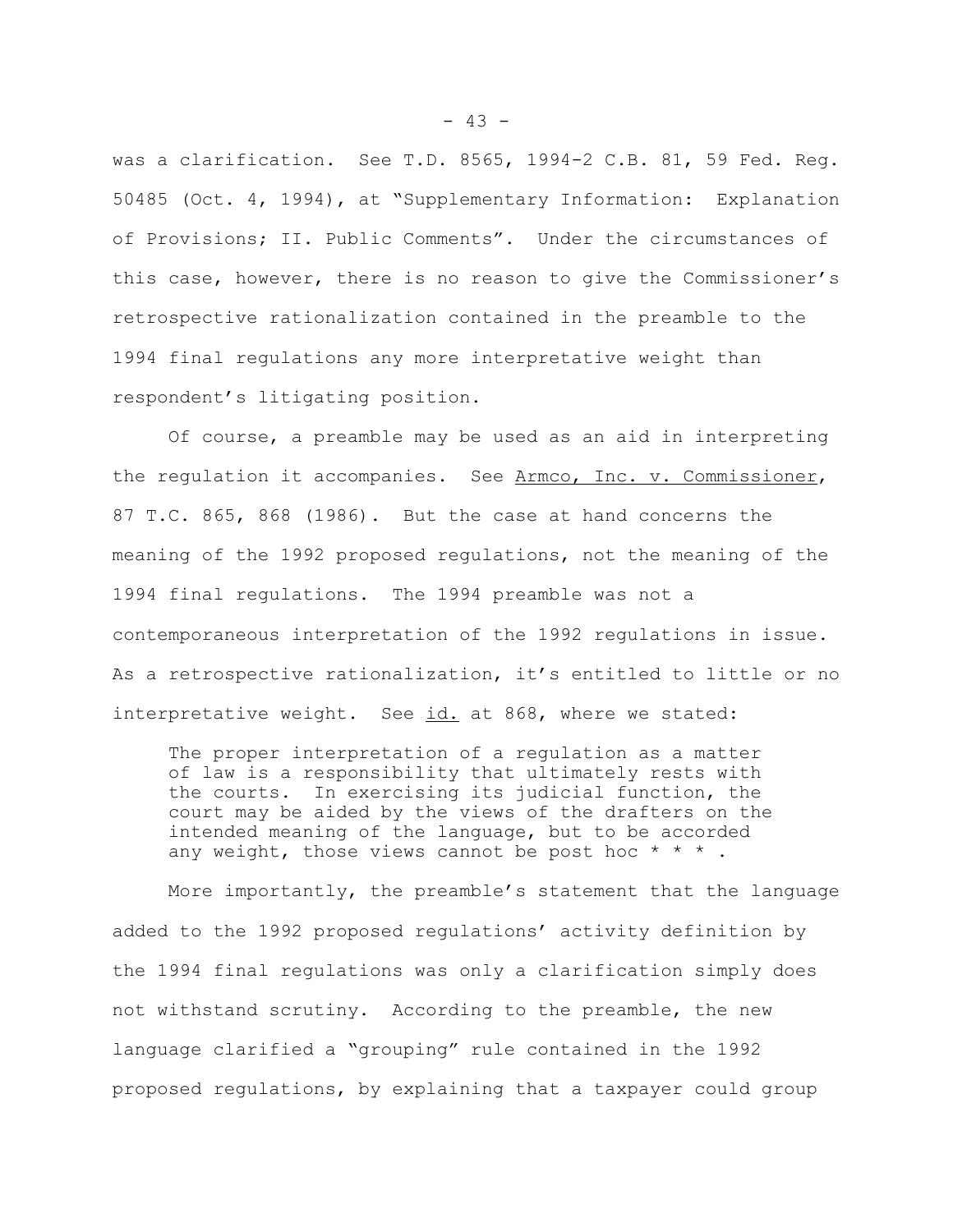activities conducted through C corporations with other activities. See 59 Fed. Reg. 50485, 50486 (Oct. 4, 1994). The 1992 proposed regulations' grouping rule (contained in section 1.469-4(j) of the 1992 proposed regulations, 57 Fed. Reg. 20802, 20805 (May 15, 1992)) had provided as follows:

(j) Activities conducted through partnerships or S corporations. A partnership or S corporation must group its activities under the rules of this section. Once a partnership or S corporation determines its activities, a partner or shareholder groups those activities with activities conducted directly by the partner or shareholder or with activities conducted through other partnerships or S corporations in accordance with the rules of this section.

As the above-quoted passage makes clear, the grouping rule of the 1992 proposed regulations provided that a taxpayer could group activities conducted through passthrough entities with activities conducted directly. Notwithstanding the Commissioner's claim in the preamble, I fail to understand how a rule entitled "Activities conducted through partnerships or S corporations", and which refers explicitly several times only to such passthrough entities, could be "clarified" to provide that a taxpayer may group activities conducted through nonpassthrough entities as well, such as "C corporations that are subject to section 469".

Our decision in Schwalbach v. Commissioner, 111 T.C. 215 (1998), also establishes that the express attribution rule of the 1994 final regulations was not simply a "clarification" of the 1992 proposed regulations. Although our memorandum opinion in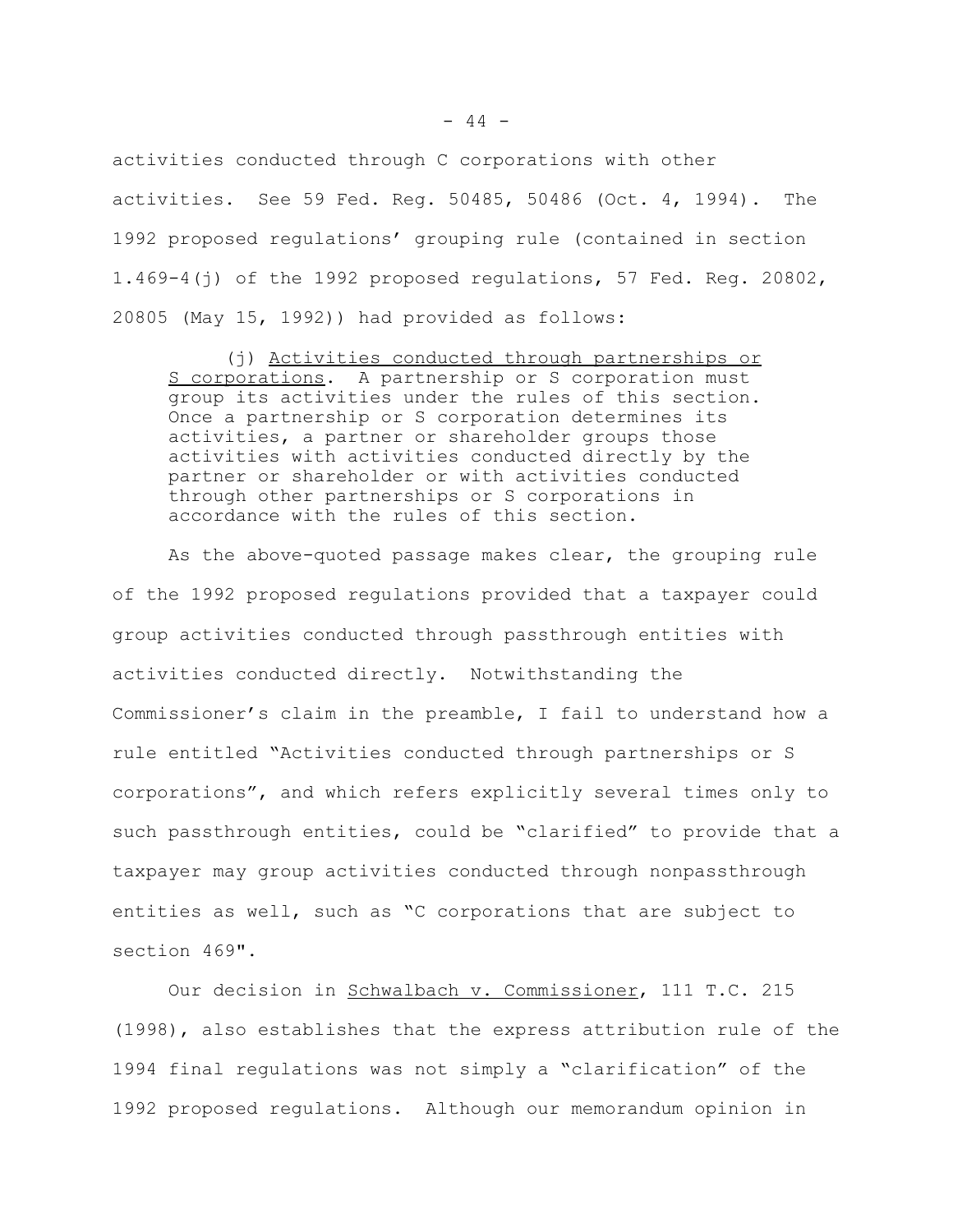Connor v. Commissioner, T.C. Memo. 1999-185, suggested Schwalbach had concluded that the 1994 final regulations clarified the proposed regulations, what we actually said in Schwalbach was that the preamble to the final regulations itself asserted that the inclusion of an attribution rule in the final regulations was a clarification; we didn't so conclude ourselves. To the contrary, in Schwalbach v. Commissioner, supra at 221-226, we described the language added to the 1994 final regulations as a "change" from the 1992 proposed regulations, as a "new position", and as a "complete reversal" from the 1989 temporary regulations. We also stated that "the change in language from the proposed regulations was substantial; up until the final regulations, the Commissioner had not publicly taken the position that an individual's activities could include activities conducted through a C corporation." Id. at 226.

VII. Fairness Demands We Interpret the Silence of the 1992 Proposed Regulations as Continuing the Nonparticipation Rule of the Temporary Regulations

Respondent and the majority assert that the silence of the 1992 proposed regulations must be interpreted as repealing the nonparticipation rule of the temporary regulations and as prescribing an express participation rule instead. For the reasons just set forth, I disagree. Placing the silence of the 1992 proposed regulations in its proper context, it's difficult to infer from such silence either an intent to repeal a nonparticipation rule, or an intent to prescribe a participation

- 45 -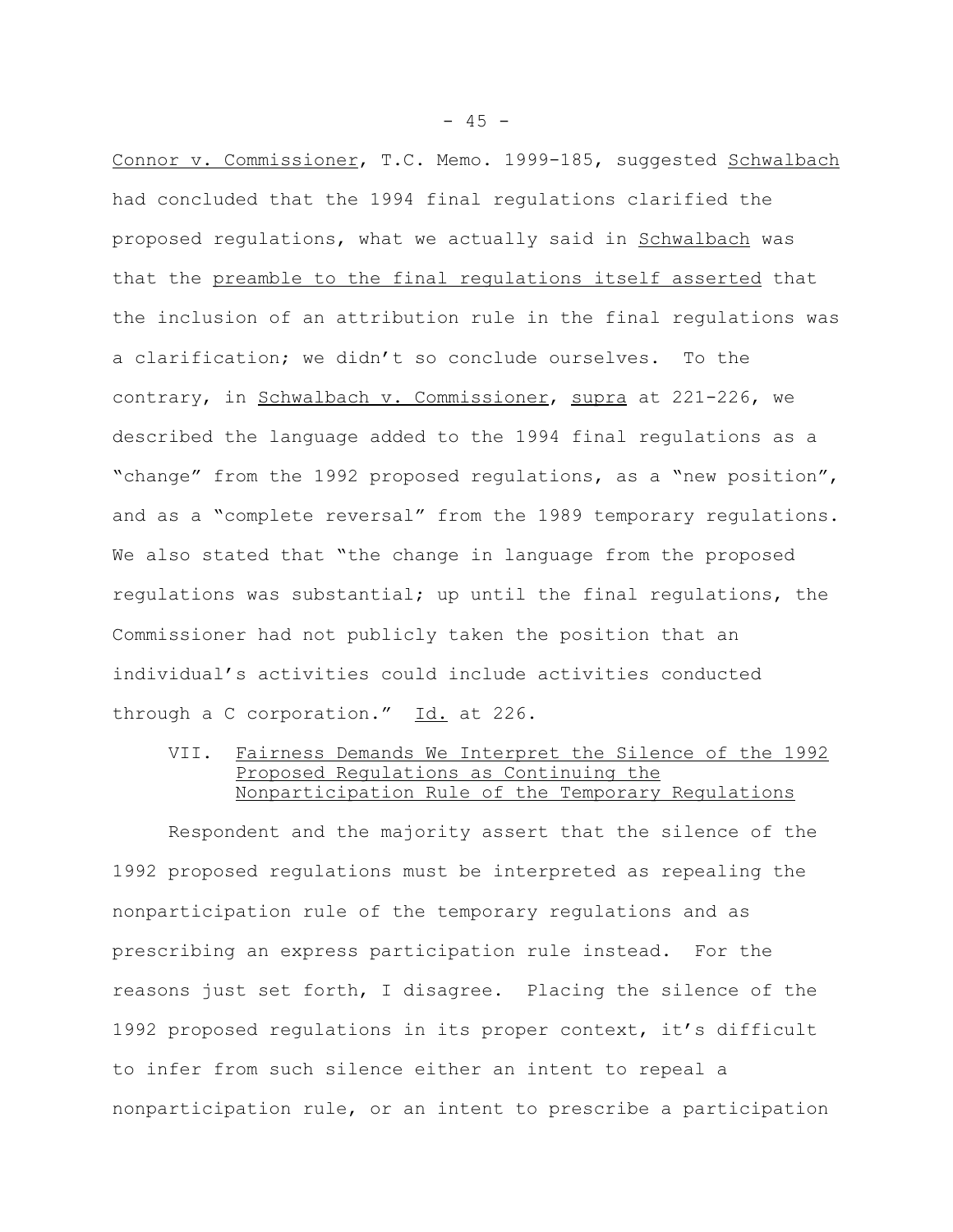rule. With respect to the issue in the case at hand, the recharacterization rule and the 1992 proposed regulations are ambiguous.

Nevertheless, setting aside for the moment any inferences that may be drawn from the silence (or other ambiguity) of the 1992 proposed regulations, three aspects of those regulations are crystal clear. First, the 1992 proposed regulations do not expressly provide that a shareholder participates in C corporation activities. Second, the 1992 proposed regulations do not expressly disavow the rule of nonattribution that had been set forth in the 1988 and 1989 temporary regulations. Third, the 1992 proposed regulations neither state that the Commissioner was changing his position on shareholder participation in C corporation activities, nor explain why such a change was being made. For all these reasons, the standards of fairness developed by this Court require us to interpret the ambiguity of the 1992 proposed regulations as maintaining the nonattribution interpretation of the statute and the recharacterization rule formerly contained in the temporary regulations.

As an example of these standards of fairness, we noted in Georgia Fed. Bank v. Commissioner, 98 T.C. at 110, that sharp changes of agency course constitute danger signals to which a reviewing court must be alert; we also stated that an agency that changes its position must acknowledge that its interpretation has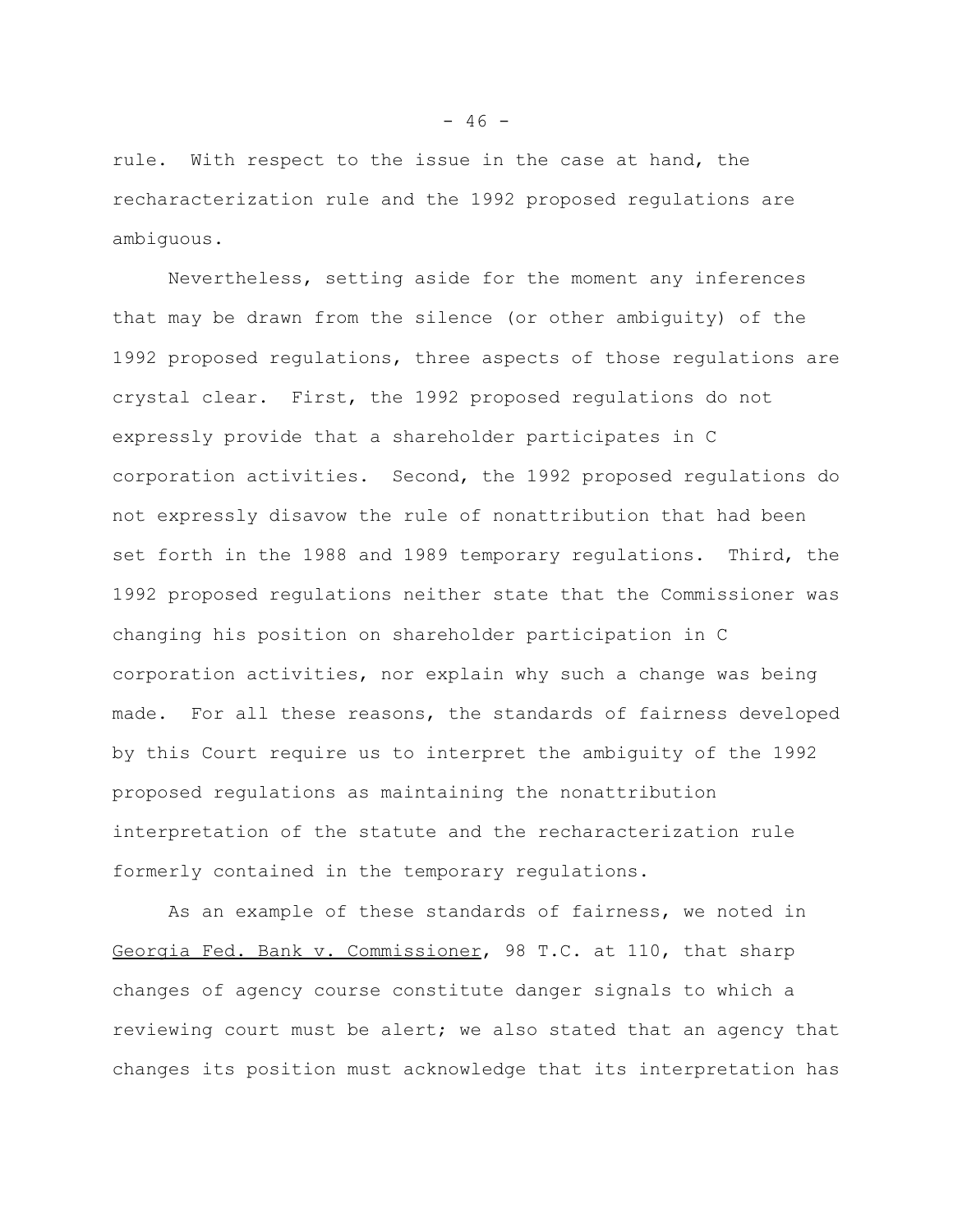shifted, and must supply a persuasively reasoned explanation for the change. $18$ 

It is in this context that (contrary to the statement in Sidell v. Commissioner, T.C. Memo. 1999-301) the silence of the 1992 proposed regulations means something, not nothing. The silent proposed regulations could not (and did not) serve as the required public announcement of the Commissioner's change of position from the temporary regulations, or as the required explanation of the reasons for that change. It is uncontested that the first public announcement by the Commissioner of his complete reversal of position was contained in the 1994 final regulations, which were not published in the Federal Register until October 4, 1994. See Schwalbach v. Commissioner, supra at 226; 59 Fed. Reg. 50485 (Oct. 4, 1994) (promulgation of 1994 final regulations).

I agree with our conclusion in Schwalbach v. Commissioner, supra, that the silence of the 1992 proposed regulations alerted taxpayers to the possibility that the Commissioner was considering changing the nonattribution rule contained in the

<sup>18</sup> In Georgia Fed. Bank v. Commissioner, 98 T.C. 105, 109- 110 (1992), we also observed that if a regulation repudiates an earlier interpretation, the manner in which it evolved merits inquiry, and the more recent interpretation may be accorded less deference than a consistently maintained position. We further noted that an agency's action must be upheld, if at all, on the basis articulated by the agency at the time of the rule making; post hoc rationalizations cannot be offered to buttress an agency's action.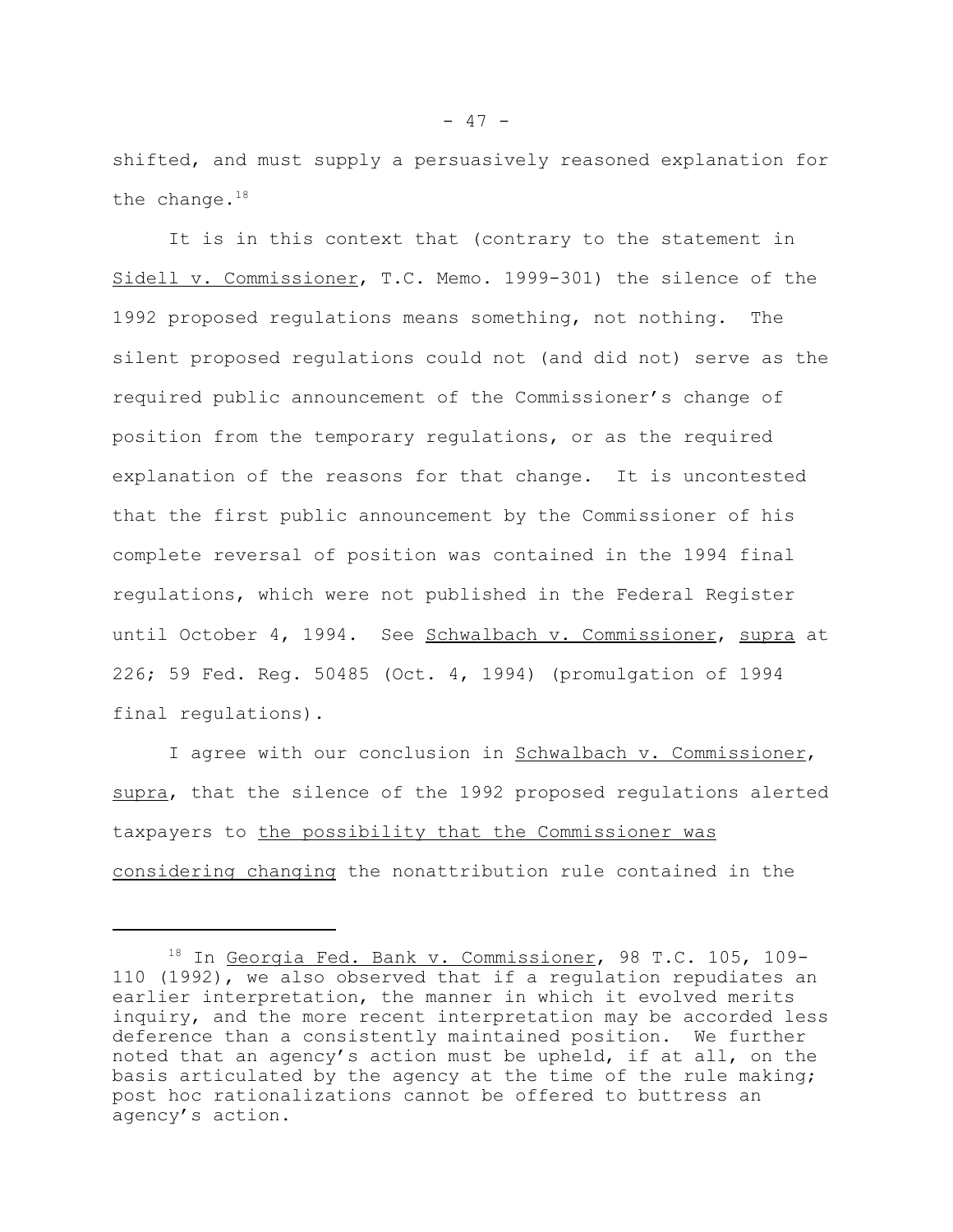1988 and 1989 temporary regulations; the 1994 final regulations, although different from the temporary and proposed regulations, were therefore valid. However, taxpayers could not have concluded, on the basis of the silence of the 1992 proposed regulations, that the Commissioner had in fact changed that rule.

Our cases interpreting another large and detailed set of legislative regulations-–the consolidated return regulations– provide another example of how the standards of fairness instruct us to interpret the Commissioner's silence in the case at hand. We have held that the Commissioner is bound by the consequences flowing from the silence (or the express terms) of the consolidated return regulations, even when those consequences are arguably at odds with larger tax principles or the statute as a whole. See Woods Inv. Co. v. Commissioner, 85 T.C. 274 (1985) (literal application of consolidated return regulations binding, even though result was allegedly a double deduction for the taxpayer); Gottesman & Co. v. Commissioner, 77 T.C. 1149 (1981) (refusal to "fill in the gaps" regarding imposition of accumulated earnings tax on corporations filing consolidated returns).

Our opinion in Gottesman & Co. v. Commissioner, supra, is particularly instructive. Gottesman & Co. also considered the effect of the Commissioner's silence, following the withdrawal of regulations favorable to the taxpayer. In Gottesman & Co., we considered whether the taxpayer (the common parent of an

 $- 48 -$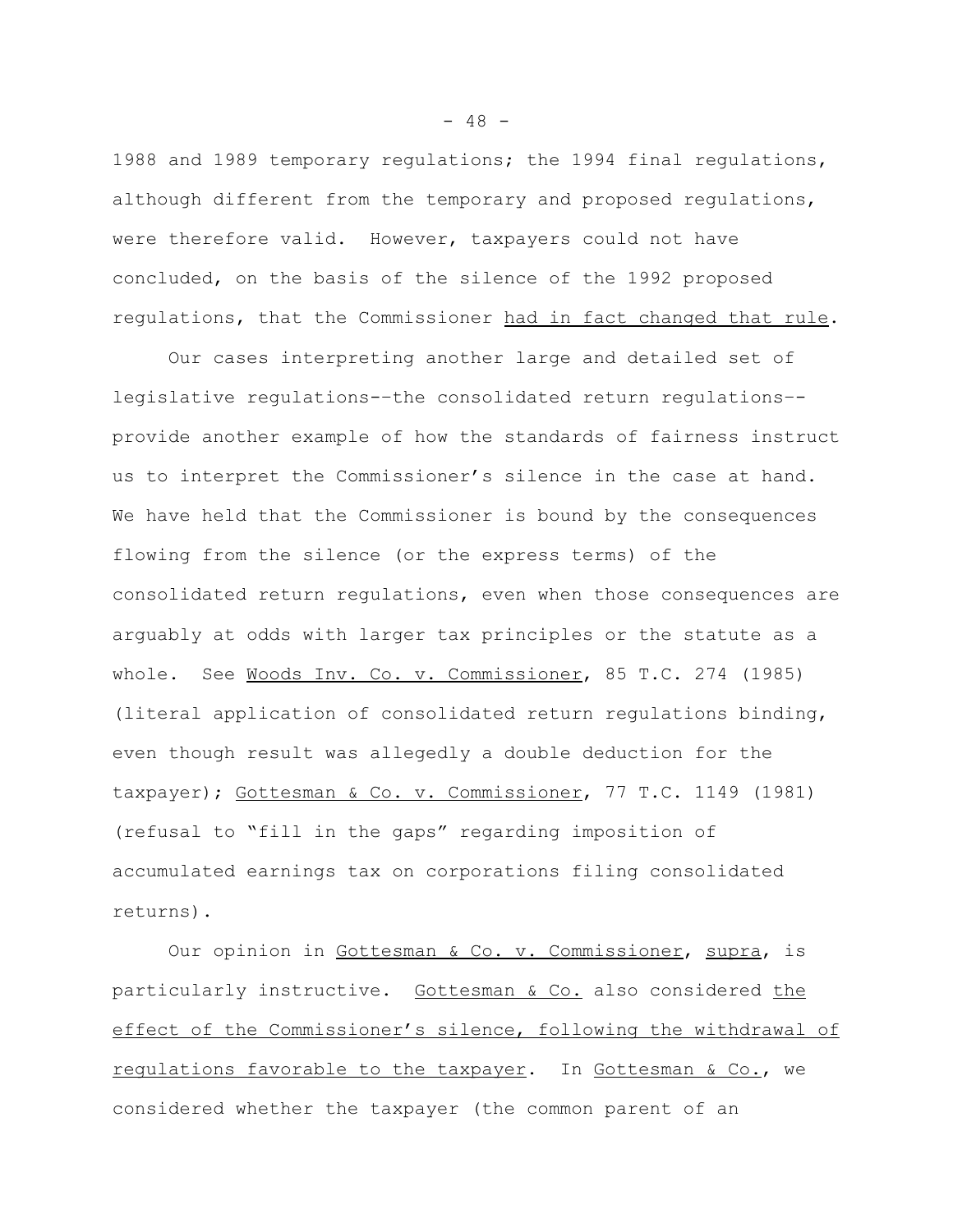affiliated group) was required to compute "accumulated taxable income" (for purposes of the accumulated earnings tax, section 531) on a consolidated basis as the Commissioner contended, or on a separate-company basis as the taxpayer contended. Under one set of proposed regulations, certain taxpayers (including the taxpayer in Gottesman & Co.) would have computed accumulated taxable income on a separate company basis. Those proposed regulations were withdrawn prior to the years in issue in Gottesman & Co.; proposed regulations reaching the opposite result were promulgated after those years. In holding for the taxpayer, we concluded, against this background, that the Commissioner's silence during the years in issue had failed to provide sufficient guidance to the taxpayer:

Though the 1968 proposed regulations were withdrawn in 1971, before the years involved in this case, we can readily understand petitioner's confusion as to respondent's true position \* \* \*. \* \* \*

We cannot fault petitioner for not knowing what the law was in this area when the Commissioner, charged by Congress to announce the law (sec. 1502), never decided what it was himself. \* \* \*

Thus, we find that the Commissioner's regulations regarding the manner in which the accumulated earnings tax was to be imposed on corporations making consolidated returns were ambiguous during the years at issue. This ambiguity was of the Commissioner's making, and, as such, must be held against him.  $* * *$ We think that under these circumstances the failure of petitioner to comply with respondent's post hoc view of the regulations is an insufficient ground on which to impose the accumulated earnings tax, and we hold for petitioner on the issues herein presented.<sup>4</sup>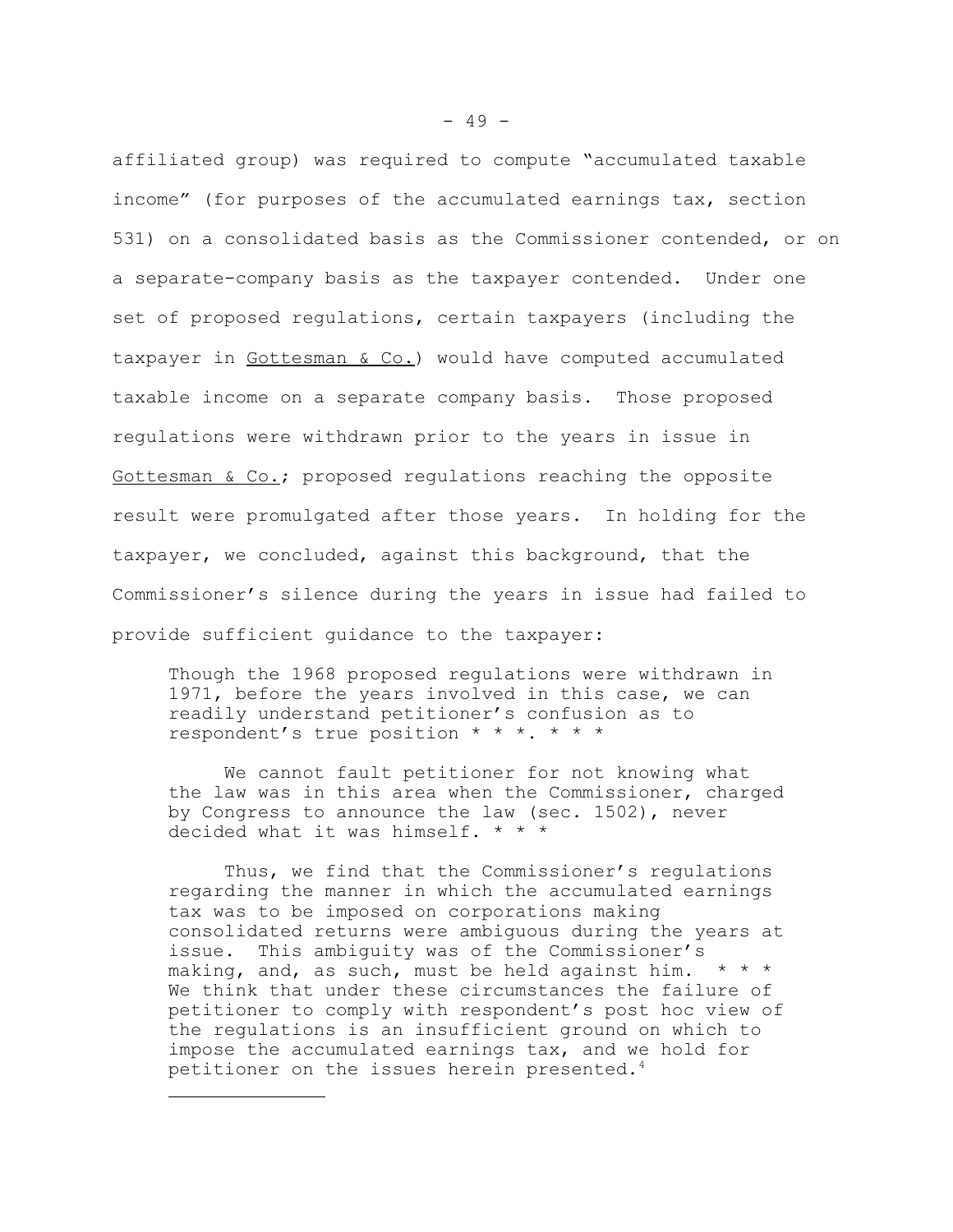<sup>4</sup> See also Corn Belt Hatcheries of Arkansas, Inc. v. Commissioner, 52 T.C. 636 (1969).

[Gottesman & Co. v. Commissioner, 77 T.C. at 1157-1158.]

Our opinion in Corn Belt Hatcheries of Arkansas, Inc. v. Commissioner, 52 T.C. 636 (1969) (cited in Gottesman & Co. at 1158 n.4), further supports interpreting any ambiguity in the 1992 proposed regulations in petitioners' favor; it also addresses and downplays the role of the Commissioner's subsequently asserted "clarification" in that interpretation. In Corn Belt Hatcheries of Arkansas, Inc., the taxpayer (a common parent corporation) arguably would have been permitted to file a separate return under the language of a revenue ruling. However, the taxpayer clearly would not have been able to do so under a subsequently published "clarification" of that language in another revenue ruling. In holding for the taxpayer we wrote:

Petitioner interprets \* \* \* [the first revenue ruling] to permit what its words seem to say  $* * *$ . We consider this interpretation a plausible one and we are not disposed to reject it by importing into the ruling the subsidiary qualification asserted by respondent. Taxpayers are already burdened with an incredibly long and complicated tax law. We see no reason to add to this burden by requiring them anticipatorily to interpret ambiguities in respondent's rulings to conform to his subsequent clarifications, particularly in an area, such as consolidated returns, where Congress has placed such reliance on respondent's expertise. \* \* \* [Corn Belt Hatcheries of Arkansas, Inc. v. Commissioner, supra at 639-640.]<sup>19</sup>

 $19$  Sec. 1.469-1T(g)(3)(iii), Temporary Income Tax Regs., 53 Fed. Reg. 5686, 5707-5708 (Feb. 25, 1988), further supports the interpretation that a shareholder did not participate in C (continued...)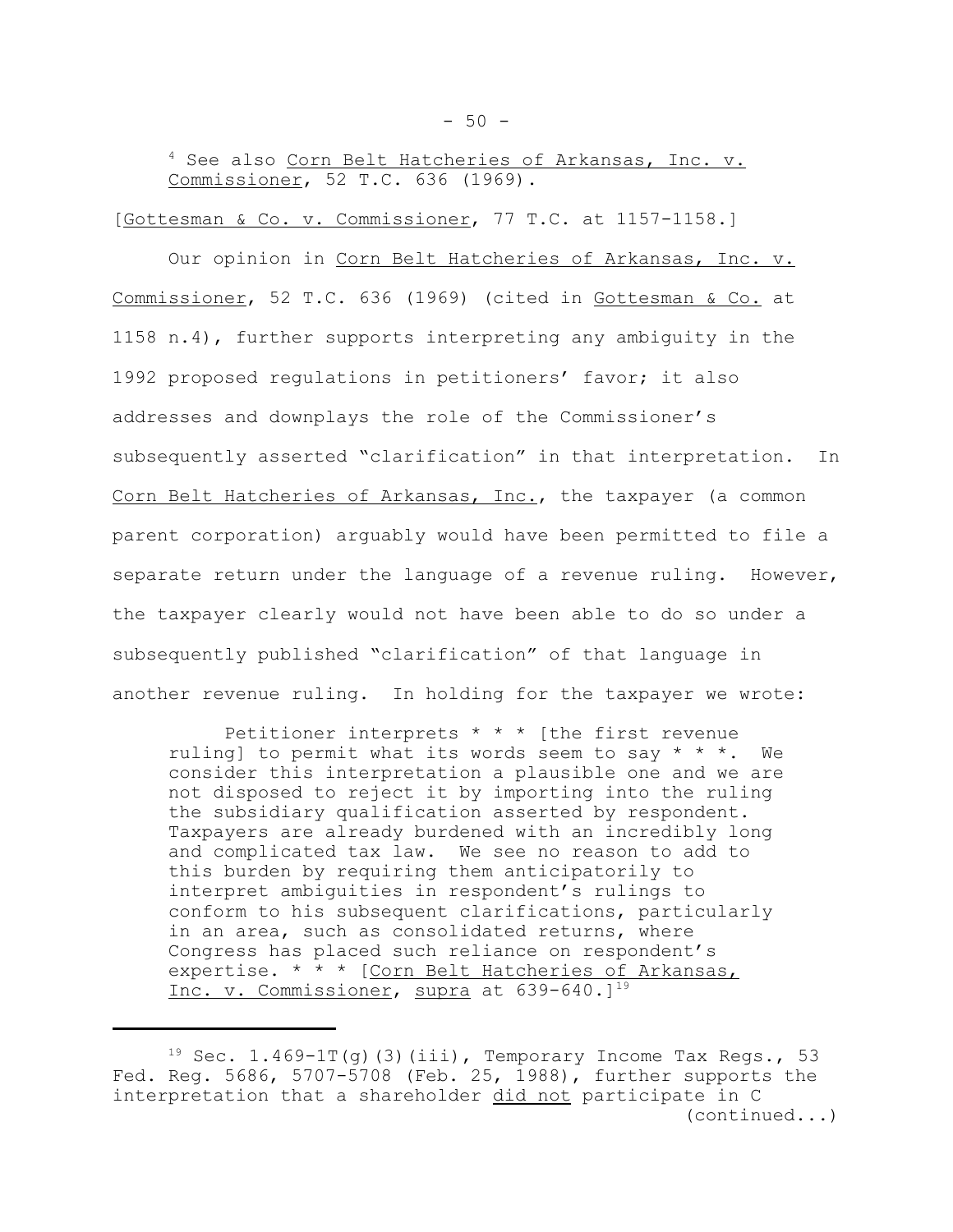#### Conclusion

Notwithstanding the majority's belated resort to "plain meaning", section 469 is a technical and complicated statute. The regulations promulgated under that section have been detailed and voluminous; they have also changed significantly over time.

corporation activities under the 1992 proposed regulations. Personal service corporations and closely held C corporations are themselves subject to the passive loss rules. See sec. 469(a)(2)(B) and (C). Sec.  $1.469-1T(q)(3)$ , Temporary Income Tax Regs., 53 Fed. Reg. 5707-5708 (Feb. 25, 1988) determines when such corporations will be considered to participate in their own activities. Sec.  $1.469-1T(q)$  (3)(iii), Temporary Income Tax Regs., supra, provides that for this purpose, the general participation definition of sec. 1.469-5T, Temporary Income Tax Regs., shall apply, except that individuals shall be treated as holding an interest in all corporate activities.

This special participation definition was first promulgated as part of the 1988 temporary regulations (see sec. 1.469- 1T(g)(3)(iii), Temporary Income Tax Regs., supra. It was an exception to the general participation definition of those 1988 temporary regulations, which expressly provided that a shareholder did not participate in C corporation activities. See supra pp. 30-32.

The Commissioner did not amend or remove the special participation definition of sec.  $1.469-1T(g)$  (3)(iii), Temporary Income Tax Regs., supra, when he promulgated the 1992 proposed regulations. See T.D. 8417, 1992-1 C.B. 173, 57 Fed. Reg. 20747 (May 15, 1992) (certain temporary passive loss regulations amended or adopted as final regulations); Notice of Proposed Rulemaking, PS-1-89, 1992-1 C.B. 1219, 57 Fed. Reg. 20802 (May 15, 1992) (the 1992 proposed regulations). Because the special definition would not be necessary if shareholders generally participated in C corporation activities, the Commissioner's failure to remove that definition when he promulgated the 1992 proposed regulations further suggests that shareholders did not generally participate in C corporation activities under those regulations.

 $19$ (...continued)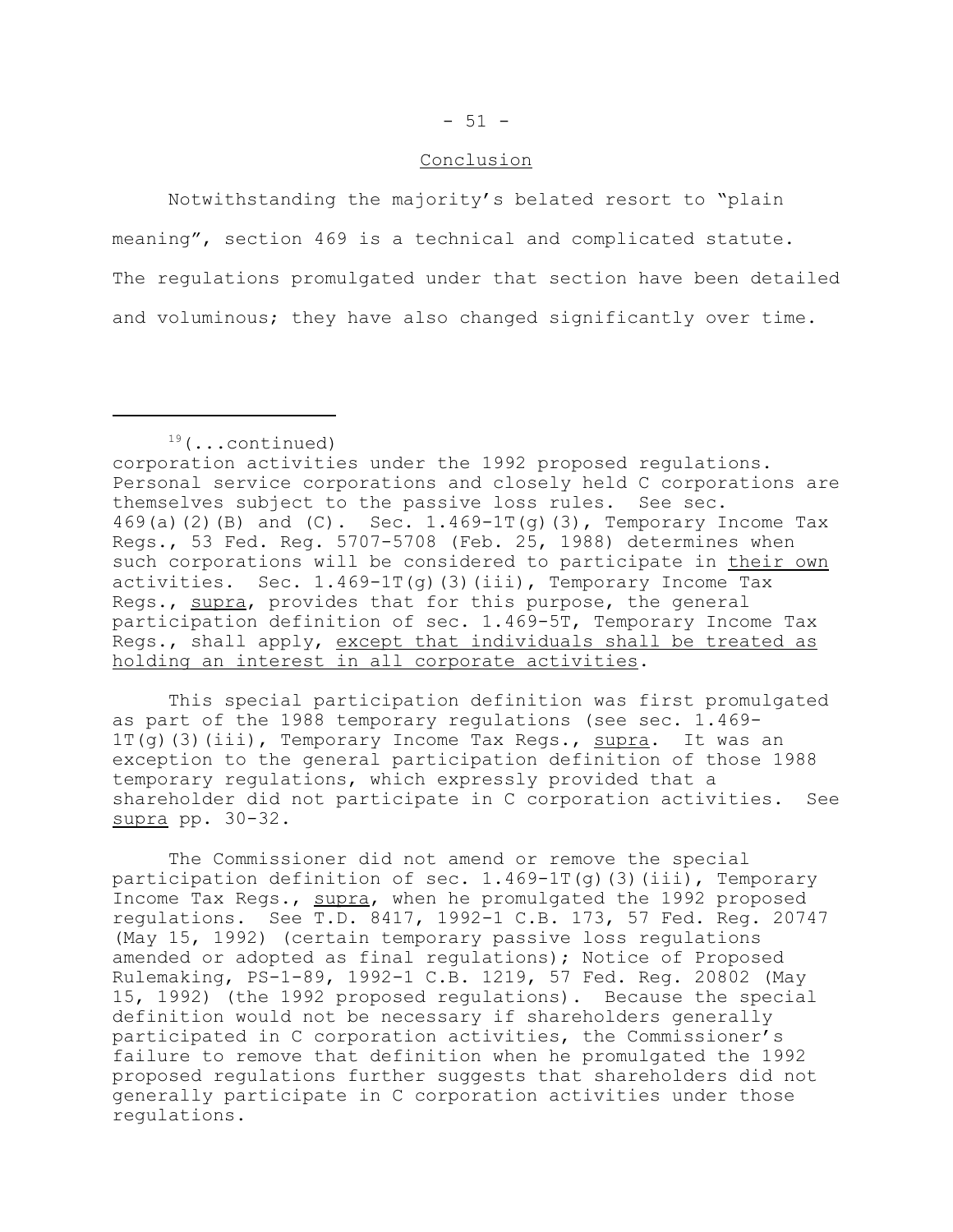The Commissioner has long recognized the value of effective date and transitional rule relief in the section 469 setting. When the recharacterization rule was first promulgated as part of the 1988 temporary regulations, the Commissioner ensured it would not be applied retroactively, because "taxpayers could not clearly foresee the particular recharacterization rules that these regulations would adopt". See T.D. 8175, 1988-1 C.B. 191, 53 Fed. Reg. 5686 (Feb. 25, 1988), at "Supplementary Information: Significant Policy Issues; XVI. Recharacterization of Certain Passive Activity Gross Income". Also, when the Commissioner allowed the activity definition in the 1989 temporary regulations to "sunset" he published the 1992 proposed regulations to take its place; the 1992 proposed regulations stated that they would apply only to tax years ending after their date of publication. See Notice of Proposed Rulemaking, PS-1-89, 57 Fed. Reg. 20802, 20803 (May 15, 1992).

The 1988 and 1989 temporary regulations expressly provided that a shareholder could not participate in the activities of his C corporations. By contrast, the 1992 proposed regulations were silent on this issue. For the reasons set forth above, taxpayers could not have inferred from this silence that the Commissioner had changed the prior rules to provide that shareholders participate in the activities of their C corporations under the 1992 proposed regulations.

 $-52 -$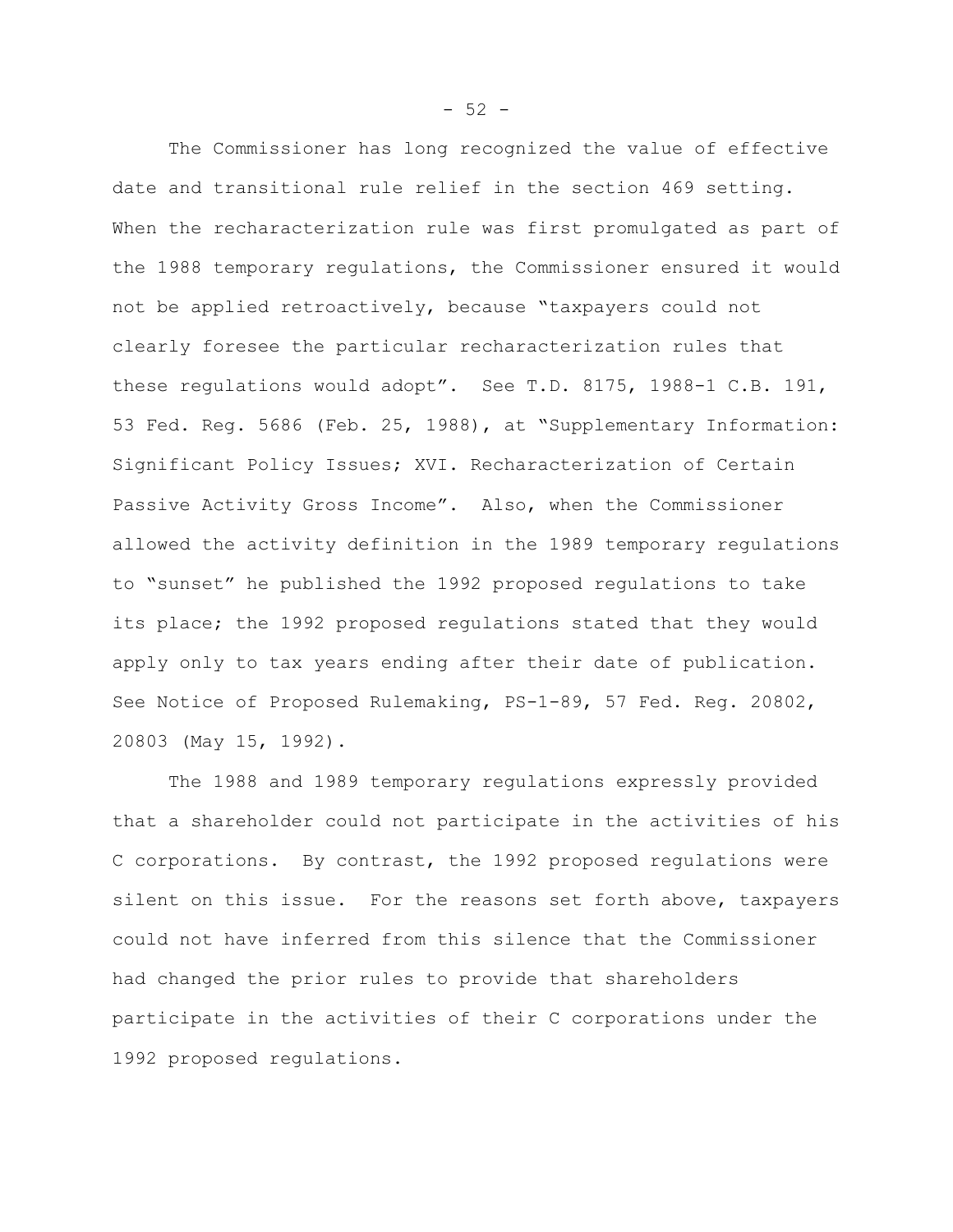More importantly, notwithstanding any contrary inferences that might have been drawn, it is clear that the activity definition contained in the 1994 final regulations was the first activity rule expressly providing that a shareholder participated in his C corporation's activities. I repeat the observation we made in Schwalbach v. Commissioner, 111 T.C. at 226, about the new 1994 activity definition:

the change in language from the proposed regulations was substantial; up until the final regulations, the Commissioner had not publicly taken the position that an individual's activities could include activities conducted through a C corporation.

I also repeat that in Schwalbach we never questioned that this 1994 change was a prerequisite to the recharacterization of rental income received by the shareholder of a C corporation.

In promulgating the 1994 final regulations containing this substantial change, the Commissioner once again recognized the importance of transitional relief. The 1994 final regulations provided that taxpayers could determine their tax liability for years ending after May 10, 1992, and beginning before October 4, 1994, under the 1992 proposed regulations if they so chose, rather than under the final regulations. See 59 Fed. Reg. 50485, 50486-50487 (Oct. 4, 1994).

It would be inconsistent with this grant of transitional relief to hold to their detriment that shareholders participated in the activities of their C corporations under the 1992 proposed regulations. Taxpayers could not learn or infer, from reading